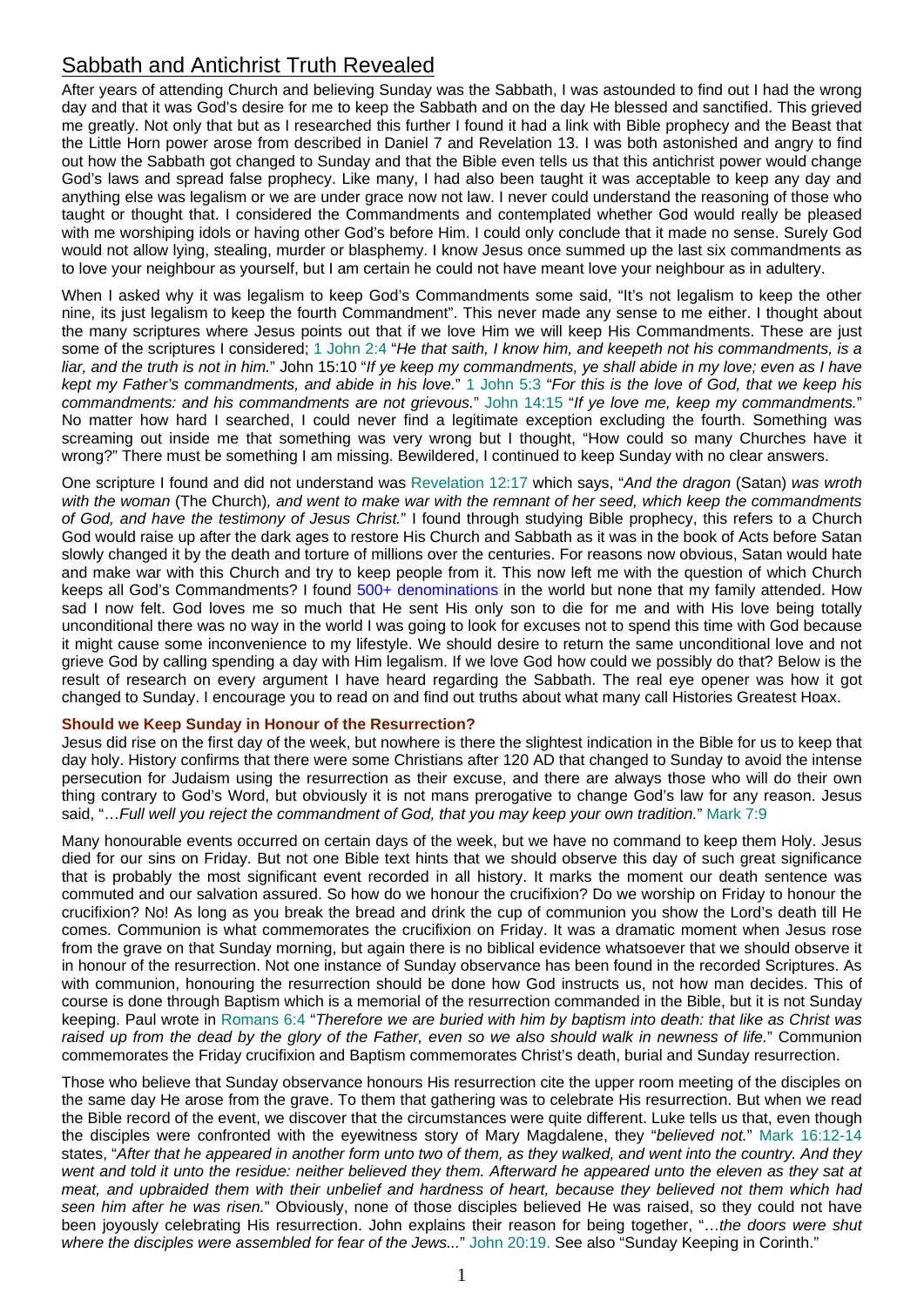## **Has the Calendar been changed?**

Yes, the calendar has been changed but it was never changed so as to affect the weekly cycle of days or confuse the days of the week. We can be one hundred percent positive that our seventh day is the same day Jesus observed when He was here. Pope Gregory XIII was responsible for a calendar change in 1582, but it did not interfere with the weekly cycle. Our present Gregorian calendar was named after him when he made that small change in 1582.

What did Pope Gregory XIII do to the calendar? Before 1582 the Julian calendar had been in effect instituted by Julius Caesar about 46 B.C. and named after him. But the Julian calendar had calculated the length of the year as 365 1/4 days, which was incorrect as the length of a year was actually eleven minutes less than 365 1/4 days. Those eleven minutes accumulated, and by 1582 the numbering of the calendar was ten days out of harmony with the solar system. Pope Gregory fixed the problem by simply dropping those ten days out of the numbering of the calendar. It was Thursday, October 4, 1582, and the next day, Friday, should have been October 5. But Gregory made it October 15 instead, dropping exactly ten days to bring the calendar back into harmony with the heavenly bodies. Were the days of the week confused? No. Friday still followed Thursday, and Saturday still followed Friday etc. The same seventh day remained and the weekly cycle was not disturbed in the least. When we keep the seventh day on Saturday, we are observing the same day Jesus kept, and Luke 4:16 tells us Jesus did this every week.

*Ten dates were omitted from the calendar following October 4, 1582. What would have been Friday, October 5, became Friday, October 15. A new system of leap years was inaugurated after this change. The U.S. Naval Observatory has also reported that there has never been any change in the continuity of the weekly cycle.*



## **Can we be sure we have the True Seventh Day?**

We can be sure. This is a fallacy that has comforted many in their disobedience to the fourth commandment. Beside the fact that God would not allow the day to be lost, here are four other proofs that identify the true Sabbath today:

**1.** Many people today have never given much thought to which is the seventh day of the week. I assumed for many years that Sunday was the seventh day and Monday was the first day. You can imagine my surprise when I found out this was incorrect. An easy way to confirm this is to just look up Saturday in any normal dictionary. Here are two.

**Saturday** *n*. the seventh day of the week; day after Friday; day of worship among Jews and some Christians. **Saturday** *n*. the seventh and last day of the week: the Sabbath.

**2.** The Scriptures say Christ died on Friday and rose on Sunday, the first day of the week. Practically all churches acknowledge this fact by observing Good Friday and Easter Sunday. Here is the Bible evidence: "*This man went*  unto Pilate, and begged the body of Jesus. And he took it down, and wrapped it in linen, and laid it in a sepulchre *that was hewn in stone, wherein never man before was laid. And that day was the preparation, and the Sabbath drew on.*" Luke 23:52-54. This clearly shows Jesus died the day before the Sabbath. It was called "*the preparation day*" because it was the time to get ready (*to prepare*) for the Sabbath. Verses 55 and 56 go on to say, "*And the*  women also, which came with him from Galilee, followed after, and beheld the sepulchre, and how his body was laid. *And they returned, and prepared spices and ointments; and rested the Sabbath day according to the commandment.*" Note that the women rested over the Sabbath "*according to the commandment*" and that the book of Luke was written decades after the cross showing the Sabbath unquestionably remained unchanged. The commandment says, "*The seventh day is the Sabbath,*" so we know they were observing Saturday. The very next verse says; "*Now upon the first day of the week, very early in the morning, they came unto the sepulchre, bringing the spices which they had prepared… And they found the stone rolled away from the sepulchre.*" Luke 24:1-2. How clearly these three consecutive days are described for us. He died Friday, the preparation day, commonly called Good Friday. He rested in the tomb on the seventh day, Sabbath, "*according to the commandment.*" That was Saturday. Then on Sunday, the first day of the week, Easter Sunday to many, Jesus arose from the grave. Anyone who can locate Good Friday or Easter Sunday will have absolutely no difficulty finding the true Sabbath day.

**3.** The third proof lies in the fact that in over 100 languages of the world, the seventh day Saturday is still called the Sabbath. In Italy it is called Sabbato, in Spain Sabado, in Portugal Sabbado, in Russia Subbota and Poland Sobota. All of these names mean "Sabbath" or "rest day" in their various languages. What does this prove? It proves that when those 100 languages originated at Babel in Genesis 11, Saturday was recognized as the Sabbath day and was incorporated into the very name of the day. Except for those languages that have adopted the pagan names for the days of the week, the seventh day is still called the Sabbath as the Lord named it at the time of creation. Strong's dictionary shows the word translated "rest" in our English Bibles in Genesis 2:3, is actually "Sabbath" in the Hebrew.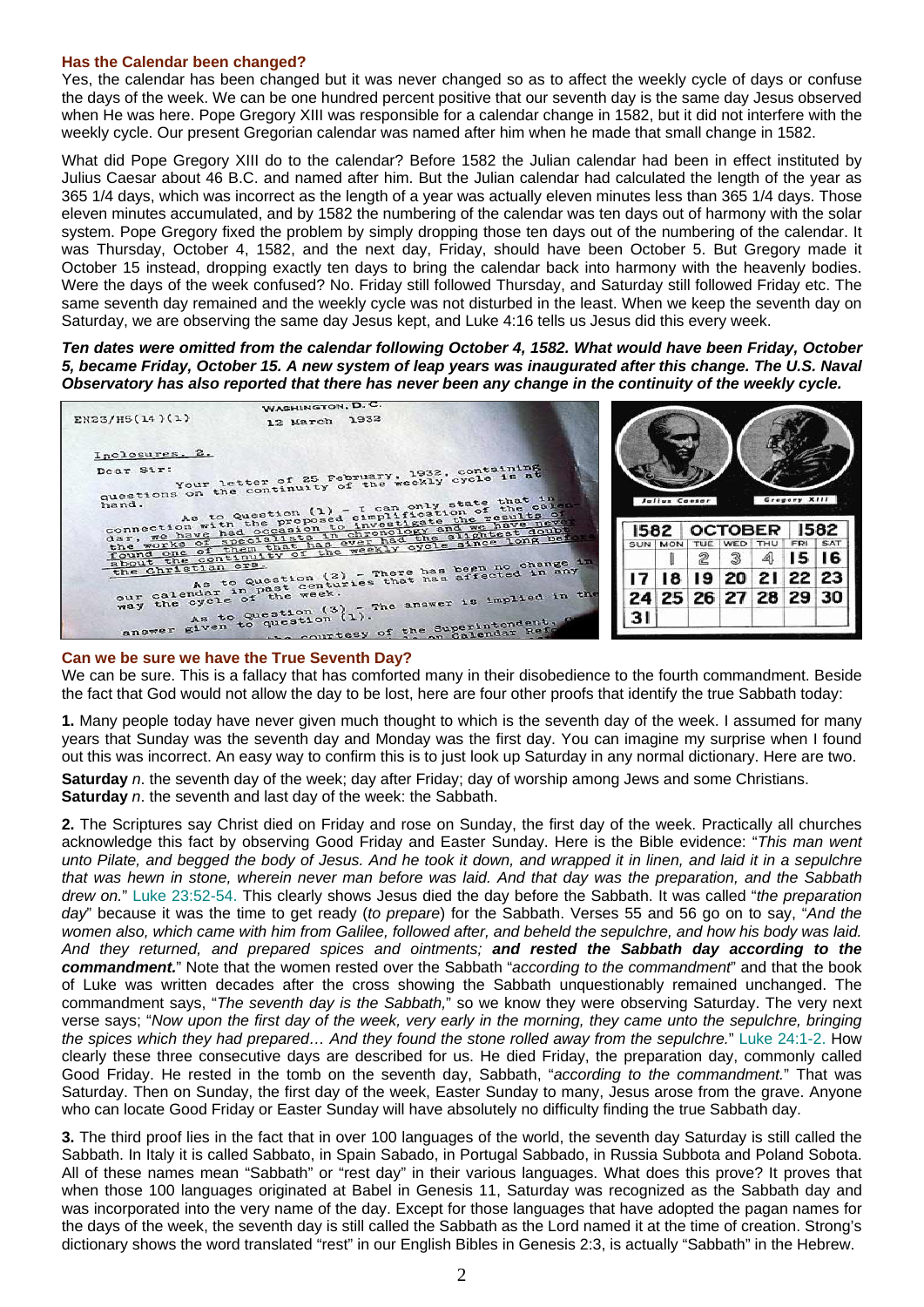**4.** Here is the most conclusive proof of all for the true Sabbath. The Jewish people have been observing the seventh day from the time of Abraham, and they still keep it today. Here is a whole nation, millions of individuals who have been counting off time meticulously, week after week, calendar or no calendar, for thousands of years. Could they have lost track of days? That would be impossible! The only way they could have lost a day would have been for the entire nation to have slept over an extra day and for no one ever to tell them about it afterwards. There is no scientific or astronomical reason for measuring time in cycles of seven days. The origin of the week is found in the creation story and it is an arbitrary arrangement of God and has been miraculously preserved for one reason, which is because the holy Sabbath day points to the creative power of the only true God. It is a sign of His sovereignty over the world and over human life, a sign of creation and redemption. Is this not the reason God will preserve Sabbath keeping throughout eternity? We read in Isaiah 66:22-23 "*For as the new heavens and the new earth, which I will make, shall remain before me, saith the Lord, so shall your seed and your name remain. And it shall come to pass, that from one new moon to another, and from one Sabbath to another, shall all flesh come to worship before me, saith the Lord.*" The Sabbath is so precious to God that His true Children will observe it throughout all time to see in the beautiful *new heavens and the new earth*. If it is so precious to God then shouldn't it be precious to us? If the Sabbath was made and kept since creation and we keep it for all eternity, then shouldn't we be keeping it now?

## **Can we just Keep any Day in Seven?**

By this argument Satan prepared the world to accept a substitute in place of the Sabbath God had specifically commanded. Upon the tables of stone God wrote the great unchanging law of the ages with His own finger. Every word was serious and meaningful. Not one line was ambiguous or mysterious. Sinners and Christians, educated and uneducated, have no problem understanding the simple, clear words of the Ten Commandments. So does God mean what he says or not? God does mean what He says and He says what He means. He said unmistakably to keep the seventh day, not any day in seven. No one has tried to void that law as too complicated to comprehend. Some say they keep the Sabbath every day of the week. Is this what God said to do? My Bible says "*Six days you shall work but the Seventh day is the Sabbath of the Lord.*" Can we just respond to God by saying, "*You got it wrong God, the Seventh day is not your Sabbath we can just keep any or every day.*" Isn't that dangerous to mock God and His Commandment like that? God desires us to worship Him every day, doing everything at all times to His glory, however, as to a Holy day of worship, God has commanded only one and has set apart no other day. We worship God seven days a week but if we kept the Sabbath seven days a week, we would not be Holy, we would be lazy.

Most of the big Ten begin with the same words: "*Thou shalt not,*" but right in the heart of the law we find the fourth Commandment which is introduced with the word, "*Remember.*" Why is this one different? Because God was commanding them to call something to memory which already existed but had been forgotten. Genesis describes the origin of the Sabbath in these words, "*Thus the heavens and the earth were finished, and all the host of them. And on the seventh day God ended his work which he had made...And God blessed the seventh day, and sanctified it: because that in it he had rested from all his work which God created and made.*" Genesis 2:1-3. Which day did God bless and sanctify? The seventh day. How was it to be kept holy? By resting. Could any of the other six be kept holy? No. Why? Because God commanded not to rest those days but to work. In Leviticus 10, Nadab and Abihu, the sons of Aaron were supposed to bring Holy fire from the alter but instead brought, as the Bible phrases it, strange fire. Did the Holy fire and the secular fire look the same? Yes. Were they chemically the same? Yes. Was God happy with the secular fire instead of Holy fire? Leviticus 10:2 says, "*And there went out fire from the LORD, and devoured them, and they died before the LORD.*" God was definitely not happy with their strange fire. So how does God feel when we offer Him a secular day instead of His Holy day? How does God feel when we offer a day used for sun worship (Sunday) that God detested? Does God's blessing have any value or is it worthless? Why do parents pray for God to bless their children? The seventh day is different from the other six because it has God's blessing and is Holy. Why did God make this day Holy? He made this day Holy because He is Holy and it is for intimate Holy time with Him. Ever heard the expression you can't change it because it's written in stone? It is very relevant that the Commandments were written in stone by God's finger. When God puts it on stone like this it's solid, it's eternal and it's immovable and you can't change it. God gave many other Laws to Moses at Mt Sinai but they were not written in stone and most of those were nailed to the cross. The Ten Commandments were the only thing God wrote in stone.

Why did God bless the day? Because He had created the world in six days. It was the birthday of the world, a memorial of the mighty act of creation. It is the test Commandment of our love and obedience to God while also celebrating creation and reminding us He can and will do it again. Can the Sabbath memorial be changed? Never. It points backward to an accomplished fact. July 4 is Independence Day. Can it be changed? It can't change anymore than your birthday. It is a memorial of your birth, which happened on a set day. History would have to run through again to change your birthday, or Independence Day, or to change the Sabbath day. We can call another day Independence Day, and we can call another day the Sabbath, but that will never make it so. It is the day that it is.

Did God ever give man the privilege of choosing his own day of rest? He did not. In fact, God confirmed in the Bible that the Sabbath was settled and sealed by His own divine selection and should not be tampered with. Read Exodus 16 concerning the giving of manna. For 40 years God worked three miracles every week to show Israel which day was holy. **(1)** No manna fell on the seventh day. **(2)** They could not keep it overnight without spoilage, but **(3)** when they kept it over the Sabbath, it remained sweet and fresh. But some Israelites had the same idea as many modern Christians. They felt that any day in seven would be all right to keep holy: "*And it came to pass, that there went out some of the people on the seventh day for to gather, and they found none. And the Lord said unto Moses, How long refuse ye to keep my commandments and my laws?*" Exodus 16:27-28. Sadly, these people thought another day could be kept just as well as the seventh day. Perhaps they were planning to observe the first day of the week, or some other day which was more convenient for them. This seems to be the plan for many Christians today.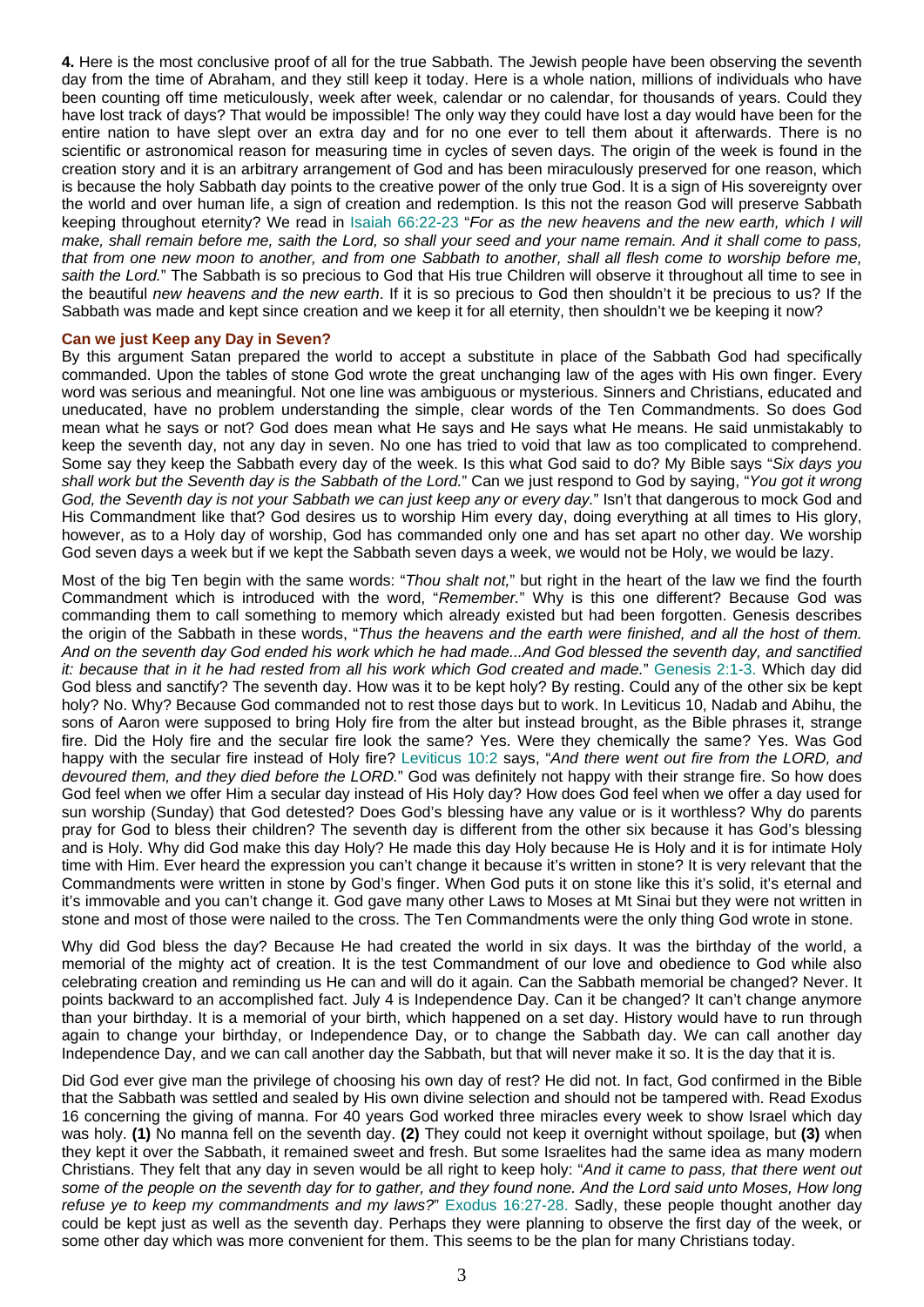So how did God respond? God accused them of breaking His law by going forth to work on the seventh day. Would God say the same thing to those who break the Sabbath today? Yes. He is the same yesterday, today and forever, He changes not. God made it clear that, regardless of our feelings, those who go forth to work on the Sabbath are breaking His law. James explains that it is a sin to break even one Commandment: "*For whosoever shall keep the whole law, and yet offend in one point, he is guilty of all. For he that said, Do not commit adultery, said also, Do not kill. Now if thou commit no adultery, yet if thou kill, thou art become a transgressor of the law.*" James 2:10-11.

## **Was the Sabbath made only for the Jews?**

This falsehood has gained such strength that multitudes of Christians refer to it as the "Jewish Sabbath." But nowhere do we find such an expression in the Bible. It is called "the Sabbath of the Lord," but never "the Sabbath of the Jews." Exodus 20:10. Luke was a Gentile writer of the New Testament and often made reference to things which were peculiarly Jewish. He spoke of the "nation of the Jews," "the people of the Jews," "the land of the Jews," and the "synagogue of the Jews." Acts 10:22, 12:11, 10:39 and 14:1. But please take note that Luke never referred to the "Sabbath of the Jews," and we do find that he mentioned the Sabbath repeatedly.

Christ unmistakably taught that "*the Sabbath was made for man.*" Mark 2:27. It does not say the Sabbath was made for Jews. Some say since it was made for man we can choose not to keep it. Is this true? Man was made on the sixth day and the only reason we have a seventh day is because God added it for a Sabbath rest for man. It was made for man at creation so what has changed? Nothing! The Pharisees thought the Sabbath was made just for them so Jesus was correcting them and said the Sabbath was made to be a blessing for ALL man and not a day of legalistic rules that they had turned it into. Picking corn on the Sabbath for a meal was a necessity and not unlawful.

The fact is that Adam was the only man in existence at the time God made the Sabbath. There were no Jews in the world for at least 2,000 years after creation. It could never have been made for them. Jesus used the term "man" in the generic sense, referring to mankind. The same word is used in connection with the institution of marriage which was also introduced at creation. Woman was made for man just as the Sabbath was made for man. Certainly no one believes that marriage was made only for the Jews. The fact is that two beautiful, original institutions were set up by God Himself before sin ever came into the world; marriage and the Sabbath. Both were made for man, both received the special blessing of the Creator and both continue to be just as holy now as when they were sanctified in the Garden of Eden. Note the "children of Israel" God was angry with for not keeping the Sabbath in Exodus 16:25-30 were not Jews either. They were Abraham's seed just as we are. Galatians 3:29, "*And if ye be Christ's, then are ye Abraham's seed, and heirs according to the promise.*" We are in fact spiritual Jews! See also Romans 2:28-29.

Jesus was the One who made the Sabbath in the first week of time. There was a reason for His claim to be Lord of the Sabbath day (Mark 2:28). If He is the Lord of the Sabbath day, then the Sabbath must be the Lord's Day. John had a vision on "*the Lord's day,*" according to Revelation 1:10. That day had to be the Sabbath. It is the only day so designated and claimed by God in the Bible. In writing the Ten Commandments, God called it "*the Sabbath of the Lord.*" Exodus 20:10. Adam and Eve were not Jewish. "*God blessed the seventh day and sanctified it.*" Genesis 2:3. Sanctified means "to be set apart for holy use." This was pre-sin and the only ones in Eden to "Sanctify" the Sabbath were Adam and Eve. The other Nine are not "Just for the Jews." Does idolatry, murder, stealing and adultery apply only to Jews? The Sabbath is also for the "stranger" who are Gentiles. Exodus 20:10. In "*the new earth ... from one Sabbath to another, shall ALL FLESH come to worship before me, saith the Lord.*" Isaiah 66:22-23. Grace saved Gentiles kept the Sabbath. "*The Gentiles besought that these words be preached to them the next Sabbath ... Paul and Barnabas ... persuaded them to continue in the grace of God.*" Acts 13:42-43. Luke was a Gentile who kept the Sabbath. Luke was the only Gentile writer in the New Testament. He travelled with Paul and wrote, "*On the Sabbath we went out of the city by a river side.*" Acts 16:13. It was the Creation Sabbath. Both Luke and Paul knew it.

This argument has also led many to believe the Sabbath existed only for a limited period of time following creation. But is this a fact? Actually, the Sabbath could never be just a type or shadow of anything, for the simple reason that it was made before sin entered the human family. Certain shadows and typical observances (ordinances) were instituted as a result of sin and pointed forward to the deliverance from sin. Such were the sacrifices employed to symbolize the death of Jesus, the Lamb of God. There would have been no animal sacrifices had there been no sin. These offerings were abolished when Christ died on the cross, because the types had met their fulfilment (Matthew 27:51). But no shadow existed before sin entered this world; therefore, the Sabbath could not be included in the ceremonial law of types and shadows. The ceremonial laws were temporary but all of God's moral law is eternal as it mirrors His loving, unchanging Holy character. He is "*the same yesterday, and to day, and for ever.*" Hebrews 13:8.

Paul referred to the temporary system of ordinances in Colossians 2:14-16 as being "*against us*" and "*contrary to us.*" He tied it to the meat offerings, drink offerings and yearly festivals of the law that were "*blotted out.*" It is true he referred to Sabbaths also in the text, but take careful note that he called them "*Sabbath days* (note also the original Greek here is plural) *which are a shadow of things to come.*" Were some Sabbath days blotted out at the cross? Yes, there were at least four yearly Sabbaths which came on certain set days of the month, and they were nailed to the cross. They were shadows and required specified meat and drink offerings. All of these annual Sabbaths are described in Leviticus 23:24-36, and then summarized in verses 37 and 38: "*These are the feasts of the Lord, which ye shall proclaim to be holy convocations, to offer an offering made by fire unto the Lord, a burnt offering, and a meat offering, a sacrifice, and drink offerings, every thing upon his day: beside the Sabbaths of the Lord...*" The Scripture differentiates between the annual, shadowy Sabbaths and the weekly "*Sabbaths of the Lord.*" The ceremonial Sabbaths were blotted out at the cross; they had been added as a consequence of sin. But the Sabbath of the Ten Commandments was hallowed before sin and Jews and later incorporated into the moral law written by the finger of God. It was eternal in its very nature as is all God's law of love. See also "Was the Sabbath Abolished."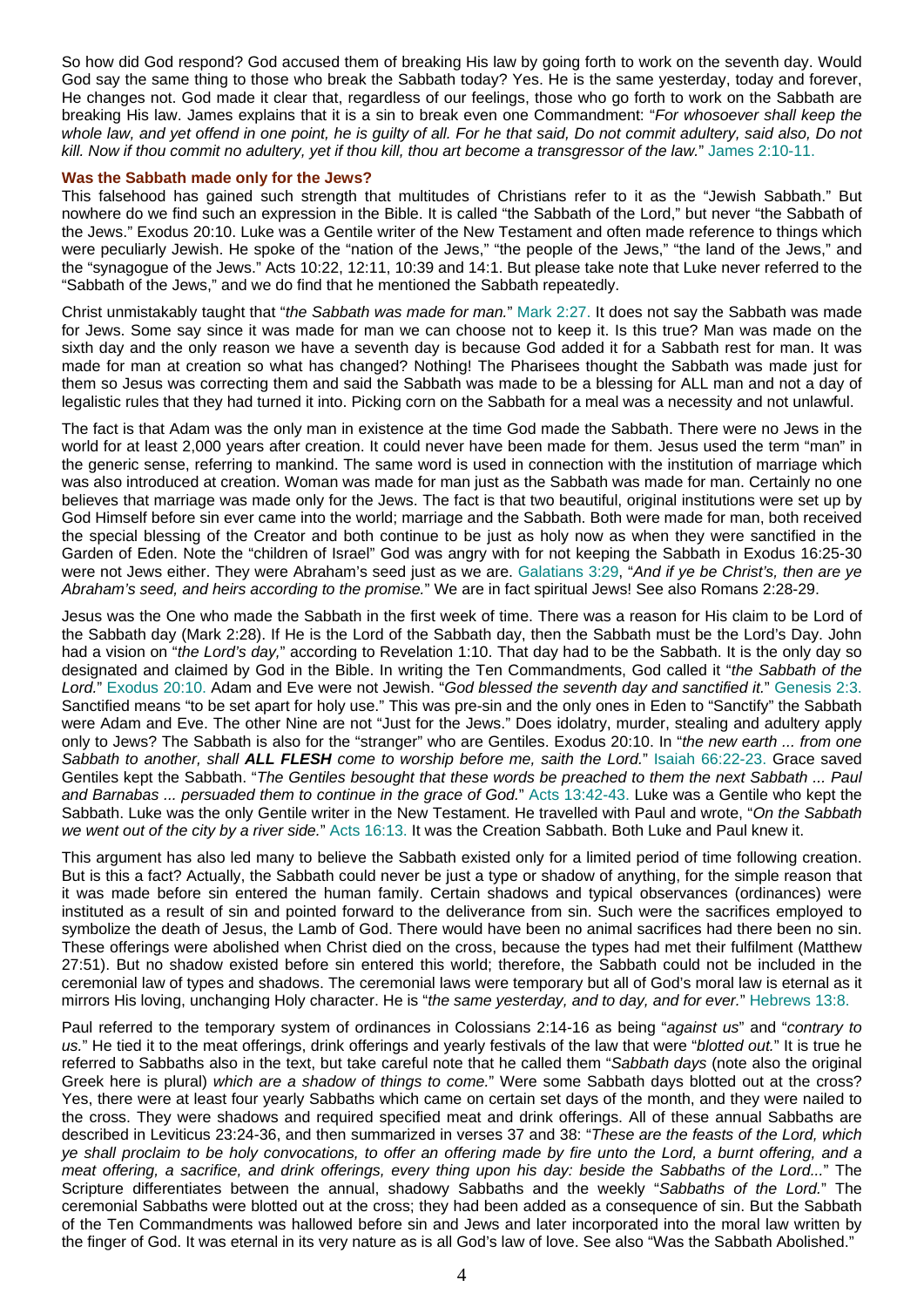## **Were the Ten Commandments Abolished or Only for Jews?**

It grieves me to say that it is commonly taught, without any scriptural authority, that the Ten Commandments were abolished at the cross. Proponents of this never stop to realize that, if there is no law, there is no transgression as Paul plainly states in Romans 4:15. This would mean that no one has sinned since Christ's death, and therefore, we would have no need for a Saviour! God's law is a gift to mankind, yet humanity thanklessly rejects it. As good and glorious as this law is, human nature is hostile to it. (Romans 8:7) Selfishly, it wants to have everything God's way of life brings but it rebelliously resents travelling the road God demands one should take to obtain His blessings. Paul writes in Romans 7:12 that "*…the law is holy, and the commandment holy and just and good.*"

Notice how God's moral law (The Ten Commandments) is a reflection of God's most beautiful and Holy character. To declare that the God's moral law is no longer relevant is an insult and attack on God, His Holy character and love.

| » Romans 16:26: God is Eternal        | » Luke 18:19: God is Good       | » I John 1:5: God is Light        |
|---------------------------------------|---------------------------------|-----------------------------------|
| » Psalm 111:7-8: The law is Eternal   | » Romans 7:12: The law is Good  | » Proverbs 6:23: The law is Light |
| » John 4:24: God is Spiritual         | » Deuteronomy 32:4: God is Just | » Psalms 48:1: God is Great       |
| » Romans 7:14: The law is Spiritual   | » Romans 7:12: The law is Just  | » Hosea 8:12: The law is Great    |
| » Psalm 145:17: God is Righteous      | » 1 John 3:3: God is Pure       | » Deuteronomy 32:4: God is Truth  |
| » Psalm 119:172: The law is Righteous | » Psalms 19:8: The law is Pure  | » Psalm 119:142: The law is Truth |
| » Matthew 5:48: God is Perfect        | » I John 4:8: God is Love       | » Isaiah 5:16: God is Holy        |
| » Psalm 19:7: The law is Perfect      | » Romans 13:10: The law is Love | » Romans 7:12: The law is Holy    |

When God led the children of Israel out of Egyptian bondage, He delivered to them in fiery majesty the Ten Commandments. This holy law was spoken by God, written by God, recorded on tables of stone, and is of eternal duration. At the same time another law, of temporary usage, was also delivered to the children of Israel. This law dealt with the ceremonial rites of the Jewish sanctuary service, and concerned itself with a system of religion that passed away at the cross. Large sections of Exodus, Leviticus, Numbers and Deuteronomy describe in detail this temporary ceremonial code. This Law can easily be identified in the Scriptures. It talks about circumcision (a religious Jewish rite), sacrifices, offerings, purifications, ceremonial holy days, and other rites associated with the Hebrew sanctuary service. Let the Bible explain itself and clarify the differences between these two laws.

| THE MORAL LAW<br>(The Ten Commandments)                                      | <b>THE CEREMONIAL LAW</b><br>(A temporary Jewish law)                                                                   |  |  |
|------------------------------------------------------------------------------|-------------------------------------------------------------------------------------------------------------------------|--|--|
| 1. Spoken by God Himself. Exodus 20:1-22                                     | 1. Spoken by Moses. Exodus 24:3                                                                                         |  |  |
| 2. Was written by God. Exodus 31:18; Exodus 32:16                            | 2. Written by Moses hand. Exodus 24:4; Deuteronomy 31:9                                                                 |  |  |
| 3. On stones, Exodus 31:18                                                   | 3. In a book. Exodus 24:3, 7; Deuteronomy 31:24                                                                         |  |  |
| 4. Handed by God its writer, to Moses. Exodus 31:18                          | 4. Handed by Moses, its writer to Levites.<br>Deuteronomy 31:25-26                                                      |  |  |
| 5. Deposited by Moses "in the ark." Deuteronomy 10:5                         | 5. Deposited by the Levites "by the side of the ark."<br>Deuteronomy 31:26, ARV                                         |  |  |
| 6. Deals with moral precepts. Exodus 20:3-17                                 | 6. Deals with ceremonial, ritual matters.<br>(See parts of Exodus, Leviticus, Numbers, and Deuteronomy).                |  |  |
| 7. Reveals sin, Romans 7:7                                                   | 7. Prescribes offerings for sins. (See book of Leviticus).                                                              |  |  |
| 8. Breaking of "the law" is "sin." 1 John 3:4                                | 8. No sin in breaking, for now "abolished." Ephesians 2:15<br>(Where no law is, there is no transgression. Romans 4:15) |  |  |
| 9. Should "keep the whole law". James 2:10                                   | 9. Apostles gave "no such commandment" to "keep the law."<br>Acts 15:24                                                 |  |  |
| 10. Because we "shall be judged" by this law. James 2:12                     | 10. Not to be judged by it. Colossians 2:16                                                                             |  |  |
| 11. The Christian who keeps this law is "blessed in his deed."<br>James 1:25 | 11. The Christian who keeps this law is not blessed.<br>(See for example, Galatians 5:1-6)                              |  |  |
| 12. "The perfect law of liberty." James 1:25<br>(Cf. James 2:12)             | 12. The Christian who keeps this law loses his liberty.<br>Galatians 5:1, 3                                             |  |  |
| 13. Paul said, "I delight in the law of God." Romans 7:22<br>(Cf. verse 7)   | 13. Paul called this law a "yoke of bondage."<br>Galatians 5:1; Galatians 4:3, 9 (See Acts 15:10)                       |  |  |
| 14. Established by faith in Christ. Romans 3:31                              | 14. Abolished by Christ. Ephesians 2:15                                                                                 |  |  |
| 15. Christ was to "magnify the law and make it honourable."<br>Isaiah 42:21  | 15. Blotted "out the handwriting of ordinances that was against<br>us." Colossians 2:14                                 |  |  |

To the unbiased reader of God's Word, it becomes more than clear that the Ten Commandments are binding upon all men for all time in every place, whereas no man is bound to keep the Ceremonial Law, often referred to as the ordinances that were fulfilled in Christ. The Ceremonial Law with its sacrificial system pointed the people to the coming of Christ. Every time the blood of a beast was shed in the old Jewish temple, it was a dramatic reminder to the onlooker that One would come and die for his sin. Hence, John the Baptist pointed to our Lord and declared the significant words, "*Behold the Lamb of God*". When He died on Calvary's cross the veil of the great temple curtain was torn from top to bottom, to signify that the entire ceremonial system was forever finished. Matthew 27:50-51. No longer do the priests need offer up sacrifices. The One great and perfect Sacrifice was offered that Friday afternoon, when the true Passover Lamb bowed His head and died. When He cried out, "*It is finished*", the old Ceremonial Law that pointed the people to His sacrificial death was nailed to the cross. But NOT so with the Ten Commandments. There was nothing temporary about them. They are to last as long as heaven and earth. Matthew 5:17-19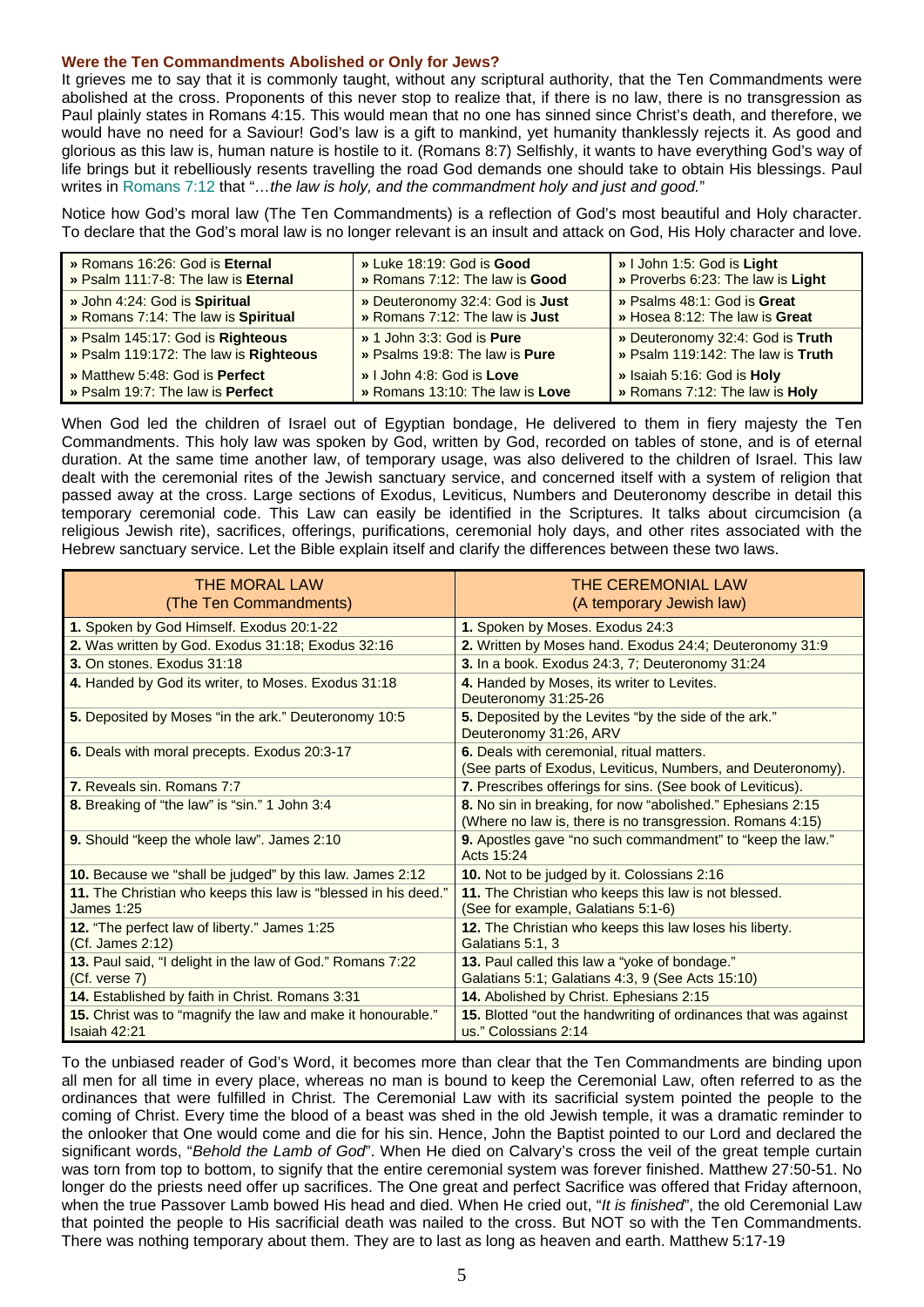This is how Matthew 5:17-19 reads, "*Do not think that I have come to destroy the Law or the Prophets. I have not come to destroy but to fulfill. For truly I say to you, Till the heaven and the earth pass away, not one jot or one tittle shall in any way pass from the Law until all is fulfilled. Therefore whoever shall relax one of these commandments, the least, and shall teach men so, he shall be called the least [by those] in the kingdom of Heaven. But whoever shall do and teach them, the same shall be called great in the kingdom of Heaven.*"

Jesus certainly did not have any intentions of making any change; in fact, Jesus condemned men who taught that it was in order to break God's law, and commended those who taught the necessity of keeping it. This one passage alone is the absolute proof that the Sabbath was not abolished or the day changed and everything else has to be misunderstandings or intentional excuses to justify why we don't need to obey one of God's Commandments. Jesus said, "*…Till the heaven and the earth pass away, not one jot or one tittle shall in any way pass from the Law…*"

This is what The People's New Testament (1891) by B. W. Johnson comments in regards to the meaning of a "Jot" or "Tittle." *One jot or tittle. Jot means the smallest letter of the Hebrew alphabet, while tittle refers to a simple turn by which one letter is distinguished from another. The expression, "jot or tittle," was proverbial for the smallest part.* 

Some Christian's say, "But wait, to fulfil the law is to bring an end to the Ten Commandments and abolish them." There is ample evidence to show that this is absolute nonsense. Firstly, this would give us multiple contradictions in this passage. If fulfilling the law ends the law then the law is destroyed. Jesus assures us in Matthew 5:17 that He did not come to destroy the law. Not only did Jesus not come to destroy the law but instead He came to magnify the law. We should not be strangers to this fact as we are given a Messianic prophecy that tells us that Christ would in fact do exactly this. Isaiah 42:21, "*The LORD is well pleased for his righteousness' sake; he will magnify the law, and make it honourable.*" In the remainder of Matthew chapter 5 we see how Jesus has without a doubt magnified the law. We note the following; Matthew 5:19 from not only obeying the law but teaching it also, 5:21-22 from do not kill to not being angry with your brother without cause, 5:27-28 from do not commit adultery to being guilty adultery if you look at a woman lustfully, 5:31 from divorcing by a letter to any man who divorces his wife except for sexual immorality, causes her or anyone who marries the divorced woman to commit adultery, 5:33-37 from not breaking oaths made to the Lord to do not swear at all, either by heaven or earth or by Jerusalem. And do not swear by your head, let your Yes be Yes, and your No, No, 5:38-42 from an eye for an eye and tooth for a tooth to turning the other cheek and if someone sues you for your coat, give them your cloak also, 5:43-45 from love your neighbour and hate your enemy to love your enemies and bless them that curse you and pray for those that are spiteful and use you.

Does this give the impression that Jesus came to destroy the law or that fulfilling the law ends the law? Who in their right mind could possibly come to that conclusion after reading what Jesus just said? If this were true, then here are some other things that have also ended. These scriptures also use the same Greek word G4137 as in verse 17.

Matthew 3:15 "…it becometh us to **fulfil** all righteousness."

John 17:13 "…that they might have my joy **fulfilled** in themselves."

2 Thessalonians 1:11 "…and **fulfil** all the good pleasure of *his* goodness, and the work of faith with power."

Philippians 2:2 "**Fulfil** you my joy, that you be likeminded, having the same love…"

John 17:12 "…that the scripture might be **fulfilled**."

Colossians 1:25 "…which is given to me for you, to **fulfil** the word of God."

2 Corinthians 10:6 "…having in a readiness to revenge all disobedience, when your obedience is **fulfilled**."

## **Thayer definition for G4137:**

1) to make full, to fill up, i.e. to fill to the full.

2) to render full, i.e. to complete. 2a) to fill to the top: so that nothing shall be wanting to full measure, fill to the brim. 2b) to consummate: a number. 2b1) to make complete in every particular, to render perfect. 2b2) to carry through to the end, to accomplish, carry out, (some undertaking). 2c) to carry into effect, bring to realisation, realise. 2c1) of matters of duty: to perform, execute. 2c2) of sayings, promises, prophecies, to bring to pass, ratify, accomplish. 2c3) **to fulfil, i.e. to cause God's will (as made known in the law) to be obeyed as it should be**, and God's promises (given through the prophets) to receive fulfilment.

The most relevant part for the word "fulfil" in Matthew 5:17 in the Thayer dictionary is "2C3." Jesus did not come to destroy the law; He obeyed and carried out the law *to the full* and magnified it! Jesus never contradicts Himself.

So is the law only for the Jews? Does it apply to New Covenant Christians? Notice Acts 7:38-39 five chapters *after* the start of the New Testament church. This is Moses who was in the congregation in the wilderness with the Angel who spoke to him on Mount Sinai, and with our fathers, the one who *received the living oracles to give to us*, whom our fathers would not obey, but rejected. Speaking to the Jews, Stephen, a converted Christian, says that God gave these "living oracles...to us," Christian and Jew. They are still in effect today as a complete, spiritual law, and we Christians and or Jews do not have the authority to choose which ones we want to obey. This event on Mount Sinai was the basis for making the Old Covenant, but what is the basis of the New Covenant? "*For this is the covenant that I will make with the house of Israel after those days, says the Lord: I will put My laws in their mind and write them on their hearts; and I will be their God, and they shall be My people.*" Hebrews 8:10 (quoting Jeremiah 31:33).

From all the above proofs, two points are clear. **1.** God's Ten Commandments (not the Nine Commandments and one suggestion) is not a temporary one designed to end or become obsolete at the cross or any other time. God's moral law can no more change than God's character can. He is the same yesterday, and today, and forever. **2.** His law is not a special law for one nation only. God is not a respecter of persons (Acts 10:34; Romans 1:16). Neither Gentiles nor Christians are excluded from the laws of God. (e.g., Exodus 12:38, 48-49; Isaiah 56:1-3, 6-7)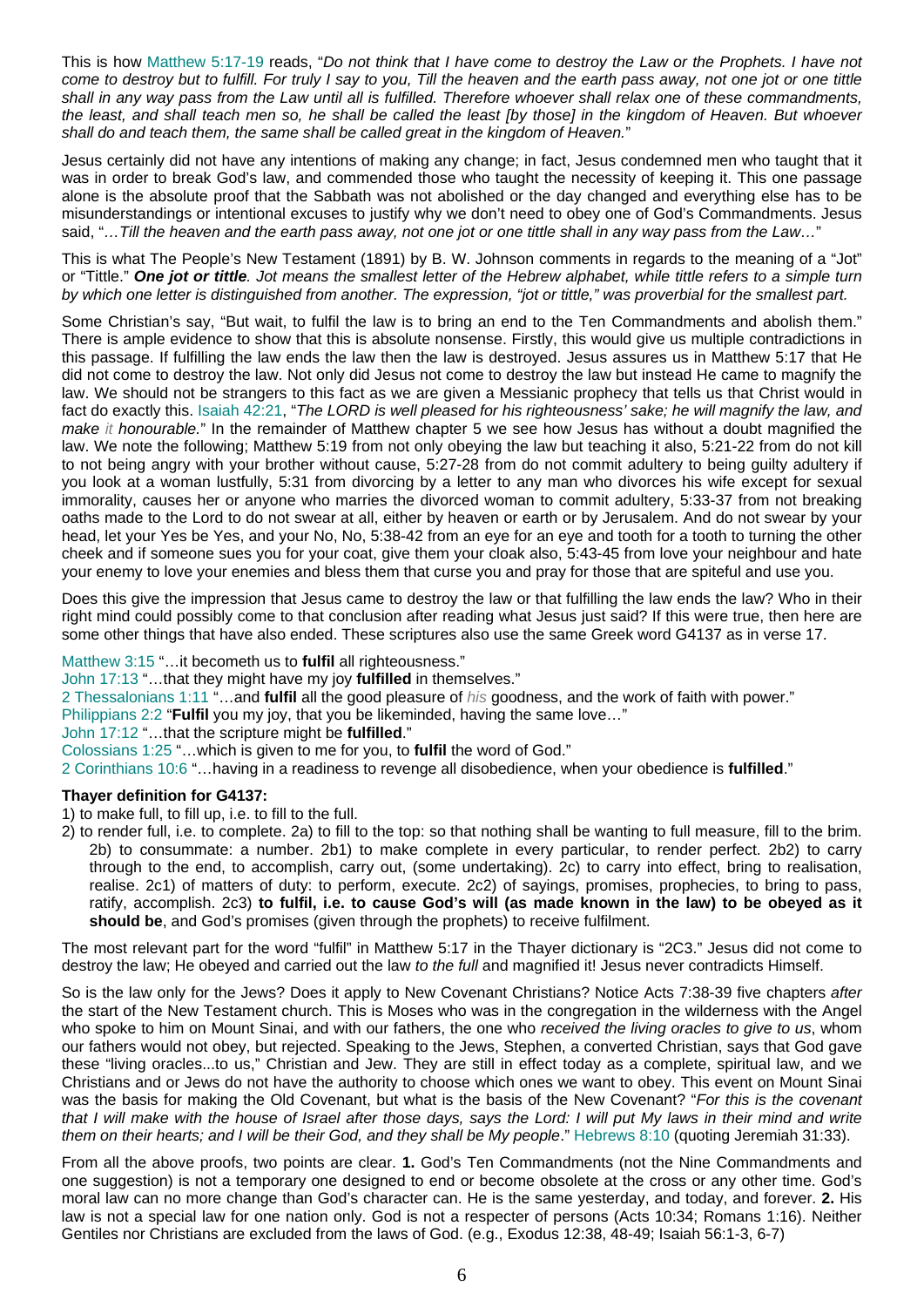#### **Is there a New Law of Christ?**

Some try to dispose of the law or the Sabbath based on the "new" commandment of love which Christ introduced. It is certainly true that Jesus laid down two great laws of love as a *summary* of all the law, but did He give the idea that these were new in point of time? Loving God with all your heart, soul and might and loving your neighbour as yourself was quoted not only by Jesus in the New Testament but is also found "from the beginning" i.e. the Old Testament. Jesus was in fact quoting directly from the Old Testament scriptures as He quite frequently did when He gave those commandments. "*And thou shalt love the Lord thy God with all thine heart, and with all thy soul, and with all thy might.*" Deuteronomy 6:5. "…*Thou shalt love thy neighbour as thyself.*" Leviticus 19:18. Certainly, those penetrating spiritual principles had been forgotten by the legalists of Christ's day, and they were new to them in relation to their life and practice. But they were not intended by Jesus to take the place of the Ten Commandments.

When a lawyer tried to trap Jesus into saying which was the greatest commandment in the law, he received the answer: "*Thou shalt love the Lord thy God with all thy heart, and with all thy soul, and with all thy mind. This is the first and great commandment. And the second is like unto it, Thou shalt love thy neighbour as thyself. On these two commandments hang All the law and the prophets.*" Matthew 22:37-40. Notice that these two commandments of love simply summed up "*all the law.*" All Ten Commandments hang upon these two principles of love. Christ was saying that love is the fulfilling of the law just as Paul said in Romans 13:10. If one loves Christ supremely with heart, soul, and mind, *he will obey the first four commandments* that have to do with our duty to God. He will not take God's name in vain, worship other gods, etc. If one loves his neighbour as himself, *he will obey the last six commandments*, which relate to our duty to our fellow man. He will not rob his neighbour or murder him etc. Love leads to obeying or fulfilling *all the law* and hence if you love God and man you are keeping all Ten Commandments.

If this was some "new" Law then Jesus and his apostles would no longer have kept the Sabbath but scripture shows in several places that they did which we will cover later. Matthew 5:18 says, "*For verily I say unto you, Till heaven and earth pass away, one jot or one tittle shall in no wise pass from the law, till all be fulfilled.*" Matthew 19:18- 19 says, *"…what good thing shall I do, that I may have eternal life?…Jesus said, You shall do no murder, You shall not commit adultery, You shall not steal, You shall not bear false witness, Honor your father and your mother: and, You shall love your neighbor as yourself.*" And after the cross, Romans 13:9, "…*You shall not commit adultery, You shall not kill, You shall not steal, You shall not bear false witness, You shall not covet; and if there be any other commandment, it is summed up in this saying, namely, You shall love your neighbor as yourself.*"

What did Jesus mean exactly when He said a "new" commandment I give unto you? When Jesus died, He demonstrated the ultimate act of love. Did the disciples before the cross exercise the same Christ like love? We find in Luke 22:24, "*And there was also a strife among them, which of them should be accounted the greatest.*" Jesus said in John 13:34-35, "*A new commandment I give unto you, That you love one another; as I have loved you, that you also love one another. 35 By this shall all men know that you are my disciples, if you have love one to another.*" In the Greek there are two words for "NEW", one means totally brand new and the other meaning new to us. The word Jesus used here was NOT brand new but new to us, meaning it was a type of love that would be new to them that they were not currently practising. In order for the disciples to continue the work of Christ, they had to be able demonstrate the same Christ like example of love, so as verse 35 says, "*By this shall all men know that you are my disciples, if you have love one to another*" in the same way that Jesus loved them and laid down His life. This is the new level of love that we all need to learn and walk in and what Paul expressed in Ephesians 5:1-2 "*Be you therefore followers of God, as dear children; 2 And walk in love, as Christ also has loved us, and has given himself for us an offering and a sacrifice to God for a sweet smelling savour.*" Jesus' ultimate example of love was laying down His life for others and He knew that most of His Apostles would need to be prepared to do the same.

John said that there was nothing new about loving your neighbour as yourself and that this was a law from the beginning. John explains this in 1 John 2:7-8, "*I write NO new commandment unto you, but an old commandment which you had from the beginning*" followed by the words, "*Again, a new commandment I write unto you*" This sounds like a contradiction to the previous verse but John is pointing out what Jesus taught in that Loving your neighbour as yourself is now magnified to the strength that we should love one another to the point of being prepared to lay down our lives for each other as Christ did for us. John furthers this in 2 John 1:5-6, "*I beseech you,*  lady, **NOT** as though I wrote a new commandment unto you, but that which we had *from the beginning*, that we *love one another. And this is love, that we walk after his commandments. This is the commandment, That, as you have heard from the beginning, you should walk in it.*" Jesus is the perfect model of the love of God in His perfect example of loving obedience. Christ loved us so much that He sacrificed His own life for us. He Himself explained this ever so beautifully in John 15:13, "*Greater love has no one than this, than to lay down one's life for his friends.*"

## **The Test of Love. Is Obedience Legalism?**

Someone may bring up the objection that after the law has accomplished its purpose of pointing the sinner to Christ for cleansing, it will no longer be needed in the experience of the believer. Is that true? Most definitely not. Paul finds need to clarify this a few times. The Christian will always need the watchdog of the law to reveal any deviation from the true path and to point him back to the cleansing cross of Jesus. There will never be a time when that mirror of correction will not be needed in the progressive growth experience of a Christian. Law and grace do not work in competition with each other but in perfect cooperation. The law points out sin turning us to Christ for forgiveness and grace saves from sin. The law is the will of God and grace is the power to do the will of God. We do not obey the law in order to be saved but because we are saved. A beautiful text which combines the two in their true relationship is Revelation 14:12, "*Here is the patience of the saints: here are they that keep the commandments of God, and the faith of Jesus.*" What a perfect description of faith and works! And the combination is found in those who are "*saints.*"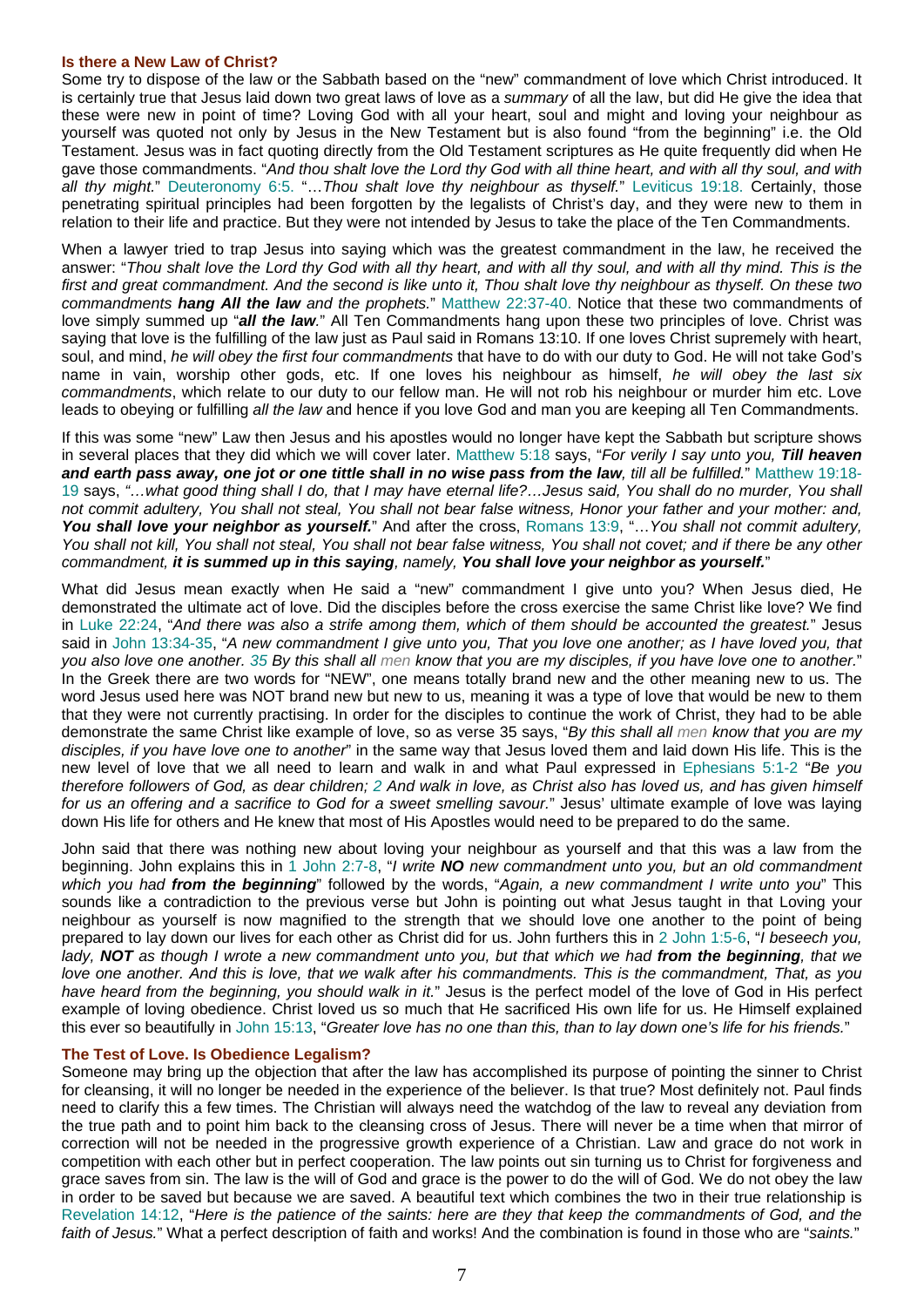The works of obedience is the real test of love. This is why they are so necessary in the experience of a true believer. "*Faith without works is dead.*" James 2:20. No man ever won a fair maiden's heart by words alone. Jesus said, "*Not every one that saith unto me, Lord, Lord, shall enter into the kingdom of heaven; but he that doeth the will of my Father which is in heaven.*" Matthew 7:21. Words and profession are not enough. The true evidence is obedience. Today's bumper stickers reflect a shallow concept of love. They say, "*Smile if you love Jesus*" or "*Honk if you love Jesus*"; but what did the Master Himself say? He said, "*If ye love me, keep my commandments.*" John 14:15. And that is exactly what most people don't want to do. If love makes no demands beyond a smile or wave, then it is welcome; but if the lifestyle must be disturbed, the majority will reject it. Unfortunately, most people today are not looking for truth. They are looking for a smooth, easy, comfortable religion which will allow them to live the way they please and still give assurance of salvation. There is indeed no true religion which can do that for them.

One of the strongest texts in the Bible on this subject is found in 1 John 2:4 "*He that saith, I know him, and keepeth not his commandments, is a liar, and the truth is not in him.*" John could write that with such assurance because it is one of the most deeply established truths in the Bible. Jesus spoke of those who said, "*Lord, Lord,*" but did not do the will of the Father. Then He described many who would seek entrance to the kingdom claiming to be workers of miracles in the name of Christ. But He would sorrowfully have to say, "*I never knew you: depart from me.*" Matthew 7:21-23. This is very sobering as Jesus is saying "*Not everyone who calls me 'Lord, Lord' will enter the Kingdom of heaven*". God's grace does not cover deliberate disobedience that is therefore without genuine repentance. You see, to know Christ is to love Him, and to love Him is to obey Him. The valid assumption of the Bible writers is very clear and simple: If one is not obeying Christ, he does not love Christ. And if he doesn't love the Master, then he doesn't know Him. Thus, we can see how knowing and loving and obeying are all tied closely together and are absolutely inseparable in the life of God's faithful people. The beloved John summed it up in these words: "*For this is the love of God, that we keep his commandments: and his commandments are not grievous.*" 1 John 5:3.

## **Was the Sabbath a Memorial of Deliverance Out of Egypt?**

This strange idea comes from the second reading of the law and is distorted to contradict many clear statements about the true origin of the Sabbath. Deuteronomy 5:14-15 reads, "*the seventh day is the sabbath of the Lord thy God: in it thou shalt not do any work, thou, nor thy son, nor thy daughter, nor thy manservant, nor thy maidservant,… nor thy stranger that is within thy gates; that thy manservant and thy maidservant may rest as well as thou. And remember that thou wast a servant in the land of Egypt, and that the Lord thy God brought thee out thence through a mighty hand and by a stretched out arm: therefore the Lord thy God commanded thee to keep the sabbath day.*"

Some draw from this text that God gave the Sabbath as a memorial of the Exodus from Egypt. But the Genesis story of the making of the Sabbath (Genesis 2:1-3) and the wording of the fourth commandment by God Himself (Exodus 20:11) reveals the Sabbath as a memorial of creation. The key to understanding these two verses rests in the word *servant.* God said, "*Remember that thou wast a servant in the land of Egypt.*" And in the sentence before this one He reminds them "*that thy manservant and thy maidservant may rest as well as thou.*" In other words, their experience in Egypt as servants would remind them to deal justly with their servants by giving them a Sabbath rest also.

In similar vein God had commanded, "*And if a stranger sojourn with thee in your land, ye shall not vex him ... for ye were strangers in the land of Egypt*" Leviticus 19:33-34. It was not unusual for God to hark back to the Egyptian deliverance as an incentive to obey other commandments. In Deuteronomy 24:17-18, God said, "*Thou shalt not*  pervert the judgment of the stranger, nor of the fatherless; nor take a widow's raiment to pledge. ... Thou wast a *bondman in Egypt, and the Lord thy God redeemed thee thence: therefore I command thee to do this thing.*"

Neither the command to be just nor to keep the Sabbath was given to memorialise the Exodus, but God told them that His goodness in bringing them out of captivity constituted a strong additional reason for their dealing kindly with their servants on the Sabbath and treating justly the strangers and widows. In the same way, God spoke to them in Leviticus 11:45, "*For I am the Lord that bringeth you up out of the land of Egypt...ye shall therefore be holy.*" Surely no one would insist that holiness did not exist before the Exodus, or that it would be afterwards limited only to the Jews, to memorialise their deliverance. There is however one thing the Sabbath is a memorial of which is creation.

A year comes from the time it takes for the Earth to fully orbit the sun and a month is the time it takes for the Moon to orbit the Earth and a day of course, is the time it takes for the Earth to do one full rotation. But what astronomical reason do we have for our week? There is none. Our week comes from the time it took God to complete creation. So, if God finished creation in six days, why does the whole world have a seven-day week? The now obvious reason is because God rested on the seventh day and made it a memorial day for completion of creation. Remember also that the word translated "rest" in our English Bibles in Genesis 2:3 is actually "Sabbath" in the Hebrew. This extra day of the week existed *before sin* and is for *all people* to rest on and remember that God created us and all things and has the power to do it again. It is not just the Jews that have a seven-day week. The whole world does!

## **Is the Sabbath now just resting in Jesus?**

Are the words that God *personally* spoke and wrote in stone now null and void? Of course not. The way we rest in Jesus is by keeping the Sabbath as God commanded. There are many ways to manipulate the words of the Holy Bible to justify the things we would rather not acknowledge such as the Sabbath or all Ten Commandments, but the issue is simple. Can we now take the Lord's name in vain, worship idols or take another person's life? The answer is an obvious "No". And why not? Because the Bible does not say these laws have changed. Is there even one single verse that says, "the seventh day is no longer the Sabbath of the Lord and we no longer need to rest or worship God on this day that is no longer blessed and Holy?" There is no such verse. Matthew 5:18 says, "the law will not change till heaven and earth pass" Has heaven and earth passed? No. So neither have the clear words of God changed.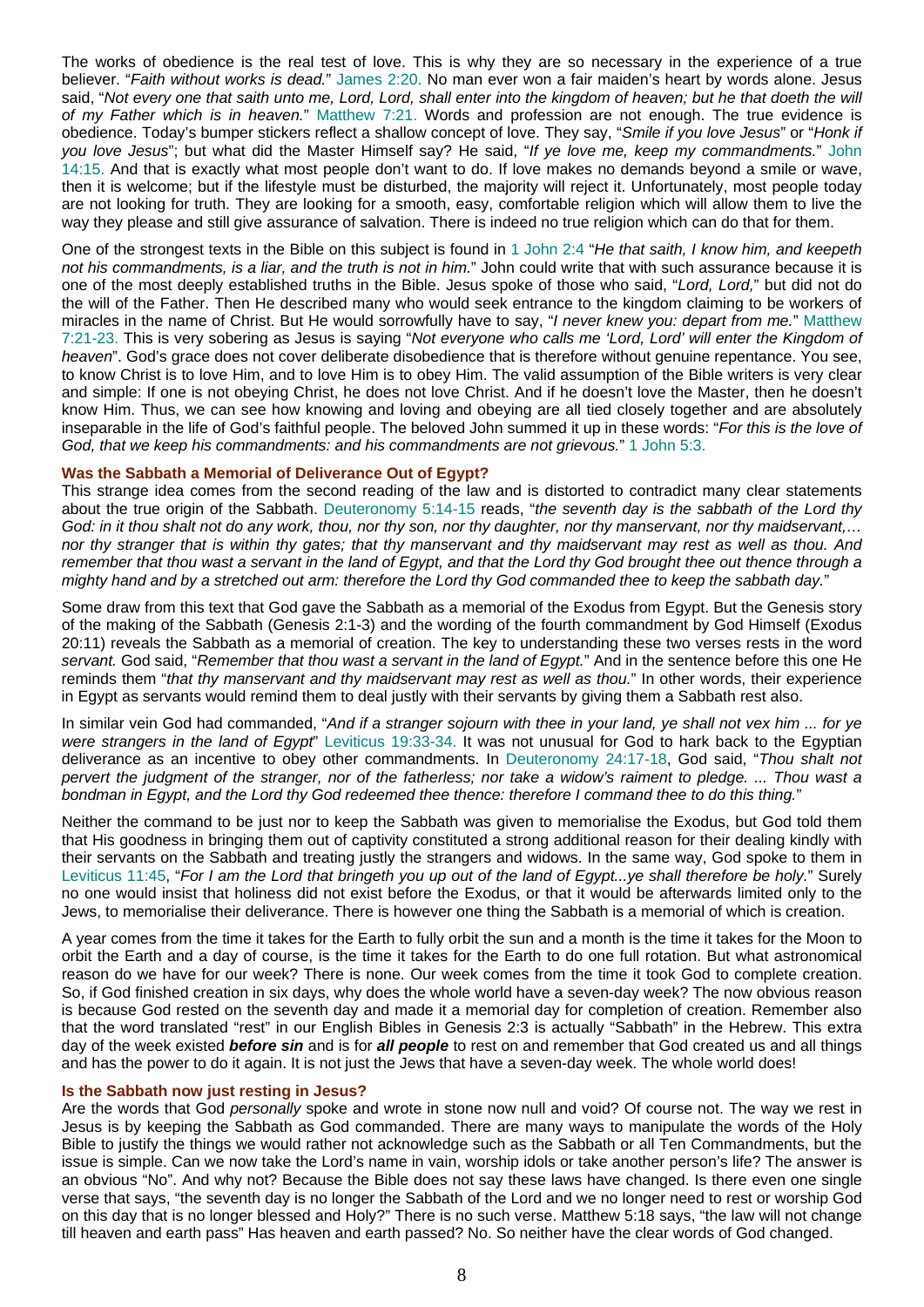Not only have the crystal clear words of God not changed but the following verse says the Sabbath is a perpetual covenant (*never ending*) and a sign between God and the children of Israel forever. Exodus 31:16-17, "*Wherefore the children of Israel shall keep the Sabbath, to observe the Sabbath throughout their generations, for a perpetual covenant. It is a sign between me and the children of Israel for ever: for in six days the LORD made heaven and earth, and on the seventh day he rested, and was refreshed.*" So we see that the Sabbath is eternal as are all Ten Commandments and this passage is further verified beyond doubt by the fact that we also find Isaiah 66:22-23 says, "*For as the new heavens and the new earth, which I will make, shall remain before me, saith the LORD, so shall your seed and your name remain. And it shall come to pass, that from one new moon to another, and from one Sabbath to another, shall all flesh come to worship before me, saith the LORD.*" Some will respond, "*but we are not Jews or Children of Israel,*" but Galatians 3:28-29 tells us otherwise, "*There is neither Jew nor Greek, there is neither bond nor free, there is neither male nor female: for you are all one in Christ Jesus. And if you be Christ's, then are you Abraham's seed, and heirs according to the promise.*" And Romans 2:28-29 says, "*For he is not a Jew, which is one outwardly; neither is that circumcision, which is outward in the flesh: But he is a Jew, which is one inwardly; and circumcision is that of the heart, in the spirit, and not in the letter; whose praise is not of men, but of God.*" For those who would continue to debate this need to ask themselves if they belong to God and are under His New Covenant. Because Hebrews 8:10 says, "*For this is the covenant that I will make with the house of Israel after those days, saith the Lord; I will put my laws into their mind, and write them in their hearts: and I will be to them a God, and they shall be to me a people:*" If we are not spiritual children of Israel then we are also not under God's New Covenant neither are we one of His Children. Note also that the only change to God's law is where it is now written.

## **Aren't we under Grace not Law?**

We often hear this argument in an effort to belittle God's law, "*Well, since we are not under the law but under grace, we do not need to keep the Ten Commandments any longer.*" Is this a valid point? The Bible certainly does say that we are not under the law, but does that imply that we are free from the obligation to obey it? The text is found in Romans 6:14-15, "*For sin shall not have dominion over you: for ye are not under the law, but under grace. What then? shall we sin, because we are not under the law, but under grace? God forbid.*" How easily we could prevent confusion if we accepted exactly what the Bible says. Paul gives a clear explanation of his statement. After stating that we are not under law but grace, he asks, "*What then?*" This simply means, "*How are we to understand this?*" Then notice his answer. In anticipation that some will construe his words to mean that you can break the law because you are under grace, he says, "*Shall we sin (break the law) because we are not under the law but under grace? God forbid.*" In the strongest possible language Paul states that being under grace does not give a license to break the law. Yet this is exactly what millions believe today, and they totally ignore Paul's specific warning. The simple way of explaining being under Grace is to say, we no longer have to keep the ceremonial law (ordinances) and we are no longer condemned by God's Ten rules of love (Commandments), but we do still have to keep them.

Suppose a murderer has been sentenced to death in the electric chair. Waiting for the execution the man would truly be under the law in every sense of the word, under the guilt, under the condemnation, under the sentence of death, etc. Just before the execution date the governor reviews the condemned man's case and decides to pardon him. In the light of extenuating circumstances the governor exercises his prerogative and sends a full pardon to the prisoner. Now he is no longer under the law but under grace. The law no longer condemns him. He is considered totally justified as far as the charges of the law are concerned. He is free to walk out of the prison and not a policeman can lay hands upon him. But now that he is under grace and no longer under the law, can we say that he is free to break the law? Indeed not! In fact, that pardoned man will be doubly obligated to obey the law because he has found grace from the governor. In gratitude and love he will be very careful to keep the law of the state which granted him grace.

Is that what the Bible says about pardoned sinners? "*Do we then make void the law through faith? God forbid: yea, we establish the law.*" Romans 3:31. Here is the most explicit answer to the entire problem. Paul asks if the law is nullified for us just because we have had faith in Christ's saving grace. His answer is that the law is established and reinforced in the life of a grace saved Christian. The truth of this is so simple and obvious that it should require no repetition, but the devious reasoning of those who try to avoid obedience makes it necessary to press this point a bit further. Have you ever been stopped by a policeman for exceeding the speed limit? It is an embarrassing experience, especially if you know you are guilty. But suppose you really were hurrying to meet a valid emergency, and you pour out your convincing explanation to the policeman as he writes your ticket. Slowly he folds the ticket and tears it up. Then he says, "*All right, I'm going to pardon you this time, but...*" Now what do you think he means by that word "*but*"? Surely he means, "*but I don't want to ever catch you speeding again.*" Does this pardon (grace) open the way for you to disobey the law? On the contrary, it adds compelling urgency to your decision not to disobey the law again. Why, then, should any true Christian try to rationalize his way out of obeying the law of God? Consider carefully also what 1 John 3:4 says, "*Whoever sins is guilty of breaking God's law, because sin is a breaking of the law.*" Are we sinners? If we are not sinners, then why was Jesus nailed to the cross for us?

#### **How Could the Majority be Wrong?**

In regards to Christianity, the majority is hardly ever right. When Jesus was crucified, how many were right? When God flooded this Earth how many were right? When God destroyed Sodom and Gomorrah how many were right? The numbers are constantly small. How many people today have taken Jesus as their Lord and Saviour? Sadly that number is also an extremely small percentage. The Bible says the second coming is going to be like the days of Noah where only eight were saved. Revelation says that God is going to destroy a Church for its abominations and yet the majority belong to this Church. The fact is the majority are almost always wrong because Satan and his demons are always working hard to keep us deceived in every imaginable way. Sadly, they are very successful because the majority are not searchers of truth and don't study His word or see only what they desire to see.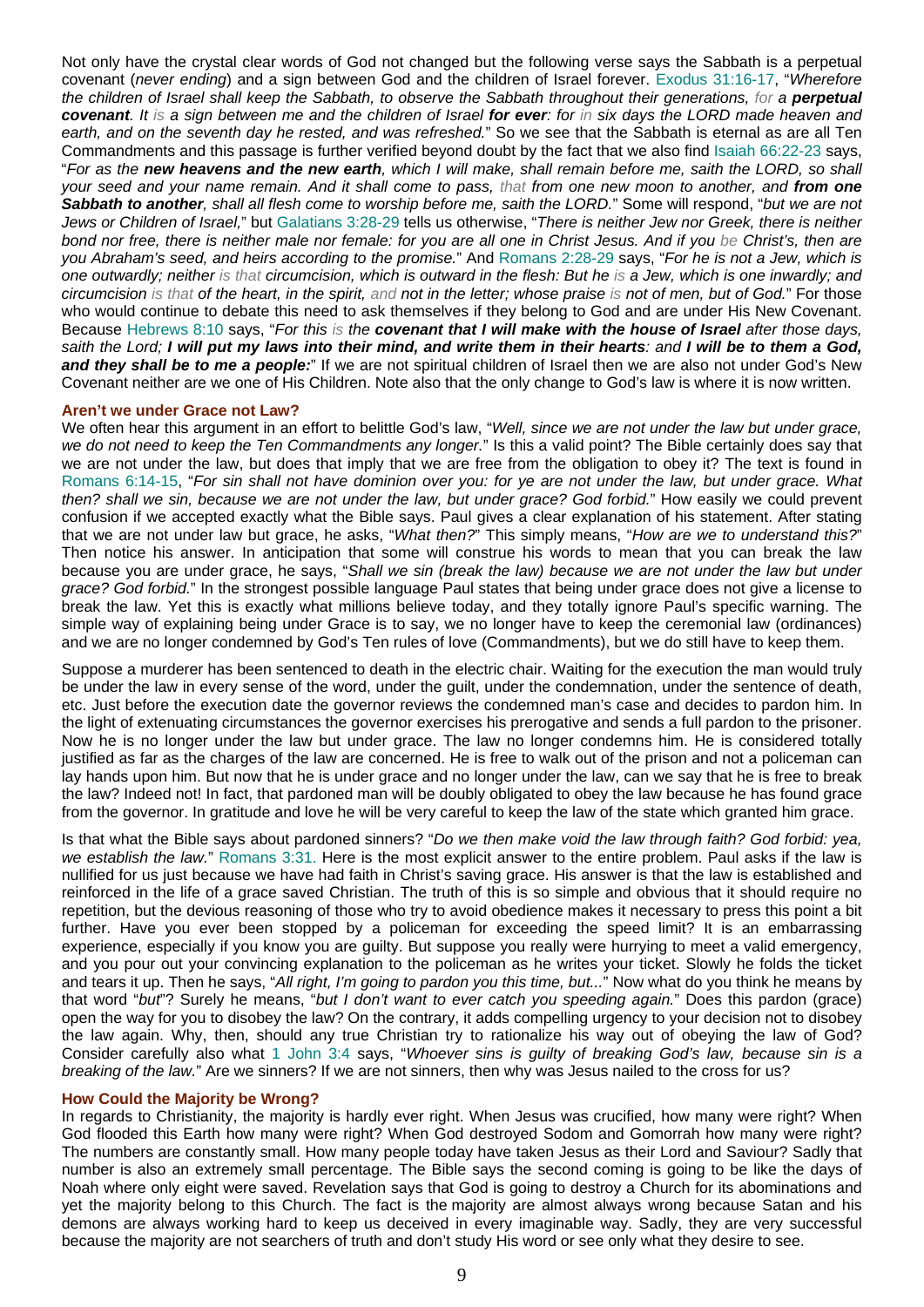2 Timothy 4:3 says, "*For the time will come when they will not endure sound doctrine; but after their own lusts shall they heap to themselves teachers, having itching ears; 4 and they shall turn away their ears from the truth, and shall be turned unto fables.*" After the Sabbath and many other truths were revealed to me in my search, I attempted to share these truths with large numbers of people and was astounded to find more than 98% would not even consider the possibility because they said how could so many be wrong, or they didn't want to know because it would unsettle their routine. This is sad when you consider God created us, sent His son to die for us and we can't be obedient to Him in love as it would mean some sacrifice on our part. It is no longer a mystery to me why the majority are wrong. It is because Satan and his demons do everything to ensure we don't find truth and so Christians continue to perpetuate the same excuses they were previously told because it means changes they don't want to ever consider or they are ignorant of the fact that Satan has accomplished this by the death of millions of Christians over several centuries. Hence the majority continue to stay wrong and only [500 plus denominations](http://www.the-ten-commandments.org/sabbathkeepingchurches.html) remain obedient to God in love. Until the majority stop making excuses and start saying let's investigate this, the majority will remain wrong.

## **Is it Possible to Obey the Law?**

Countless Christians have been taught that since the law is spiritual and we are carnal, no human being will ever be able in this life to meet the requirements of the perfect law. Is this true? Has it been given by God as a great idealistic, impossible goal toward which converted souls should struggle but never expect to attain? Is there some hidden reservation or secret meaning in the many commands to obey those ten great rules of love that God wrote on stone tablets? Did God mean what He said and say what He meant? Is it possible to love God and man perfectly?

Paul explains clearly in Romans 7:16-25 what it is to obey the Law. It reads; "*Now if I do what I don't want to do, I agree that the law is good. As it is, I am no longer the one who is doing it, but it is the sin that lives in me. For I know that nothing good lives in me, that is, in my flesh. For I have the desire to do what is right, but I cannot carry it out. For I don't do the good I want to do, but instead do the evil that I don't want to do. But if I do what I don't want to do, I am no longer the one who is doing it, but it is the sin that lives in me. So I find this to be a law: when I want to do what is good, evil is right there with me. For I delight in the law of God in my inner being, but I see in my body a different law waging war with the law in my mind and making me a prisoner of the law of sin that exists in my body. What a wretched man I am! Who will rescue me from this body of death? Thank God through Jesus Christ our Lord! So then, with my mind I myself serve the law of God, but with my flesh I serve the law of sin.*" Paul is saying that to obey the law means to agree the law is good and to have a desire in ones own heart to obey the law even though in the flesh we sometimes fail. This is where God's grace comes into affect. However, knowing God's law and having no intention or desire to try and obey God's law of love is total disobedience and cannot have genuine repentance. The following passage shows clearly that there is no sacrifice that will cover deliberate sin and that to continue in sin is to trample Jesus under foot. A few extra verses are given here so the passage context can be seen.

Hebrews 10:12-26, "*But this man, after he had offered one sacrifice for sins for ever, sat down on the right hand of God;… 14 For by one offering he has perfected for ever them that are sanctified… 26 For if we sin wilfully after that we have received the knowledge of the truth, there remaineth no more sacrifice for sins, … 28 He that despised Moses' law died without mercy under two or three witnesses: 29 Of how much sorer punishment, suppose you, shall he be thought worthy, who has trodden under foot the Son of God, and has counted the blood of the covenant, wherewith he was sanctified, an unholy thing, and has done despite unto the Spirit of grace?*"

## **Was the Sabbath Abolished?**

Many Christians believe that Colossians 2:16, Galatians 4:10 and Romans 14:5 are referring to the Seventh day Sabbath and even some believe that Colossians 2:16 refers to the Ten Commandments rather than the referenced ceremonial law. Before continuing with these three very misunderstood verses, let's give a quick explanation on how [the Ten Commandments](http://www.the-ten-commandments.org/the-ten-commandments.html) and the [Ceremonial law](http://www.ceremoniallaw.com/) relate to each other? If a man sinned, he broke LAW No. 1 - the moral law of the Ten Commandments. So then he brought his offering, according to LAW No. 2 - the law of sacrifices, and he received forgiveness. LAW No. 1 defines sin, for sin is the transgression of the moral law. (1 John 3:4) LAW No. 2 defined sacrifices, the Ceremonial law which was the remedy for sin. When the Israelite sinned, he broke the first law. To secure forgiveness he had to obey the second law. So here are two very distinct laws. This is the biggest area of confusion when it comes to concluding the Sabbath or Ten Commandments were abolished. Law No. 2 was ONLY for the Children of Israel and Jews until the cross while Law No. 1 is eternal and for EVERYONE.

Colossians 2:16 reads, "*Let no man therefore judge you in meat (offering), or in drink (offering), or in respect of an holyday, or of the new moon, or of the Sabbath days:*" and so the argument is the fourth Commandment was deleted from stone. What was done away with here was called the ordinances (Ceremonial Law). This is seen by noting what Paul said two verses earlier. Colossians 2:14 states, "*blotting out the handwriting (Moses) of ordinances that was against us, which was contrary to us, and has taken it out of the way, nailing it to the cross.*" Paul then goes on to say, so "*Let no man therefore judge you…of an holyday, or of the new moon, or of the Sabbath days:*" Luke 1:6 KJV shows that the ordinances and the Commandments are two totally different things. It states, "*And they were both righteous before God, walking in all the commandments and ordinances of the Lord blameless.*"

It was the ordinances that were nailed to the cross "*not one jot or one tittle*" of any of the Commandments. The major differences between the Commandments and the ordinances are that the Commandments were written by *God's finger*, were *written in stone* and were placed *inside* the Ark of the Covenant and it is a law of love which is eternal as love is eternal as God is. The ordinances were in the *Moses handwriting*, were *written in a book* and were placed on the *outside* of the Ark of the Covenant and it is NOT a law of love and was temporary. The One great and perfect Sacrifice was offered that Friday afternoon, when the true Passover Lamb bowed His head and died. When He cried out, "*It is finished*", the old ceremonial law that pointed the people to His sacrificial death was nailed to the cross.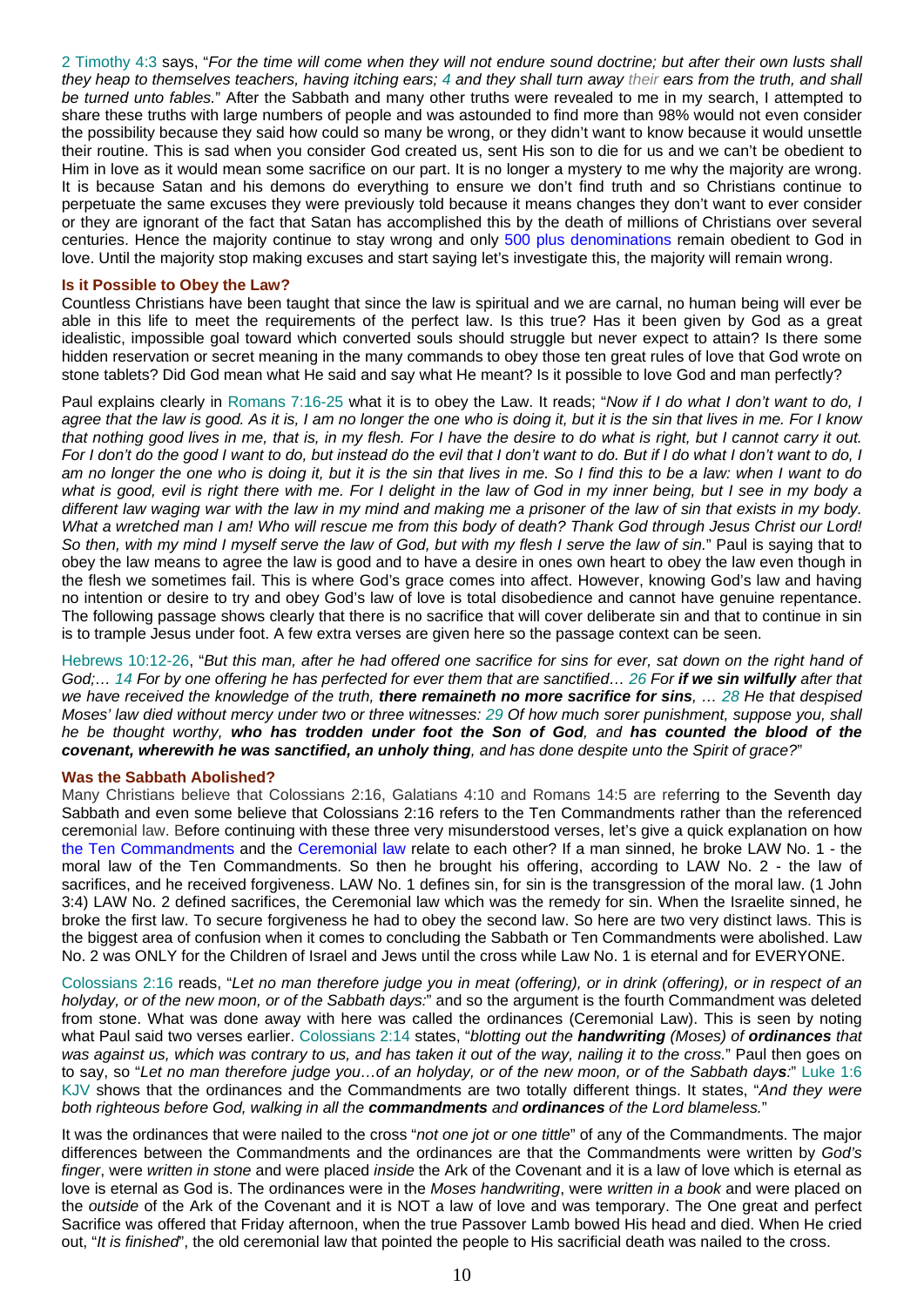Take note how every single part of these verses in Colossians 2:14-17 refers to the ceremonial law. Unfortunately, most modern Bible translations have translated the word meat in verse sixteen incorrectly. The King James Bible is one of the few translations that does translate these words correctly and is therefore recommended in these studies. So much gets lost at times when translators don't have a good understanding of Jewish culture and terminology. To be referring to clean or unclean foods here would be totally out of context for the passage but when it is kept in context, every single point here refers to the various feasts and festivals and the sacrificial sanctuary system. Further clarification is found in the book of Hebrews which is believed by most to be written by Paul. You will note that the context of this passage is undoubtedly the sanctuary service in regards to sacrifices and offerings, of which Christ became the One and final perfect sacrifice for us. The meat and drink described in this passage has to be meat and drink offerings by the unmistakable context of this passage in Hebrews 9:7-14 below. Paul speaks of meat and drink offerings and carnal ordinances which were imposed until the time of reformation, being Jesus Christ who obtained eternal redemption for us and brought an end to the sacrifices prescribed by the ordinances of the ceremonial law once and for all. This continues to illustrate the perfect context of Colossians 2:16 and as per Colossians 2:14, we see everything mentioned is part of the ordinances of the ceremonial law which Paul said in this verse, was against us and contrary to us and it was taken out the way and nailed to the cross by Jesus' perfect sacrifice.

Extra verses are given to show context. Hebrews 9:7-14 "*But into the second went the high priest alone once every year, not without blood, which he offered for himself, and for the errors of the people: The Holy Ghost this signifying, that the way into the holiest of all was not yet made manifest, while as the first tabernacle was yet standing: Which was a figure for the time then present, in which were offered both gifts and sacrifices, that could not make him that did the service perfect, as pertaining to the conscience; Which stood only in meats and drinks, and divers washings, and carnal ordinances, imposed on them until the time of reformation. But Christ being come an high*  priest of good things to come, by a greater and more perfect tabernacle, not made with hands, that is to say, not of *this building; Neither by the blood of goats and calves, but by his own blood he entered in once into the holy place, having obtained eternal redemption for us. For if the blood of bulls and of goats, and the ashes of an heifer sprinkling the unclean, sanctifieth to the purifying of the flesh: How much more shall the blood of Christ, who through the eternal Spirit offered himself without spot to God, purge your conscience from dead works to serve the living God?*"

Nowhere in this passage are clean and unclean foods referred to and nowhere in the Bible where clean and unclean foods are discussed, are there issues of unclean drinks. What is spoken of here in both Colossians and Hebrews are references to meat and drink offerings that are part of the sanctuary service that are in the ordinances of the ceremonial law which had meat and drink offerings. This is all that can possibly be referred to and when done so it fits absolutely perfectly into the context of both passages as it remains totally in context with the sanctuary service.

So let's discuss Colossians 2:14-17 again to see if everything does actually refer to the ceremonial law by the fact that the context of the passage remains the same throughout. "*Blotting out the handwriting*", the ceremonial law was written in Moses handwriting. "*Ordinances*", Strong's dictionary also directly translates this word to ceremonial law, "*that was against us, which was contrary to us, and took it out of the way*", the ceremonial law is now against us and contrary to us, as Christ has become that One and perfect sacrifice for us. "*Nailing it to his cross*", and of course now that Christ has become that perfect sacrifice for us, no longer are meat and drink offerings and animal sacrifices and all associated Holy days necessary, so the ceremonial law was *nailed to the cross*. Moving onto verse sixteen, "*Let no man therefore judge you in meat, or in drink*", and as we have now seen were part of the ceremonial law. "*Or in respect of an holyday*", these Holy days included such days as Passover, Feast of Weeks and many others. "*Or of the new moon*", new moon celebrations were also part of the ordinances. "*Or of the Sabbath days*", Passover, Feast of Unleavened Bread, First Fruits, Feast of Weeks, Day of Atonement, Feast of Tabernacles and many others are all Sabbath days. When spoken of in plural and the context of the passage is the ceremonial law, then the Sabbaths referred to can be nothing else but ceremonial. Verse seventeen goes on to say, "*Which are a shadow of things to come*". These Sabbaths were called a shadow because Passover was a shadow of the crucifixion and Feast of Weeks was a shadow of Pentecost. These Old Testament feasts and holy days were shadows of what was to come and once those things had come and gone then the shadows disappeared. Here is one verse from Leviticus that refers to such feasts and Holy days, which involves meat and drink, that is meat and drink offerings. Leviticus 23:37, "*These are the feasts of the LORD, which you shall proclaim to be holy convocations, to offer an offering made by fire unto the LORD, a burnt offering, and a meat offering, a sacrifice and drink offerings, everything upon his day.*"

You can also find the perfect parallel between Colossians 2:16 and Ezekiel 45:17. You will note in Ezekiel 45:17 that this was a **sin offering, to make reconciliation for the house of Israel** for breaking God's Commandments as prescribed by the ceremonial law until such time that Jesus nailed this law to the cross. Parentheses are added. This is what Israel had to do to make atonement for sin, which is the breaking of God's Ten Commandments and of course includes the Seventh Day Sabbath. This clearly demonstrates the issue and leaves no doubt as to what Paul was explaining to the Colossians. Note first the Strong's dictionary definition for **holyday** used in Colossians 2:16.

**G1859** *heorte*, Of uncertain affinity; a festival: - feast, holyday.

Colossians 2:16 "*Let no man therefore judge you in meat [offerings], or in drink [offerings], or in respect of an holyday, or of the new moon, or of the sabbath days:*"

Ezekiel 45:17 "*And it shall be the prince's part to give burnt offerings, and meat offerings, and drink offerings, in the feasts, [holydays] and in the new moons, and in the sabbaths, in all solemnities of the house of Israel: he shall prepare the sin offering, and the meat offering, and the burnt offering, and the peace offerings, to make reconciliation for the house of Israel.*"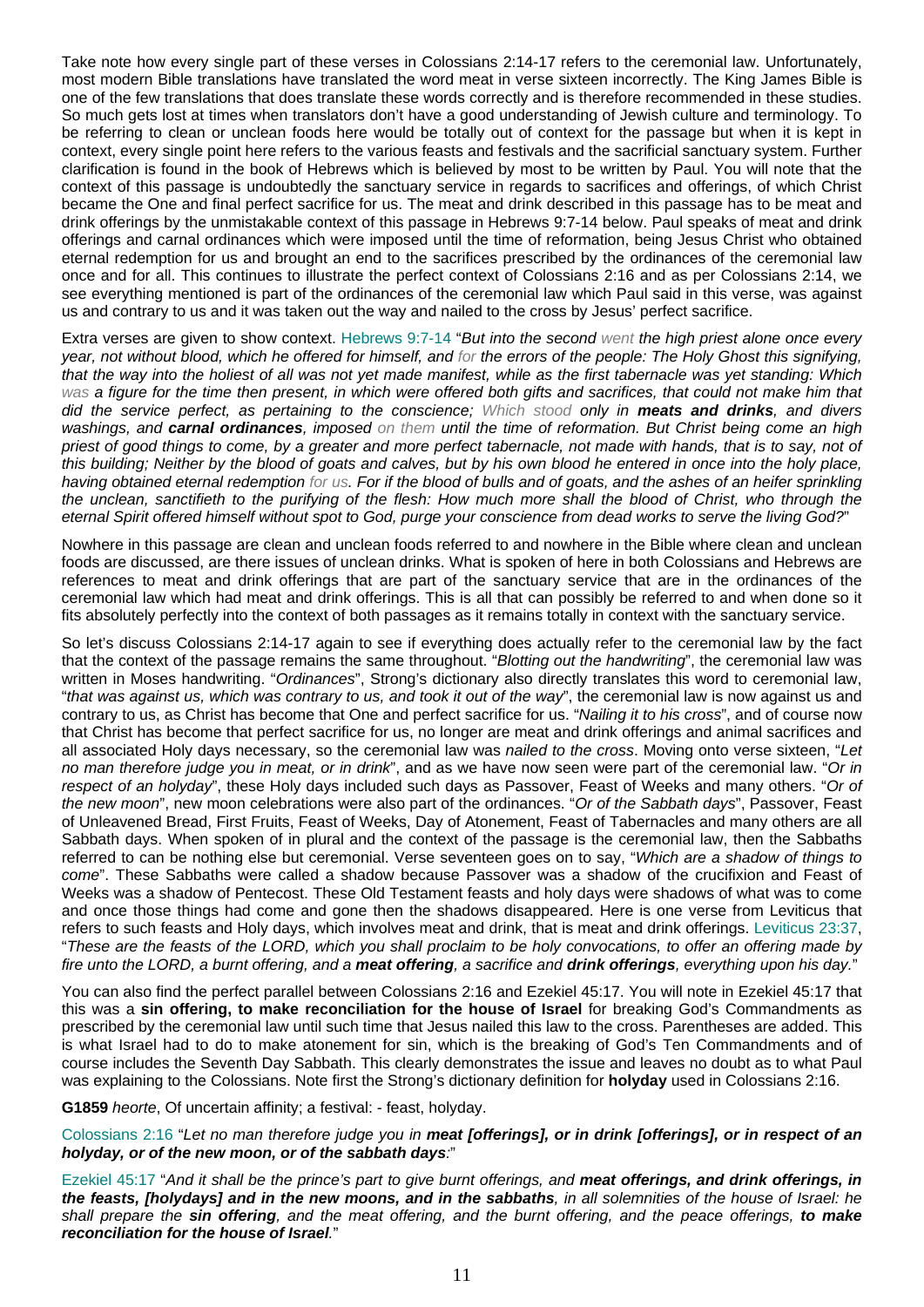## **Since some prefer a table for comparison, this one has been provided for those who prefer this format.**

| Colossians 2:16                                      | Ezekiel 45:17                        |
|------------------------------------------------------|--------------------------------------|
| meat, or in drink,                                   | meat offerings, and drink offerings, |
| KJV of an holyday, NKJV regarding a festival (feast) | in the feasts,                       |
| or of the new moon                                   | and in the new moons,                |
| or of the Sabbath days:                              | and in the sabbaths,                 |

These various Holy days and festivals concerned *days* that took place at various *times* of the year as well as *yearly* Holy days such as the Day of Atonement and *monthly* like the New Moon celebrations already discussed. As these were a shadow of things to come and those things have past and the shadows are now gone, to still observe these days would be putting us back into unnecessary bondage. This is what Paul is talking about in Galatians 4:9-10 which says, "*But now, after that you have known God, or rather are known of God, how turn you again to the weak and beggarly elements, whereunto you desire again to be in bondage? You observe days, and months, and times, and years.*" Paul is obviously and definitely not saying you can ignore anything that is a day, month or year in the Bible. He is referring to something that includes all of these things, which is and can only be the ceremonial law.

The ordinances and ceremonial law was a law of servitude and bondage. Galatians 4:3 *"Even so we, when we were children, were in bondage under the elements of the world:*" Paul continues telling the Galatians that they are no longer servants in Galatians 4:7 "*Wherefore you are no more a servant, but a son; and if a son, then an heir of God through Christ.*" God's Commandments on the other hand are a law of liberty. James 1:25 "*But whoso looketh into the perfect law of liberty, and continueth therein, he being not a forgetful hearer, but a doer of the work, this man shall be blessed in his deed.*" And for further clarity James 2:11-12 reads, "*For he that said, Do not commit adultery, said also, Do not kill. Now if you commit no adultery, yet if you kill, you are become a transgressor of the law. So speak you, and so do, as they that shall be judged by the law of liberty.*" If we keep these points in mind and explore the context of the chapter when studying the Bible it will help us see what law is being spoken of.

While still on this most misunderstood topic of the ceremonial law. I thought it would be a good time to cover another scripture that so many misinterpret as is the case when it comes to God's law of love and the temporary law which pointed the way to Christ. I have chosen to use some Bible Commentaries for this scripture, as I believe they explain it very well. The scripture concerned, is mainly Romans 14:5, but so the context of the passage once again can be seen, I have given the surrounding verses. Romans 14:1-5, "*Him that is weak in the faith receive you, but not to doubtful disputations. 2 For one believeth that he may eat all things: another, who is weak, eateth herbs. 3 Let not him that eateth despise him that eateth not; and let not him which eateth not judge him that eateth: for God has received him. 4 Who are you that judgest another man's servant? to his own master he standeth or falleth. Yes, he shall be holden up: for God is able to make him stand. 5 One man esteemeth one day above another: another esteemeth every day alike. Let every man be fully persuaded in his own mind.*"

To begin with, it must be admitted that the word "Sabbath" is not found in the entire chapter. People assume Paul is talking about the Sabbath. But is he really? The chapter begins, "*Him that is weak in the faith receive you, but not to doubtful disputations.*" Romans 14:1. The NKJV reads, "*disputes over doubtful things.*" This chapter concerns "doubtful things" and is not a discussion of the Ten Commandments. God's "Big Ten" are not "doubtful," but exceedingly dear and written personally with the finger of God on two tables of stone.

It becomes clear from Romans 14 and 15, that many misunderstandings existed between Jewish and Gentile Christians in relation to certain customs, which were sacredly observed by one but disregarded by the other. The main subject of dispute was concerning meats and days. The converted Jew retaining respect for the law of Moses abstained from certain meats and observed ceremonial days while the converted Gentile understood that Christianity put him under no such obligation or regard to ceremonial points. It also appears that mutual and heartless judgments existed among them and that brotherly love and reciprocal tolerance did not always prevail. Paul exhorts that in such things no longer essential to Christianity, that even though both parties had a different way of thinking they might still have an honest and serious regard for God. Paul further explains they should not therefore, let different sentiments hinder Christian fellowship and love, but they should mutually refrain and withhold and make allowance for each other and especially not carry their Gospel liberty so far as to prejudice a weak brother or a Jewish Christian.

The "*weak*" brother "*eats*" some things and "*esteems one day above another*" while the strong brother believes that he may "*eat all things*" and "*esteems every day alike.*" Romans 14:2, 5. The early Church was made up of Jewish believers and Gentile converts. Although Paul did not specify what "days" he was referring to, he could only be talking about the "esteeming" or "not esteeming" of certain Jewish fast or feast days and certain pagan feast days when people were especially "*eating of those things that are offered in sacrifice unto idols*." 1 Corinthians 8:4.

A "strong" Jew who knew that "an idol is nothing" would have no scruples about eating "meat in an idols temple" on a pagan feast day. 1 Corinthians 8-4, 10. Paul warned these "strong" Jewish believers, "*But take heed lest by any means this liberty of yours become a stumbling block to them that are weak.* [the Gentile convert from idolatry]*. For if*  any man see thee which hast knowledge sit at meat in the idol's temple [on a pagan feast day], shall not the *conscience of him that is weak be emboldened to eat those things which are offered to idols; and through your knowledge shall the weak brother perish* [if he is drawn back to idolatry]*, for whom Christ died? But when you sin against the brethren, and wound their weak conscience, you sin against Christ. Wherefore, if meat make my brother to offend, I will eat no flesh while the world standeth.*" 1 Corinthians 8:9-13.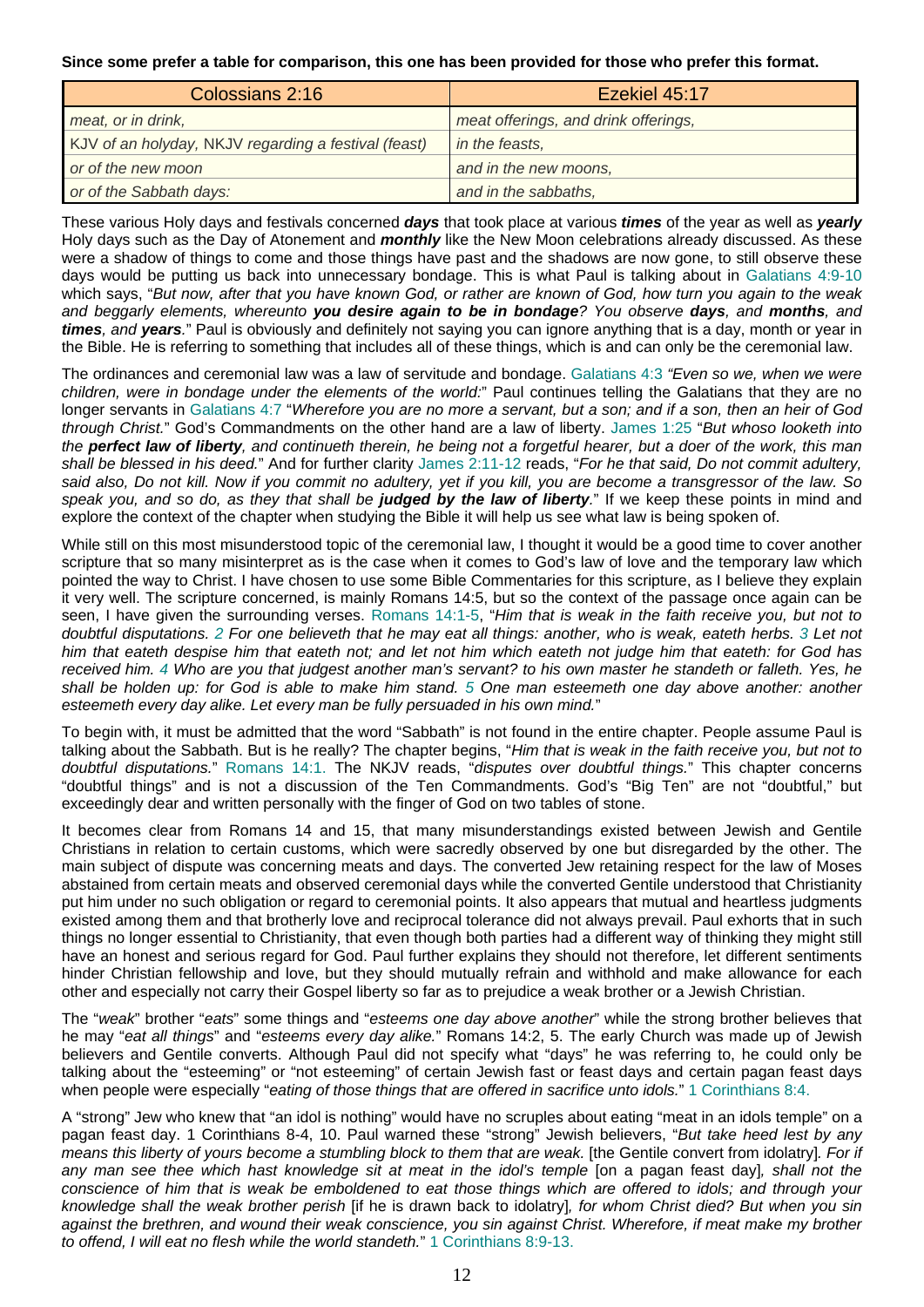There is NO evidence that the discussion about "the weak and the strong" in Romans 14 and 1 Corinthians 8 has anything to do with the Sabbath. God has never said "one man may choose to esteem MY Sabbath, while another man may choose to esteem Sunday, or every day alike." He has NOT left it up to us to "pick a day." Rather, God has commanded, "*Remember the sabbath day to keep it holy* ... the seventh day is the sabbath of the Lord thy God." Exodus 20:8-10. The book of Romans is very clear, "*by the law is the knowledge of sin.*" Romans 3:20; 7:7, 12

When the context of the passage is about foods or various days and especially things associated with the sanctuary service, then we must realize that it is not possible that the Ten Commandments are being referred to. When God's Moral law is being referenced, you will always know as the context of the passage will be centred around love, as that is what God's law is. The Bible tells us in 1 John 4:8, "*He that loves not, knows not God; for God Is Love.*" As God is eternal, then Love also must be eternal. 1 John 4:16 says, "*And we have known and believed the love that God has to us. God is love; and he that dwells in love dwells in God, and God in him*." Love and obedience is inseparable from God and the true Christian, as God is Love and Love is God. This is why the Ten Commandments are eternal and unchanging, as God changes not, and Love changes not. The Sabbath is a love Commandment!

The remainder of this topic will now be left to some of the world's past, but best theologians so no doubt can be left as to what the meaning of this passage is all about.

**John Wesley's Explanatory Notes on the Whole Bible, Romans 14:5** - One day above another - As new moons, and other Jewish festivals. Let every man be fully persuaded - That a thing is lawful, before he does it.

**Adam Clarke's Commentary on the Bible, Romans 14:5** - **One man esteemeth one day above another -**  Perhaps the word day, is here taken for time, festival, and such like, in which sense it is frequently used. Reference is made here to the Jewish institutions, and especially their festivals; such as the Passover, Pentecost, feast of tabernacles, new moons, jubilee, etc. The converted Jew still thought these of moral obligation; the Gentile Christian not having been bred up in this way had no such prejudices. And as those who were the instruments of bringing him to the knowledge of God gave him no such injunctions, consequently he paid to these no religious regard.

**Another -** The converted Gentile esteemeth every day - considers that all time is the Lord's, and that each day should be devoted to the glory of God; and that those festivals are not binding on him. We add here alike, and make the text say what I am sure was never intended, viz. that there is no distinction of days, not even of the Sabbath: and that every Christian is at liberty to consider even this day to be holy or not holy, as he happens to be persuaded in his own mind. That the Sabbath is of lasting obligation may be reasonably concluded from its institution (see the note on Genesis 2:3) and from its typical reference. All allow that the Sabbath is a type of that rest in glory which remains for the people of God. Now, all types are intended to continue in full force till the antitype, or thing signified, take place; consequently, the Sabbath will continue in force till the consummation of all things. The word alike should not be added; nor is it acknowledged by any MS. or ancient version.

Let every man be fully persuaded - With respect to the propriety or non-propriety of keeping the above festivals, let every man act from the plenary conviction of his own mind; there is a sufficient latitude allowed.

**Albert Barnes' Notes on the Bible, Romans 14:5** - **One man esteemeth -** Greek "judgeth" krinei. The word is here properly translated "esteemeth;" compare Acts 13:46; Acts 16:15. The word originally has the idea of "separating," and then "discerning," in the act of judging. The expression means that one would set a higher value on one day than on another, or would regard it as more sacred than others. This was the case with the "Jews" uniformly, who regarded the days of their festivals, and fasts, and Sabbaths (*i.e. ceremonial Sabbaths*) as especially sacred, and who would retain, to no inconsiderable degree, their former views, even after they became converted to Christianity.

**Another "esteemeth -** That is, the "Gentile" Christian. Not having been brought up amidst the Jewish customs, and not having imbibed their opinions and prejudices, they would not regard these days as having any special sacredness. The appointment of those days had a special reference "to the Jews." They were designed to keep them as a separate people, and to prepare the nation for the "reality," of which their rites were but the shadow. When the Messiah came, the Passover, the feast of tabernacles, and the other special festivals of the Jews, of course vanished, and it is perfectly clear that the apostles never intended to inculcate their observance on the Gentile converts. See this subject discussed in the second chapter of the Epistle to the Galatians.

**Every day alike -** The word "alike" is not in the original, and it may convey an idea which the apostle did not design. The passage means that he regards "every day" as consecrated to the Lord; Romans 14:6. The question has been agitated whether the apostle intends in this to include the Christian Sabbath. Does he mean to say that it is a matter of "indifference" whether this day be observed, or whether it be devoted to ordinary business or amusements? This is a very important question in regard to the Lord's day. That the apostle did not mean to say that it was a matter of indifference whether it should be kept as holy, or devoted to business or amusement, is plain from the following considerations.

(1) The discussion had reference only to the special customs of the "Jews," to the rites and practices which "they" would attempt to impose on the Gentiles, and not to any questions which might arise among Christians as "Christians." The inquiry pertained to "meats," and festival observances among the Jews, and to their scruples about partaking of the food offered to idols, etc.; and there is no more propriety in supposing that the subject of the Lord's day is introduced here than that he advances principles respecting "baptism" and "the Lord's supper."

(2) The "Lord's day" was doubtless observed by "all" Christians, whether converted from Jews or Gentiles; see 1Corinthians 16:2; Acts 20:7; Revelation 1:10; compare the notes at John 20:26. The propriety of observing "that day" does not appear to have been a matter of controversy. The only inquiry was, whether it was proper to add to that the observance of the Jewish Sabbaths, and days of festivals and fasts.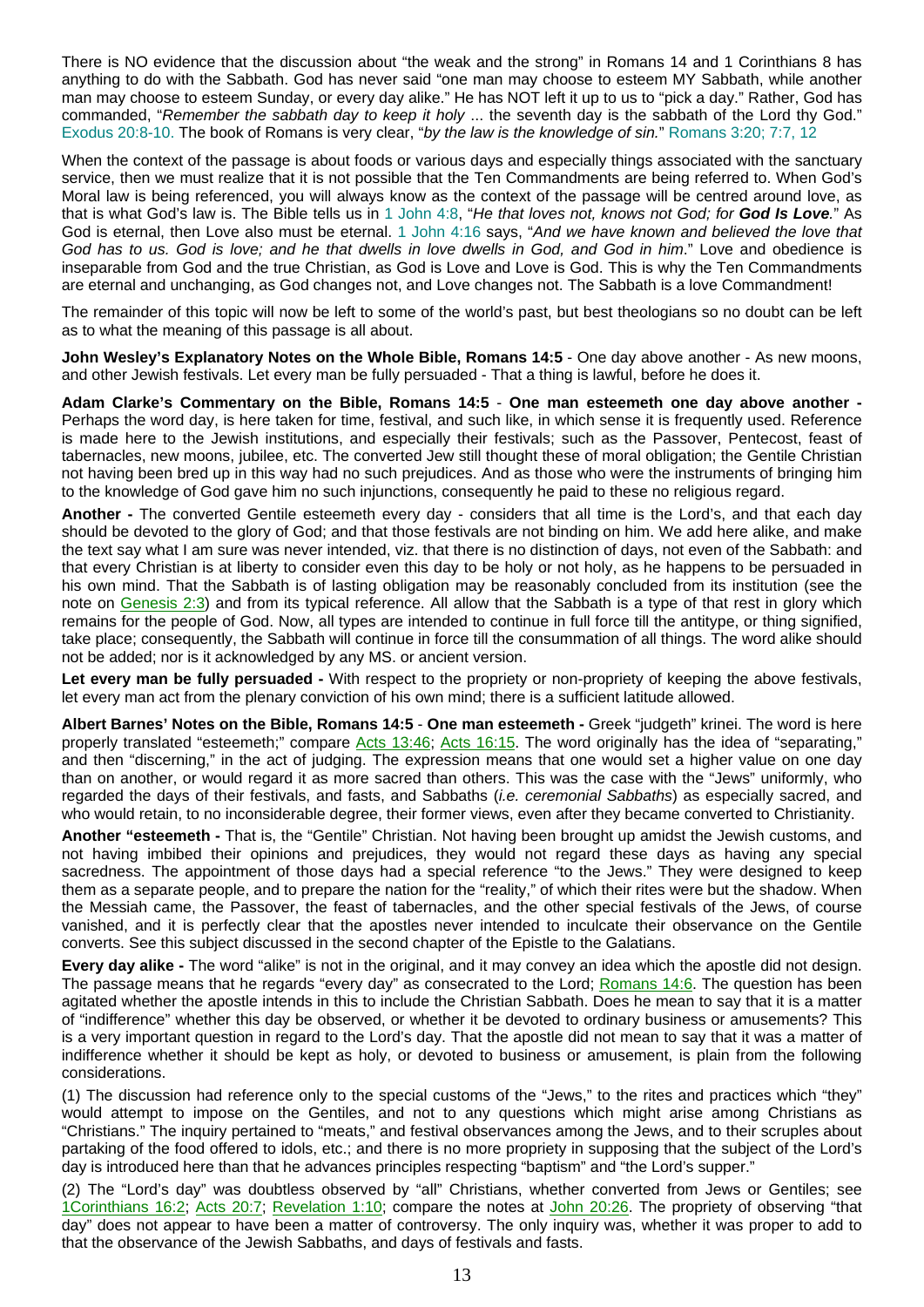(3) It is expressly said that those who did not regard the day regarded it as not to God, or to honor God; Romans 14:6. They did it as a matter of respect to him and his institutions, to promote his glory, and to advance his kingdom. Was this ever done by those who disregard the Christian Sabbath? Is their design ever to promote his honor, and to advance in the knowledge of him, by "neglecting" his holy day? Who knows not that the Christian Sabbath has never been neglected or profaned by any design to glorify the Lord Jesus, or to promote his kingdom? It is for purposes of business, gain, war, amusement, dissipation, visiting, crime. Let the heart be filled with a sincere desire to "honor the Lord Jesus," and the Christian Sabbath will be reverenced, and devoted to the purposes of piety. And if any man is disposed to plead "this passage" as an excuse for violating the Sabbath, and devoting it to pleasure or gain, let him quote it "just as it is," that is, let "him neglect the Sabbath from a conscientious desire to honor Jesus Christ." Unless this is his motive, the passage cannot avail him. But this motive never yet influenced a Sabbath-breaker.

**Let every man... -** That is, subjects of this kind are not to be pressed as matters of conscience. Every man is to examine them for himself, and act accordingly. This direction pertains to the subject under discussion, and not to any other. It does not refer to subjects that were "morally" wrong, but to ceremonial observances. If the "Jew" esteemed it wrong to eat meat, he was to abstain from it; if the Gentile esteemed it right, he was to act accordingly. The word "be fully persuaded" denotes the highest conviction, not a matter of opinion or prejudice, but a matter on which the mind is made up by examination; see Romans 4:21; 2Timothy 4:5. This is the general principle on which Christians are called to act in relation to festival days and fasts in the church. If some Christians deem them to be for edification, and suppose that their piety will be promoted by observing the days which commemorate the birth, and death, and temptations of the Lord Jesus, they are not to be reproached or opposed in their celebration. Nor are they to attempt to impose them on others as a matter of conscience, or to reproach others because they do not observe them.

Notice how the Treasury of Scriptural Knowledge, which primarily references other verses that are referring to the same topic, has referenced the passages that Paul discussed with the Romans, Galatians and Colossians regarding the ceremonial law also. This as we have now seen is because these verses are all referring to the ceremonial law.

**Treasury of Scriptural Knowledge. Romans 14:5** - **esteemeth:** Galatians 4:9, Gal 4:10; Colossians 2:16, Col 2:17

**People's New Testament By B. W. Johnson. One man esteemeth one day above another**. A second difference of opinion is now cited. Some, Jewish converts or Gentiles who did not understand that the old covenant was ended, believed that the Jewish Sabbaths and new moons should be kept sacred. Compare Col 2:16, and Gal 4:10.

This ends the Commentaries on Romans 14:5. You will note that the People's New Testament commentary above also references Colossians 2:16 and Galatians 4:10. It should now be clear that the context and the meaning of all these passages is the ceremonial law with all its various holyday festivals, new moons and ceremonial sabbaths.

The following table should clear up any remaining misunderstanding between the ceremonial Sabbaths and the Sabbath of our Lord. Please look at this table carefully and give the statements that follow some serious thought.

| <b>Sabbath of the Lord</b>                                    | <b>Ceremonial Sabbaths</b>                                     |  |  |
|---------------------------------------------------------------|----------------------------------------------------------------|--|--|
| Spoken by God personally -- (Exodus 20:1, 8-11)               | Spoken by Moses -- (Exodus 24:3)                               |  |  |
| Written in stone by God Himself -- (Exodus 31:18)             | Written by Moses hand on paper -- (Exodus 24:4)                |  |  |
| Placed inside the Ark of the covenant -- (Deuteronomy 10:5)   | Stored on the outside of the Ark -- (Deuteronomy 31:26)        |  |  |
| Breaking the Sabbath is sin -- (1 John 3:4)                   | These were kept because of sin -- (See Leviticus)              |  |  |
| It is a law of love -- (Matthew 22:35-40, Isaiah 58:13-14)    | They were not love -- (Colossians 2:14, Galatians 4:9-10)      |  |  |
| It is a law of liberty (freedom) $-$ (James 1:25, 2:10-12)    | They were bondage -- (Galatians 4:9-10, Colossians 2:14)       |  |  |
| Was established before sin -- (Genesis 2:1-3)                 | Were established after sin -- (Exodus 20:24)                   |  |  |
| Was made at creation -- (Genesis 2:1-3)                       | Were made after Sinai -- (Exodus 20:24)                        |  |  |
| The Sabbath is for everyone -- (Mark 2:27)                    | Only for the children of Israel & Jews -- (Read Old Testament) |  |  |
| God calls it MY sabbath -- (Exodus 31:13, Ezekiel 20:20)      | God calls them HER Sabbaths -- (Hosea 2:11, Lam 1:7)           |  |  |
| The Sabbath is eternal $-$ (Exodus 31:16-17, Isaiah 66:22-23) | Were nailed to the cross -- (Colossians 2:14, Ephesians 2:15)  |  |  |

## **The Facts:**

God is all knowing. (Omniscience) He is a God of infinite wisdom. God is love. (1 John 4:8, 16) God's Ten Commandments are a law of love. (Moral law) The ceremonial sabbaths were observed as a result of sin. (Are not love) The Sabbath of the Lord is for personal quality time with our Creator. (A love Commandment)

## **The Questions:**

Why would our omniscient God put His Sabbath in His eternal law of love if it's not eternal? Why didn't God put His Sabbath with all the ceremonial Sabbaths if it was to end at the cross? Why didn't God put His Sabbath with the Jewish ceremonial Sabbaths if His Sabbath was only for the Jews? Why would our God of infinite wisdom put His Sabbath in His law of love if it is not a law of love?

## **The Sabbath truth:**

God did not put His Sabbath with the ceremonial sabbaths that ended at the cross because His Sabbath is not a ceremonial Sabbath. God did not put His Sabbath with the ceremonial Sabbaths that were only for the Jews because His Sabbath is for EVERYONE. What sort of God would place a temporary law in an eternal law or a law that is not a moral law of love in a law that is a moral law of love? God is not stupid. He put His Sabbath in His law of love because it is a law of love and a very special one that is a SIGN it is God we love, worship and belong to.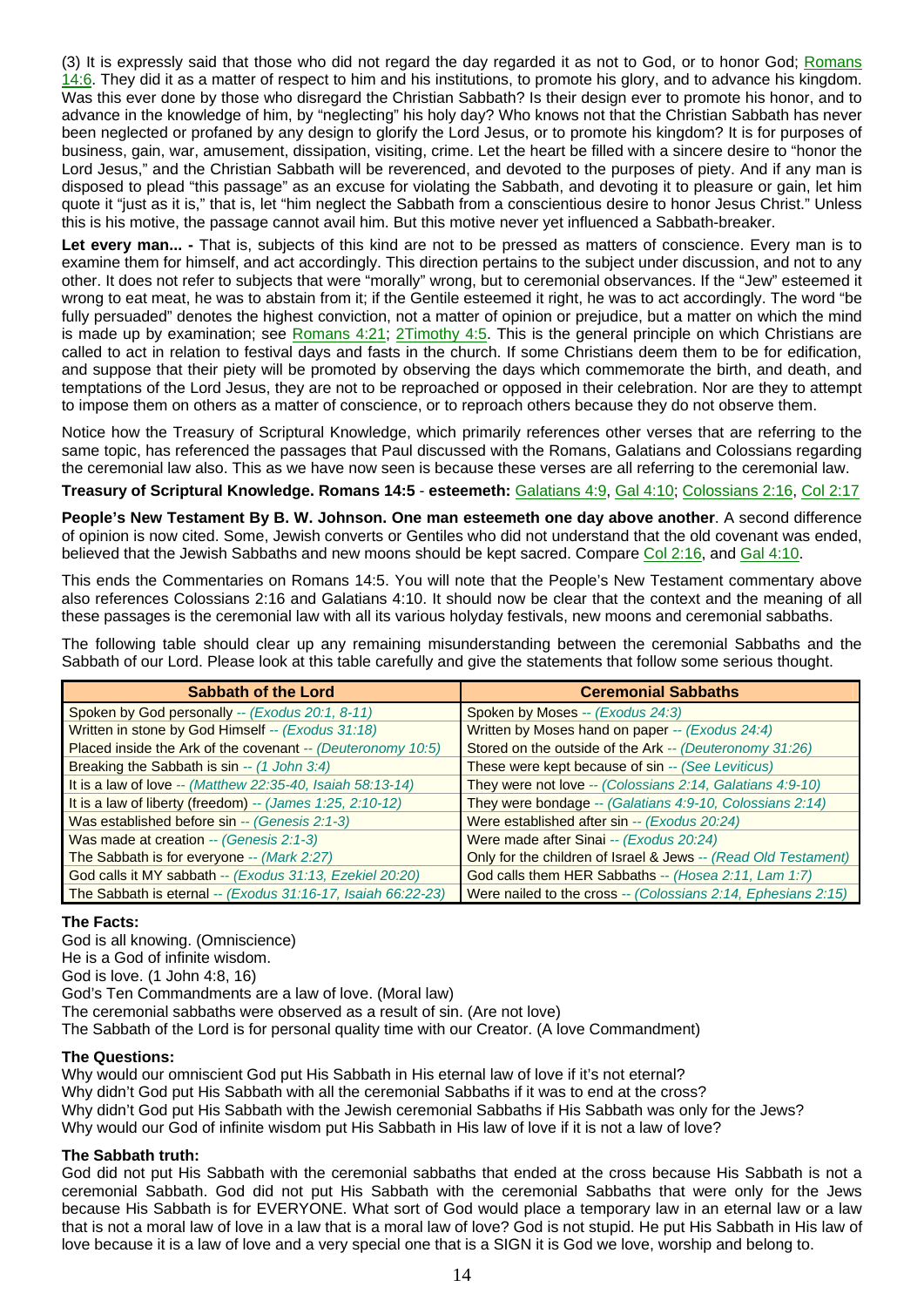## **Was the Sabbath Changed to Sunday?**

Did God destroy the current stone tablets that were placed in the Ark of the Covenant for all eternity and write another set which John in Revelation saw in heaven with the amendment, "*Remember to keep the first day*"? Never. You can't change a memorial day of creation. It is the day it is. Paul said in 1 Corinthians 7:19, "*Circumcision is nothing, and uncircumcision is nothing, but obeying God's commandments is everything.*" Paul plainly identifies here how important God's Commandments are in comparison to circumcision. Despite this, any other changed law less significant than the Ten Commandments such as circumcision, Paul mentioned more than 33 times and up to 10 verses at a time, and they were not verses you were left to make an assumption on and yet there is not one clear verse in the whole Bible that says the Sabbath was changed to Sunday. Paul's letters always had plenty to say when people needed correcting or misunderstood the scriptures but the Sabbath was so ingrained in the culture that Paul never had to correct them. Observing the Pharisees reaction to breaking the Sabbath clearly shows this also but they went overboard and turned the day into a burden instead of a blessing, which Jesus found need to correct them on a few times. In John 5:18 they accused Jesus of breaking the Sabbath by healing a man on the Sabbath, but in Matthew 12:10-12 Jesus heals a man and He says to them, "…*it is lawful to do good on the Sabbath.*" Jesus shows that they misunderstood the *intent* of the Sabbath day, not the day to keep it. Imagine if Jesus had proposed changing the Sabbath, what a dreadful uproar would have ensued and would be heard in several books of the Bible.

When Christ was in the flesh, and lived on this earth, how did He regard the Sabbath? Luke 4:16, "*So He came to Nazareth, where He had been brought up. And as HIS CUSTOM was, He went into the synagogue on the SABBATH DAY, and stood up to read.*" Jesus made the seventh day Sabbath and He also kept the seventh day Sabbath. He is our perfect example. We also find after the cross that Sabbath observance continued as we see by Paul's example. In Acts 13:42-44 there is no conflict between Jews and Gentiles over the day to keep the Sabbath. The Jews of course still continue to keep the seventh day Sabbath today. What a perfect opportunity for the Jews to bring a valid accusation against Paul but all allegations against Paul were always false and never involved an accusation against breaking the Sabbath like they falsely and on several occasions brought against Jesus.

Acts 13:42-44 "*And when the Jews were gone out of the synagogue, the Gentiles besought that these words might be preached to them the next Sabbath. 43 Now when the congregation was broken up, many of the Jews and religious proselytes followed Paul and Barnabas: who, speaking to them, persuaded them to continue in the grace of God. 44 And the next Sabbath day came almost the whole city together to hear the word of God.*"

Again in this example, we find no conflict between the Jews (who still keep Saturday today) or Greeks in regard to the day. Paul "*came to Corinth ... he reasoned in the synagogue every Sabbath, and persuaded the Jews and the Greeks*" Acts 18:1, 4. "*He continued a year and six months, teaching the word of God among them*" (verse 11). Paul did not preach the traditions of men, but only "*the word of God.*" "*Many of the Corinthians hearing believed, and were baptized,*" including "Crispus, the chief ruler of the synagogue" (verse 8). Crispus was a Sabbath keeper who probably became one of the leaders (see 1 Corinthians 1:14) of the early New Testament Sabbath keeping Church of Jesus Christ in Corinth. Paul's letters, First and Second Corinthians, were written to this church.

After Paul was finally arrested in the Temple in Jerusalem in Acts 21, we find at his trial before the Sanhedrin, even the Pharisees said, "*we find no evil in this man*" Acts 23:9. Before Felix, Paul declared, "*so worship I the God of my fathers, believing all things which are written in the law and in the prophets*" Acts 24:14. Before Festus, "*to the Jews have I done no wrong*" Acts 25:10. Before Agrippa, "*I continue unto this day ... saying none other things than those which the prophets and Moses did say should come*" Acts 26:22. The prophets and Moses did not say that "*Sunday keeping should come.*" Finally, Paul spoke to the Jews in Rome, "*persuading them concerning Jesus, both out of the law of Moses, and out of the prophets, from morning till evening*" Acts 28:23. During all his trials, the Jews never once accused Paul of breaking the Sabbath. Why? Because he never did! Paul was a Pharisee from childhood.

We also see Paul going into a Jewish synagogue in Thessalonica and "*as his custom was, Paul went into the synagogue and on three Sabbath days reasoned with them from the scriptures…*" Acts 17:1-4. As already stated, all practicing Jews still keep the seventh day Sabbath today, always have and undeniably did then and so there is no mistake as to what day Paul kept the Sabbath on as was "HIS CUSTOM" as this was a Jewish synagogue. As for his custom, Paul was a Jew and a Pharisee since childhood. Acts 26:5-6 "*The Jews all know the way I have lived ever since I was a child, from the beginning of my life in my own country, and also in Jerusalem. They have known me for a long time and can testify, if they are willing, that according to the strictest sect of our religion, I lived as a Pharisee.*"

Jesus also said in Matthew 5:18, "…*Till the heaven and the earth pass away, not one jot or one tittle shall in any way pass from the Law...*" Not even a comma of the law will be altered. Just for arguments sake, let's say that God was going to change the day or abolish the Sabbath; God would NOT leave us to make assumptions on something so important that HE personally spoke with HIS own voice from the mountaintop and wrote personally with HIS own finger in STONE. It is the only thing that God personally added to the Bible. There is no way in this universe that God would not unmistakably tell us in His Word if He were to alter the Ten Commandments by even the smallest amount.

Now for that one verse assumption that some use to argue that the Sabbath was changed to Sunday. In Acts 20:7 we find a religious meeting on the first day of the week but it was not a Sunday meeting. It was after sunset, prior to midnight on the first day of the week. At that time in history the first day of the week did not start at midnight but at sunset. All Bible days begin and end at sunset. Therefore this meeting and Paul's preaching took place on what we call Saturday night. It was not a Sunday meeting at all. Regardless of this fact anyway, breaking bread is commonly understood by the Jews as having a meal together and was not the Lord's Supper. Note how the Good News Bible translates it "*The fellowship meal*". Here are two examples using the King James and the Good News Bible.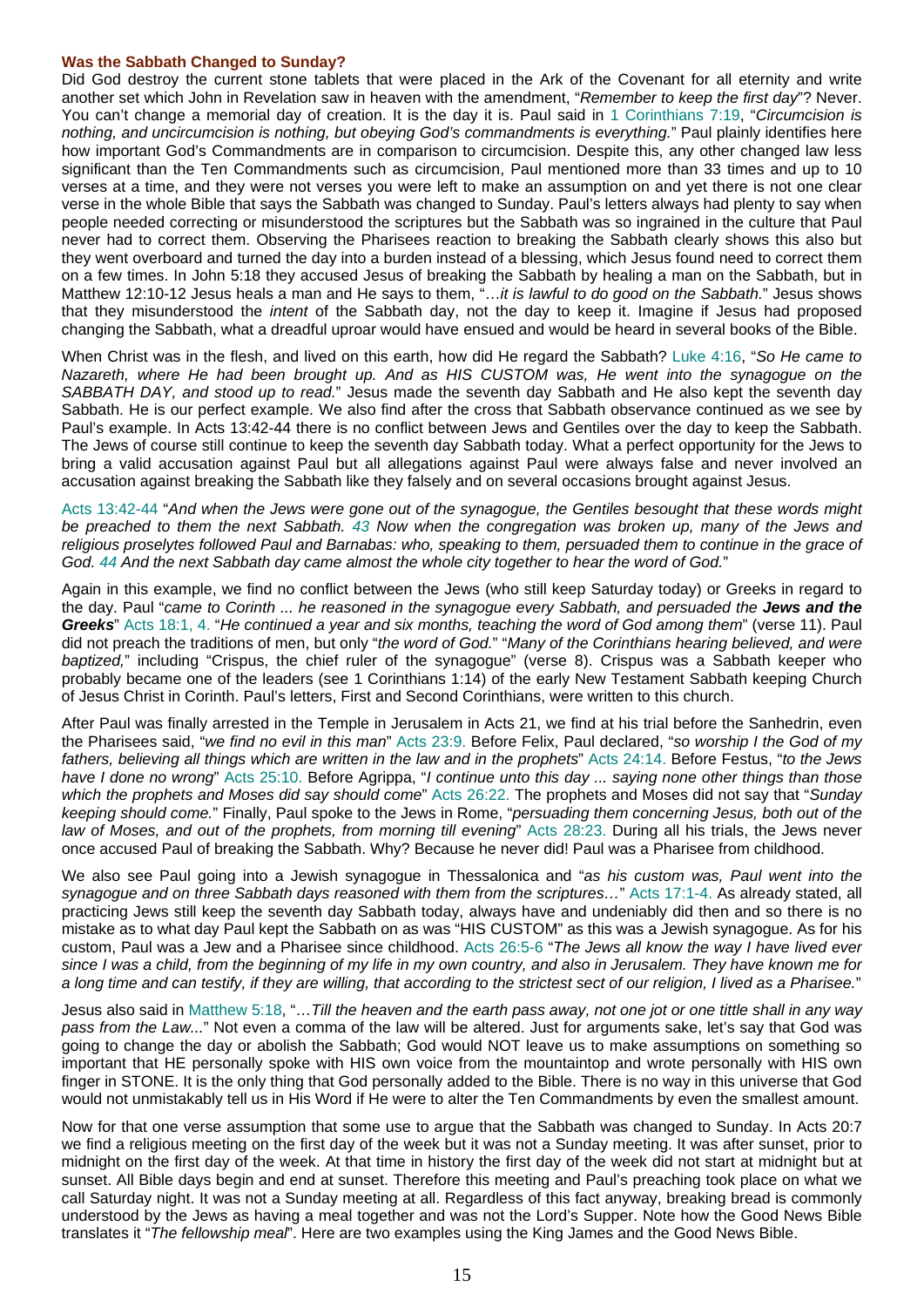- (Acts 20:7 King James) "*And upon the first day of the week, when the disciples came together to break bread, Paul preached unto them, ready to depart on the morrow; and continued his speech until midnight.*"
- (Acts 20:7 Good News Bible) "*On Saturday evening we gathered together for the fellowship meal. Paul spoke to the people and kept on speaking until midnight, since he was going to leave the next day.*"
- (Acts 2:42 King James) "*And they continued stedfastly in the apostles' doctrine and fellowship, and in breaking of bread, and in prayers.*"
- (Acts 2:42 Good News Bible) "*They spent their time in learning from the apostles, taking part in the fellowship, and sharing in the fellowship meals and the prayers.*"

The following verse shows not only that breaking of bread was having a fellowship meal but also demonstrates that this breaking of bread was done every day of the week! Therefore, even if it was the Lord's Supper, which it is not, it was done every day of the week making the argument of the Saturday night meeting irrelevant anyway.

- (Acts 2:46 King James) "*And they, continuing daily with one accord in the temple, and breaking bread from house to house, did eat their meat with gladness and singleness of heart,*"
- (Acts 2:46 Good News Bible) "*Day after day they met as a group in the Temple, and they had their meals together in their homes, eating with glad and humble hearts,*"

## **Sunday Keeping in Corinth?**

In 1 Corinthians 16:1-2 Paul wrote: "Now concerning the collection for the saints, as I have given order to the *churches of Galatia, even so do ye. Upon the first day of the week let every one of you lay by him in store, as God hath prospered him, that there be no gatherings when I come...whomsoever ye shall approve by your letters, them will I send to bring your liberality unto Jerusalem.*" Please carefully notice what the apostle said, and also, what he did not say. Many have assumed that a religious meeting was held and a collection plate passed. This is not the case. Paul was writing special appeals to the churches in Asia Minor, because many of the Christians in Jerusalem were suffering greatly for lack of food and daily necessities. Paul asked the church at Corinth to gather food, clothing, etc., and store it up at home until he could send men to transport it to Jerusalem. The expression "*lay by him in store*" in the original Greek gives the clear connotation of putting aside at home. Even Sunday advocates agree to this. There was no service held on the first day of the week. The gathering up and storing was to be done on that day. Why did Paul suggest that this work be done on Sunday, and what was involved in getting it done? First of all, the letter would have been shared with the church on the Sabbath when they were all gathered for worship. The first opportunity to do the work would be the next day - the first day of the week. Keep in mind that there was an apparent food shortage in Jerusalem, and the need was not primarily for money. Such famine conditions were not unusual in areas of the Middle East, as Luke reminds us in Acts 11:28-30. Paul urges them to return carnal, or material, gifts in appreciation of the spiritual truths received from them. This throws light on Paul's counsel to the Corinthian Christians to do their work on the first day of the week, "*so that there be no gatherings when I come.*" Such work as gathering and storing up produce from the field would certainly not be appropriate on the Sabbath. Sunday is identified again as a day for secular activities and gives no indication of religious observance.

Besides the two assumptions that are used to try and justify Sunday keeping, the Bible and history show them not to be correct. We have already seen that both Jesus and Paul kept the Sabbath and there can be no doubt that it was the seventh day Sabbath that Paul kept as he was a Jew and a Pharisee and kept it as was his custom since childhood. It has also been established by many historians and theologians holding PhD's in their field that Matthew and Luke were written between 60 and 80 AD and there was never a better time for Luke to tell us of a day change but instead he states in Luke 23:56, "*…And they rested on the Sabbath according to the commandment.*" Jesus also showed that the Sabbath would still be kept after the cross and speaks of no day change when He is talking to the Apostles about the destruction of the temple in about 70 AD. Jesus says in Matthew 24:20, "*And pray that your flight may not be in winter or on the Sabbath.*" World leading historians also confirm this and that the Sabbath was kept by Jews and Gentiles till about 120 AD where the persecution of the Jews for Sabbath keeping became so great that many Christians decided to start keeping Sunday using the excuse that it was in honour of the resurrection in order to avoid persecution and death. Later you will find out how the Sabbath got changed to Sunday when it was made law around 321 AD. As a result it was about 461 AD when Sunday eventually took on the name of the Lord's Day.

## **If the Sabbath is Saturday, then why do most Keep Sunday?**

Bible prophecy actually plays an enormous part in how the change came about, so to fully comprehend the following paragraphs in regards to the time periods involved you will first need to be aware that when Bible prophecy is symbolic in nature, we use what is called the day for a year rule demonstrated by Ezekiel 4:6 and Numbers 14:34.

Starting in Daniel 7:3, we find him in vision and he sees "*four great beasts came up from the sea, diverse one from another*." These four beasts were like a lion (*Babylon*), a bear (*Medo-Persia*), a leopard (*Greece*) with four heads (*Alexanders four generals that took over when he died suddenly*) and some dreadful, terrible beast (*Rome*) that had ten horns. Verse 23 says, "*The fourth beast (Rome) shall be the fourth kingdom upon earth, which shall be diverse from all kingdoms, and shall devour the whole earth, and shall tread it down, and break it in pieces.*" Verse 24 tells us that "*the ten horns out of this kingdom (Rome) are ten kings (divided Europe) that shall arise: and another shall rise after them; and he shall be diverse from the first, and he shall subdue three kings.*" The king that subdued three kingdoms is called the little horn in verse 8 and it destroyed the Vandals the Heruli and the Ostrogoths. A history check already reveals that this diverse kingdom was a religious political power that was responsible for their demise. Do you know who this is yet? Verse 25 says this little horn power would "*speak great words against the most High*" (God) and oppress God's people and very importantly it states that he will "*think to change times and laws*."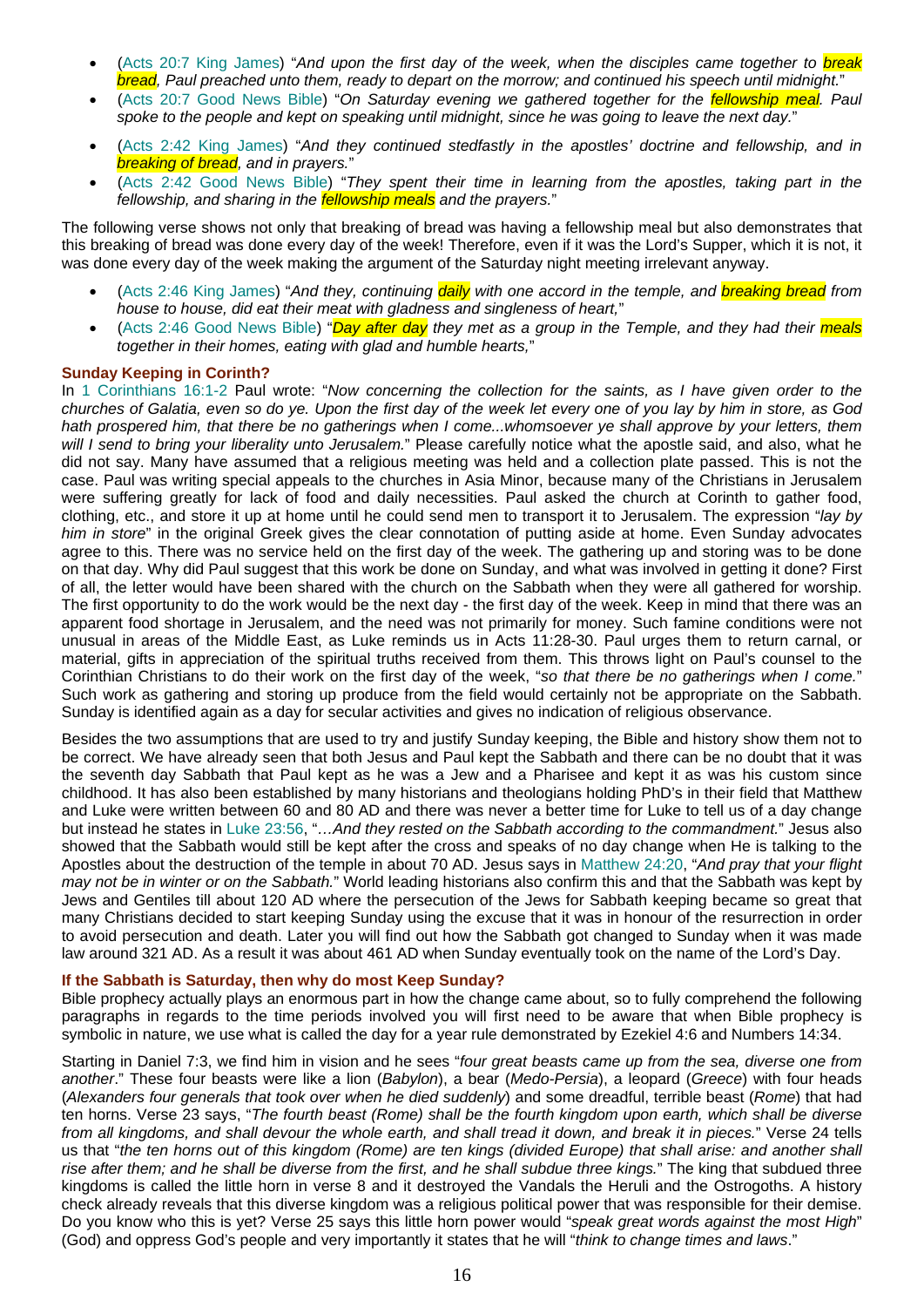Moving on to the book of Revelation chapter 13, John in his vision sees the same thing that Daniel saw. Note how it matches Daniel seven. It says that a beast (*kingdom government or political power*) with *seven heads* (*total beast heads in Daniel 7*) and *ten horns* rises out of the *sea* with a crown upon each horn (*ten kings*) and upon his heads the name of blasphemy. Verse 2 goes on to say the beast was like unto a *leopard* and feet of a *bear* and mouth of a *lion* (*same four beasts*) and that the dragon (*Satan*) gave this beast his power, his throne, and his vast authority. The meaning of these beasts come out of the sea is found in Revelation 17:15 which reads, "*And he saith unto me, The waters which you sawest, where the whore sitteth, are peoples, and multitudes, and nations, and tongues.*"

Verses 3 through 6 then states that one of the seven heads had received a fatal wound (*causing death*) but his deadly wound was healed and all the world would wonder after the beast and they worshipped the dragon which gave power to the beast and they worshipped the beast also. The beast was allowed to make proud claims which were insulting to God, and it was permitted to have authority for 42 months. Daniel 7:25 says, "*a time (1 year) and times (2 years) and the dividing of time (half a year = total 3.5 years \* 12 Months = 42 months)*" which of course is the same period of time. (*Bible time works in lunar months which = 30 days \* 42 months = 1260 days and using the day for a year rule = 1260 years*). It opened its mouth and uttered *blasphemies against God* and blasphemed his name and his residence, that is, those who are living in heaven. Verse 7 states that it was also allowed to fight against God's people and defeat them, and it was given authority over every tribe, nation, language, and race.

In order for this to all make sense, note that Revelation 12:17 says, "*the dragon was wroth with the woman* (The Church)*, and went to make war with the remnant of her seed, which KEEP the Commandments of God, and have the testimony of Jesus Christ.*" Satan hates those who keep the commandments of God, especially the Sabbath and desires to make war with this remnant people. Those who receive the mark of the beast will be those who chose to follow the commandments and traditions of man above the Commandments of God. In effect a line will be drawn between those that follow the Commandments of God and those that follow the traditions of man. Sadly, the majority are proving to be traditionalists. Read what Mark 7:6-9 says about keeping human traditions, which is exactly what we are doing by keeping the Sabbath on Sunday as I will eventually prove. "*Jesus answered them, "How right Isaiah was when he prophesied about you! You are hypocrites, just as he wrote: 'These people, says God, honor me with their words, but their heart is really far away from me. It is no use for them to worship me, because they teach human rules as though they were my laws!' "You put aside God's command and obey human teachings." And Jesus continued, "You have a clever way of rejecting God's law in order to uphold your own teaching.*"

Now back to Daniel 7:25 where Bible prophecy shows that a power would arise and think and try to change times and God's law. There is a commandment which is both a time and law. Now which one of the Commandments is a time? There is only one, which is the fourth Commandment. "*Remember to keep The Sabbath*". In several places in the Bible it says that keeping the Sabbath is a *sign* between God and those who love Him and keep His Commandments, that we belong to him and that it is God that we worship. With this being the case what would Satan desire to do? Since keeping the Sabbath, and on God's Holy day is a *sign* that it is God we worship and belong to, then it becomes obvious that Satan would endeavour to change the day so that we are no longer keeping the fourth Commandment as we are not keeping it at God's appointed time. Now who actually is this Beast power?

A beast as already stated is a kingdom or government or a political power. In 321 A.D. after the severest persecution, Constantine who was a pagan became Caesar in Rome and he begun to see the balance of power shift from paganism to the Church. So, in 321 A.D. he passed the first law enforcing Sunday worship. Until then, there had never been a law enforcing Sunday observance. Two years later Constantine joined the Roman Church and so now we had a mingling of paganism and the Church. In order to control the eastern and western half's of his empire, he moved his empire from Rome to Byzantium by building a new city there, which he named Constantinople after himself and hence transferred his headquarters over to Constantinople leaving Rome vacant. As a result the Papacy moved in and sat on the throne of Caesar and so the Church took over Rome. This explains what the Bible said, "*and the dragon gave him his power, and his seat, and great authority.*" The dragon as previously stated is the devil. In the Vatican there's a tapestry on the wall about 75 feet long, and underneath the tapestry it say's "The donation of Constantine to the Pope" What did he donate? He donated the city of Rome and the Church became a kingdom.

This is the first beast. Revelation 13 states that he would blaspheme God. Luke 5:21 reads, "*And the scribes and the Pharisees began to reason, saying, Who is this which speaketh blasphemies? Who can forgive sins, but God alone?*" Today in the Roman Church they allege that every Priest can forgive sins. No man on Earth can forgive sins. As for power, Elizabeth I defied the Pope and he sent word to all Catholics in England not to obey the Queen. Henry of Germany offended the Pope and he had to stand barefoot in the snow for three days to pay pennants to the Pope before he would forgive him. Verse 7 says the beast would fight against God's people and defeat them. The coming statement is not intended to foster ill towards another as this would be contrary to Christian teaching, plus over the centuries this Church has done many great things by many wonderful people. But the truth is the Roman Church murdered and tortured an estimated 70 million people as heretics largely for keeping God's Sabbath rather than Satan's counterfeit day made law by the Papacy. All this is a matter of history and can be read in your local library.

Every criteria mentioned in the Bible is met by this first beast power. Now the Bible says that this beast would receive a deadly wound to its head. The Pope took over Rome and rose to power in 538 A.D. The Bible says he would have power for 1260 years which takes us to 1798. What happened in 1798? Precisely on time as prophesied in the Bible, in 1798 Napoleon's General Berthier was sent down to Rome to kidnap the Pope and exiled and imprisoned him in France. In 1799 the Pope got sick and died. The head of the Catholic Church was dead! This is the deadly wound to the head. For a while there was no head of the Roman Church. But the Bible says the deadly wound would be healed, and in 1800 they elected a new Pope and the healing of the deadly wound got started.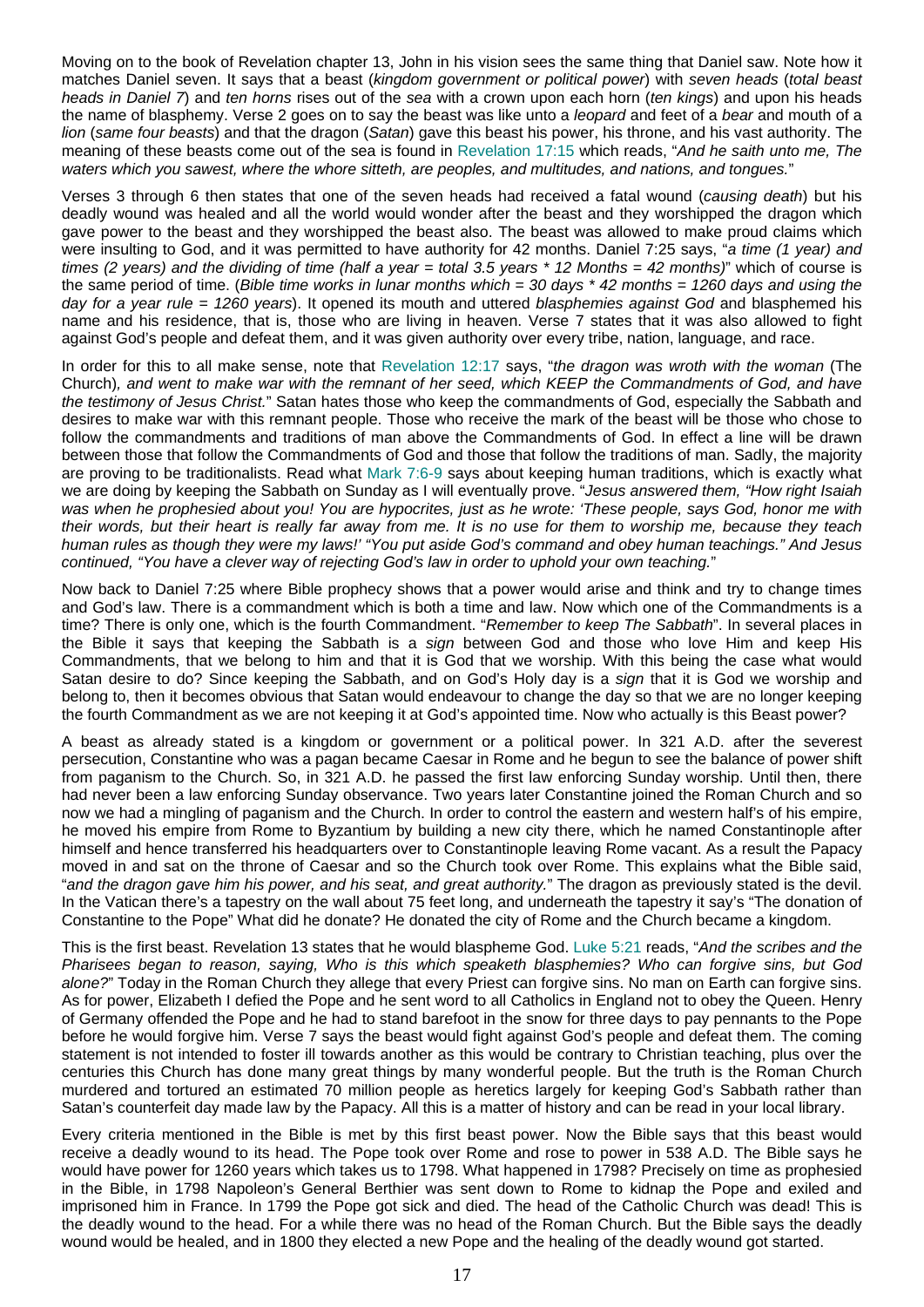However, this new Pope had no real power until 1929. At that time a man in Italy called Benito Mussolini signed a concordat in Rome giving back to the Pope, not the whole city but about 108 acres called the Vatican and so the deadly wound was healed. As a result, the Bible says, "*the whole world wondered after the beast.*" American Presidents have bowed before the Pope but they have never bowed before the head of any other Church.

In 1562 the Archbishop of Reggio openly declared that tradition now stood above scripture. This is what he wrote. *"The authority of the Church is illustrated most clearly by the scriptures, for on one hand she recommends them, declares them to be divine, and offers them to us to be read, and on the other hand, the legal precepts in the scriptures taught by the Lord have ceased by virtue of the same authority. The Sabbath, the most glorious day in the law, has been changed into the Lord's day. These and other similar matters have not ceased by virtue of Christ's teaching (for He says that He has come to fulfill the law, not to destroy it), but they have been changed by the authority of the Church.*" Gaspare de Posso, Archbishop of Reggio, Council of Trent.

Sadly, Bible truth has been weighed against tradition, and men by the millions voted for tradition and still are today regardless of what God's Word says. In the Catholic catechism you will find the following questions and answers.

Question: Which day is the Sabbath day? Answer: Saturday is the Sabbath day.

Question: Why do we observe Sunday instead of Saturday? Answer: We observe Sunday instead of Saturday because the Catholic Church in the council of Laodicea (A.D. 366), transferred the solemnity from Saturday to Sunday. *Rev. Peter Geiermann, The Coverts Catechism.* These councils sometimes sat for up to 18 years or more.

Here is something to really think about. The Pope wears a *triple* tiered crown which means he is the king of Heaven and Earth and Purgatory. This of course is obviously wrong. There is a King of Kings and His name is Jesus Christ our Lord. He is King of Heaven and King of Earth and since there is no purgatory, that one can go to the Bishop of Rome. On the original crown are inscribed the words in Latin "VICARIUS FILII DEI" which means Vicar of the Son of God. What really becomes interesting here is what happens when these numbers are added up in Roman, Latin or Greek Numerals. For this example we will use Roman numerals. The Bible says this result is the number of a man.

|           | $V = 5$<br>$I=1$<br>$C = 100$<br>$A=0$<br>$R=0$<br>$I=1$<br>$U=5$<br>$S=0$ | $F=0$<br>$I=1$<br>$L = 50$<br>$I=1$<br>$I=1$ | $D = 500$<br>$E=0$<br>$I=1$ |         |
|-----------|----------------------------------------------------------------------------|----------------------------------------------|-----------------------------|---------|
| Total 112 |                                                                            | 53                                           | 501                         | $= 666$ |

Revelation 13:16-18 reads, "*And he causeth all, both small and great, rich and poor, free and bond, to receive a mark in their right hand, or in their foreheads: 17 And that no man might buy or sell, save he that had the mark, or the name of the beast, or the number of his name. 18 Here is wisdom. Let him that hath understanding count the number of the beast: for it is the number of a man; and his number is Six hundred threescore and six.*" If you have not already noticed, almost all things in the book of Revelation are symbolic

and so is the "mark of the beast" as is the "mark or seal of God" that goes on the forehead of Christians who love God and keep His commandments. For example, see Deuteronomy 6:1-8. Note verse 8 which says, "*you shall bind them for a sign upon thine hand, and they shall be as frontlets between thine eyes*." Does anyone really think in the end times that everyone is going to walk around with a mark on their forehead? We know that the "*mark* or *seal* of God" is obviously not going to be some barcode or computer chip. Therefore it stands to reason that the "mark of the beast" will also be a symbolic mark. The Devil is extremely deceptive and counterfeits many things of God. Most people in the world have heard of the mark of the beast, so who in their right mind would take such a mark? Here is another statement from the Papacy: "*Of course the Catholic church claims that the change was her act, and the act as a MARK of her ecclesiastical authority in religious things.*" H.F. Thomas, Chancellor to Cardinal Gibbons.

In Mark 7:6-9, Jesus said, "…*This people honor me with their lips, but their heart is far from me. But in vain do they worship me, teaching for doctrines the commandments of men. For laying aside the commandment of God, you hold the tradition of men…Full well you reject the commandment of God, that you may keep your own tradition.*" Jesus does not want us following the traditions of man and even more so something changed by the "Beast" or more specifically the one behind the beast, which is the dragon and this as already mentioned is Satan himself. I don't know about you but our family is not going to keep the Sabbath on Sunday just because the Catholic Church chose to change it on their own human authority and tradition and even more so because Satan himself was directly behind it. Joshua 24:15 says, "…*choose you this day whom ye will serve…but as for me and my house, we will serve the LORD.*" Me and my house choose to serve the Lord and not man or the beast. Choose Christ, He chose us!

Remember that keeping the Sabbath is a *Sign* between God and us that it is *Him we Love and Worship* and Satan hates the Sabbath for this reason. This is why Satan set out to change the day to Sunday, which throughout the Old Testament is about Baal worship (Sun worship, Sun-day) and God makes it quite clear that this was detestable to Him. If we don't keep the Sabbath on Saturday we are following the traditions of man or more specifically the day Satan changed it to as prophesied in Daniel 7:25, "*And he shall…think to change times and laws.*" God said to love and follow Him is to keep the Sabbath on His Holy day. The mere fact that Satan changed the Sabbath should tell us that keeping the exact day is important to God or Satan through the "Beast" would not have changed it to Sunday.

Satan knows the consequences for *NOT* keeping God's Commandments and James 2:10-12 says if we break one commandment we've broken them all. So Satan has attacked the one Commandment that is most important to God and because it was the easiest one to attack as he knew how *most* people would make every excuse to not give this time to God. Jesus said in John 14:15, "*If you love Me, keep My commandments.*" Do you truly love Jesus? If you do truly love Jesus, you will desire to keep all God's Commandments without excuses and devote His Holy day to Him.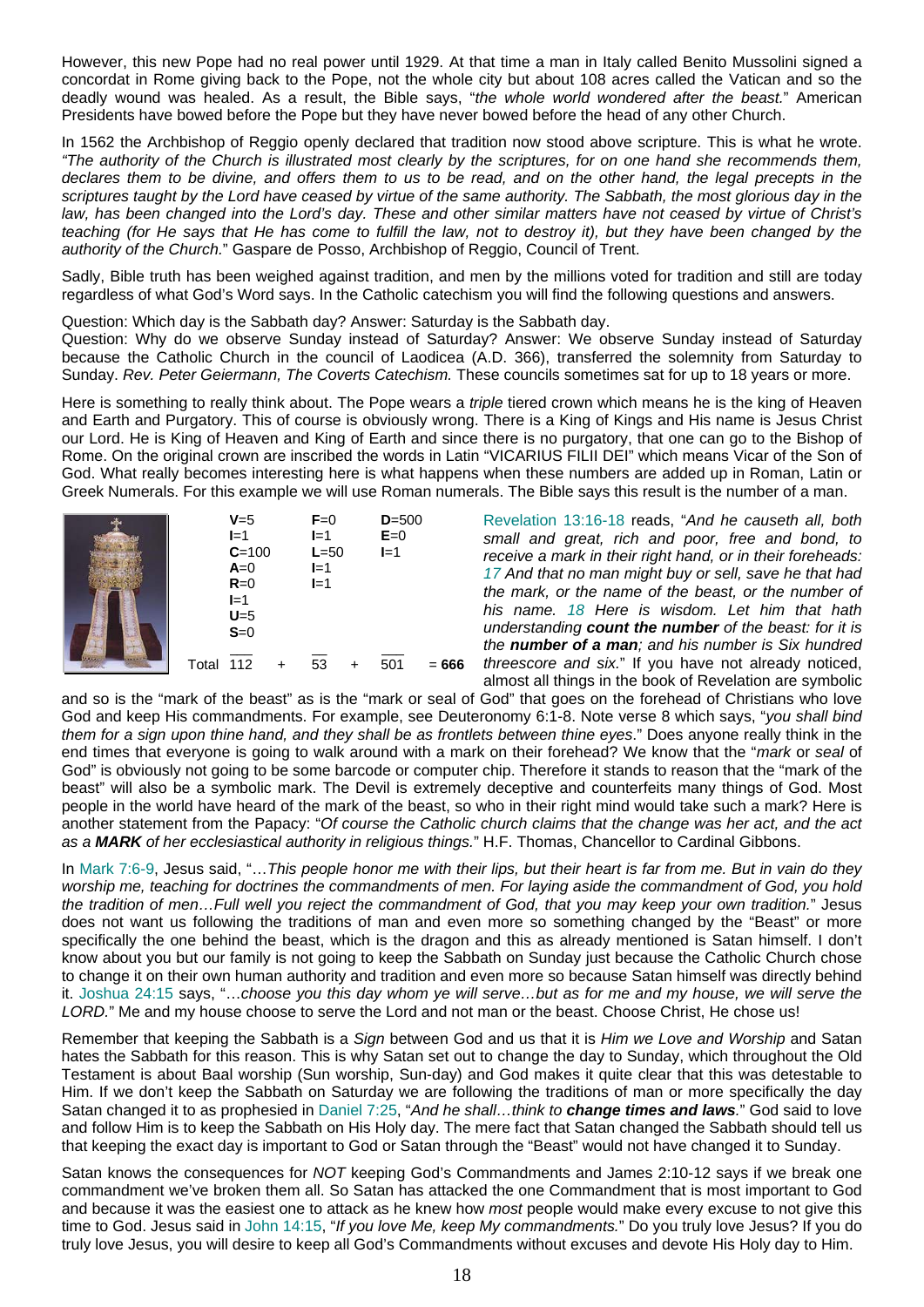#### **How do we KEEP the Sabbath?**

Just how are we to keep the Sabbath? The scribes and Pharisees tried to legislate in minute detail all that was acceptable or unacceptable to do on the Sabbath. In doing so, they made the Sabbath a great BURDEN which was something God never intended (cf. 1 John 5:3). God gave the Sabbath in Exodus 20 and *magnified* it in other places in His Word with *some* specifics, but mainly by expounding broad, spiritual principles. So what does God tell us?

God wrote and spoke these words in the fourth commandment, "*But the seventh day is the Sabbath of the Lord your God. In it you shall do no work: you, nor your son, nor your daughter, nor your manservant, nor your maidservant, nor your cattle, nor your stranger who is within your gates*" Exodus 20:10. So you are not to do any kind of real *work* on the Sabbath be it your occupation, personal business, housework or any laborious activity. And neither are those in the environment over which you have control. Of course, preparing or cleaning up after a light meal would not be wrong as we find a number of occasions when Jesus enjoyed a Sabbath meal with others. And He *never* condemned the practice of hospitality on the Sabbath (cf. Luke 14:1-6). Since Jesus said in Matthew 12:10-12 "…*it is lawful to do good on the Sabbath*", such as rescuing an animal or healing the sick, that would no doubt include *Essential Services* such as Doctors, Nurses and Ambulance etc. Finally, to really understand how God intended the Sabbath to be used, look at what He said in Isaiah 58:13-14 "*If you turn away your foot from the Sabbath, from doing your pleasure on My holy day, and call the Sabbath a delight...not doing your own ways, nor finding your own pleasure, nor speaking your own words, then you shall delight yourself in the Lord; and I will cause you to ride on the high hills of the earth…*" So we are not to be doing our own pleasure on God's Holy Day. That does not preclude doing any enjoyable things on the Sabbath whatsoever, for we are to find *delight* in it. The point is that, whatever we do, God must be an intrinsic part of it. A family walk through a natural setting for example, is a wonderful way to get in touch with God who made the beautiful creations we see. When the seventh day arrives, we must stop pursuing our "*own ways*" (the things we normally do), seeking our "*own pleasure*" (your normal things of enjoyment) and speaking our "*own words*" (the everyday things we talk about that do not involve God). This last one is often *very hard* to follow because "*out of the abundance of the heart the mouth speaks*" Matthew 12:34. To truly keep the Sabbath in the spirit, we must focus our minds on God and those things He wants us to be concerned with during His holy time. Then, as God promises, we will be truly blessed. And since it is lawful to do good on the Sabbath, we can make encouraging phone calls or write letters to the sick or visit Christians who are lonely. It may also be possible to *visit* the sick or others in need on the Sabbath or to have them over for an evening meal. Matthew 25:34- 36. The Sabbath is also a "…*sabbath of rest, an holy convocation*" (Leviticus 23:3) and is therefore ideal for worship services. When we fellowship with other people in whom God dwells, we are in fact also fellowshipping with Him (cf. 1 John 1:3, 7). So we should not think of the Sabbath as the day we can't do this or that! Rather, we should approach this very special day as a period when we *can* and *should* really take time to deeply *study* and thoughtfully *analyse* the scriptures. It is a time when we can sit quietly, meditating over and *thinking through* the truly big issues of life. In addition, the Sabbath is the perfect time for unhurried, thoughtful, heartfelt *prayer* to our Father in heaven to *commune* with our Creator, to *worship* Him, to get to *know* Him intimately. This is how to keep God's Sabbath holy.

Another way to establish how the Sabbath should be kept is to imagine spending the day with someone you are absolutely head over heels in love with and that you have the opportunity to spend this one specific day with. You would have as many things as possible prepared the day before so you could spend as much time as possible with that person because you are so in love with them and you want every available moment to spend with them. This is what the Sabbath is all about. Are you head over heels in love with God? If you are then do the same for Him.

The Sabbath is and always has been the real *test* commandment (cf. Exodus 16:4). Many can accept the other nine but the fourth Commandment is quite different. It means living differently from the society around you, perhaps even being looked upon as odd or weird. Yet Jesus said in Luke 14:26-27, "*Those who come to me cannot be my disciples unless they love me more than they love father and mother, wife and children, brothers and sisters, and themselves as well.*" Does this mean giving up some personal activity on the Sabbath? The answer lies in what your conscience tells you and what the Holy Spirit lays upon your heart. The main considerations is the rest our bodies need and the most beautiful part is that it is a day that we devote entirely to God, i.e. everything we do, God should be an intrinsic part of it. How spending one day a week with God who we claim to love so much could ever be called legalism or a burden is beyond me. Our relationship with Jesus is supposed to be one of faith and trust believing He will always provide our needs when we trust and obey Him. The sacrifice of moving an activity to another day is nothing in comparison to what Jesus did for us in His sacrifice. He was beaten, scourged and nailed to a cross for us. If the only thing that He asks in return is to keep the Sabbath holy then I think our sacrifice is no comparison. "*For this is the love of God, that we keep his commandments: and his commandments are not grievous.*" 1 John 5:3

In Daniel 3, King Nebuchadnezzar made a gold *image* with dimensions equal to 666 that he commanded all to worship. Shadrach, Meshach, and Abednego would not disobey God's commandment and refused to obey the king. Since they refused, the king threw them into a blazing furnace heated seven times hotter than usual. The King in amazement said, "Why do I see four men walking around in the fire? They are not tied up, and they show no sign of being hurt and the fourth is like that of the Son of God. Praise the God of Shadrach, Meshach, and Abednego! They disobeyed my orders and risked their lives rather than bow down and worship any god except their own. There is no other god who can rescue like this." As a result, the king promoted them to higher positions in Babylon. Here is a beautiful example of obedience to God. This example is a parallel of Revelation 14 showing how we need to respond in end times, i.e. is we should obey God rather than man and not worship the Beast or his image. So do we worship God on the day specified by the Beast and get the mark of the Beast or on the day God commanded and receive the Seal of God? Do you love the "praise of men" more than the praise of God? Or do you have the FAITH and the COURAGE to obey God's commandments, even if you were to lose your job and perhaps a few of your friends?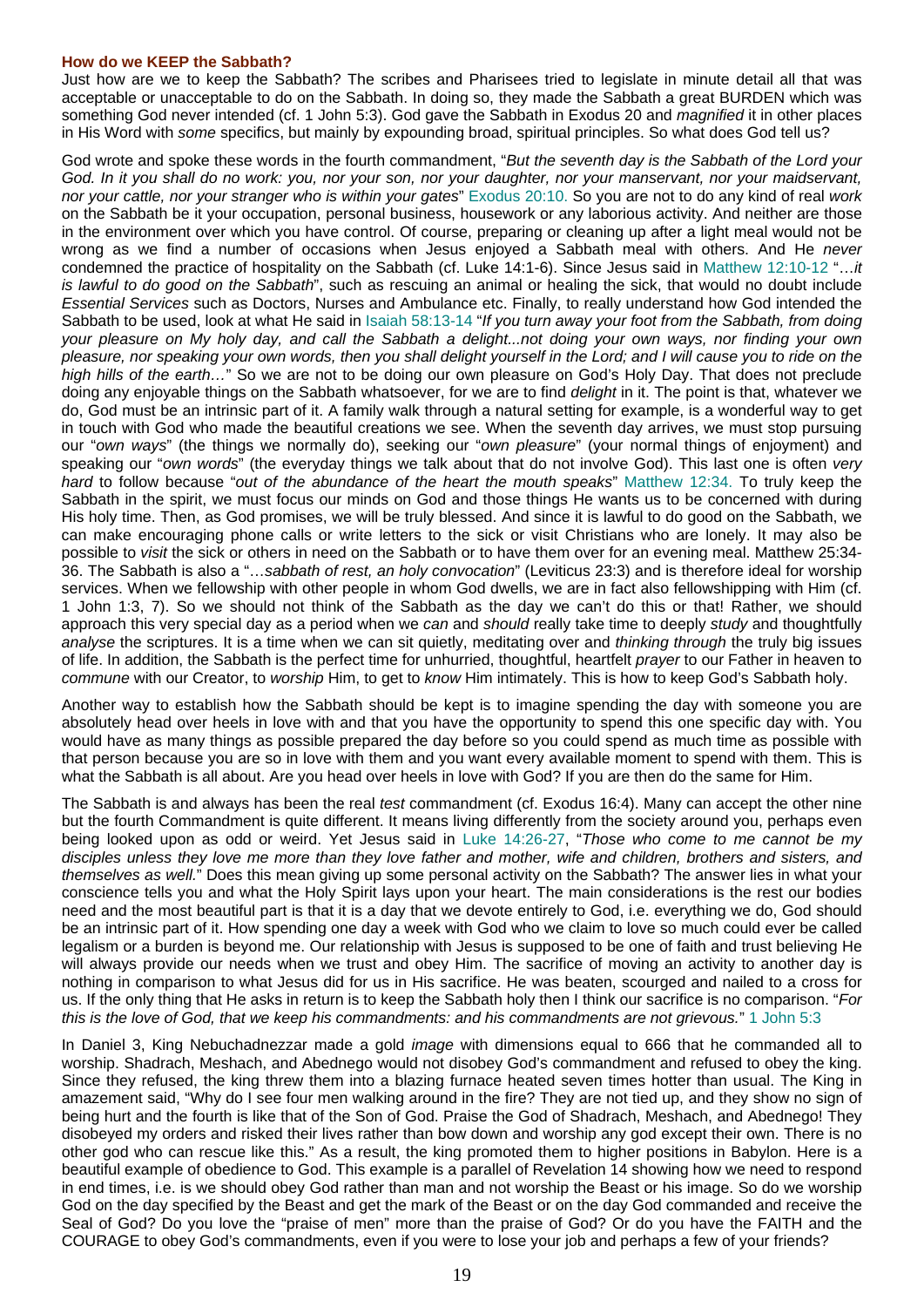## **Sabbath truth Summary**

The Sabbath was not changed in honour of the resurrection proven by the irrefutable fact that the Papacy changed it to Sunday and God's Word even tells us they would do so because it is extremely relevant to end time events. God is not prepared to accept any day in seven demonstrated by one example in Exodus 16:4, 27-28. God *blessed* and made *holy* ONLY the *seventh* day. God's law of love is not a temporary one designed to end or become obsolete at the cross or any other time and can no more change than God's character can. He is *the same yesterday, and today, and forever.* It is not a special law for one nation only. God is not a respecter of persons. Acts 10:34, Romans 1:16. Neither Gentiles nor Christians are excluded from the laws of God. Exodus 12:38, 48-49, Isaiah 56:1-3, 6-7. God is omniscience, (all knowing) and the seventh day Sabbath was not made one of God's eternal Commandments by some oversight. There is no new law in Christ based on Matthew 22:37-40. Firstly all the law hang on these two commandments and secondly, it was not anything new as Jesus was quoting the Old Testament. Thirdly, loving your neighbour as yourself means obeying the last six Commandments (Matthew 19:18-19, Romans 13:9) and to love God with all your heart means to obey the first four. The Law is LOVE. If you truly Love God, you would not have other God's before Him or worship idols and you certainly would not take His name in vain. And speaking of Loving and Worshipping God with all your heart, that is *EXACTLY* what the Sabbath is all about. "*Therefore the children of Israel shall keep the Sabbath, to observe the Sabbath throughout their generations as a PERPETUAL covenant. It is a SIGN between Me and the children of Israel FOREVER…*" Exodus 31:16-17. All Commandments show our allegiance but the fourth is a special SIGN of loyalty that we may know we truly love and follow God as His people.

We are also *children of Israel* as is Abraham. Galatians 3:29 "*And if you be Christ's, then are you Abraham's seed, and heirs according to the promise.*" We are and need to be children of Israel as both covenants were made with the house of Israel. Hebrews 8:10, "*For this is the covenant that I will make with the house of Israel…says the Lord: I will put My Laws into their mind and write them in their hearts, and I will be their God, and they shall be My people.*"

The Bible unmistakeably shows that the real test of love is obedience to God. These following scriptures are just three of many that could be quoted. John 14:15 "*If ye love me, keep my commandments.*" or 1 John 2:4 "*He that saith, I know him, and keepeth not his commandments, is a LIAR, and the truth is not in him.*" and 1 John 5:3 "*For this is the love of God, that we keep his commandments: and his commandments are not grievous.*" This last verse says we should keep God's Commandments because we love God so much that it is our heart's desire to do so as Psalms 119 shows and not because we feel obligated to do so. Devoting a whole day to God should be to us a most beautiful and gratifying experience and should be our hearts desire, not something we call a burden or legalism. Jesus spoke of those who said, "*Lord, Lord,*" but did not do the will of the Father. Then He described many who would seek entrance to the kingdom claiming to be workers of miracles in the name of Christ. But He would sorrowfully have to say, "*I never knew you: depart from me.*" Matthew 7:21-23. This is terribly sad because Jesus is saying, "*Not everyone who calls me 'Lord, Lord' will enter the Kingdom of heaven*". Revelation 22:14 describes those who will live with God the Father and Christ throughout eternity in the New Jerusalem: "*Blessed are those who do his commandments, that they may have the right to the tree of life, and may enter through the gates into the city.*"

1 John 3:4 GNB says that, "*Whoever sins is guilty of breaking God's law, because sin is a breaking of the law.*" So if there were no requirement to keep God's Commandments, then there would be no sin and if there were no sin, then Jesus did not need to die on a cross for us and therefore the Gospel would be immaterial as would be Christianity and we would be no different to anyone else in this secular world. Do you see how absolutely absurd this is? Some have twisted this the other way by saying if we still have to obey the law then Jesus died for nothing. This is a very distorted view of the Gospel. Jesus redeemed us by His blood and paid the penalty for our sins which was death. He died on the cross so by faith and Grace we can repent and go on living, not go on sinning! This is Satan's attempt at deceiving us into believing that since we are under Grace we no longer have to keep God's Commandments. Jesus said *if you love me keep my Commandments*. He did not say I died for you so you can disobey my Commandments. Paul clarifies this well in Romans 6:14-15, "*For sin shall not have dominion over you: for you are not under the law, but under grace. What then? shall we sin, because we are not under the law, but under grace? God forbid.*" It really is just this plain and simple. The ceremonial laws that have evidently confused so many were temporary and are gone. The Ten Commandments are *Eternal* and if we love God and man then we obey ALL of them FOREVER. They are NOT the Ten Suggestions and they are NOT the Nine Commandments and the One Suggestion. The Sabbath is the real test of love for God, yet never have I seen so many people twist and distort the word of God and fight so hard to justify why they can dodge this one Commandment. God is saying that He wants us to fully devote one day a week to Him because He loves us so much and people respond by searching for every excuse under the sun as to why they do not have to spend this time with God. I pray with all my heart that you are not one of them.

Isn't it interesting that the only part of the Bible specifically written by God's own hand, His Law, is the part so many people want to excuse away? And isn't it interesting that the only part of that Law some say is for the Jew only, is the one commandment that states it was for the "*stranger*" also? And isn't it interesting that it is the only commandment that specifically states it was instituted at Creation, long before sin or Jews or ceremonies? And isn't it interesting that the only commandment man wants to forget is the one God specifically says to "*remember?*" Jesus said, "*For truly I say to you, Till the heaven and the earth pass away, not one jot or one tittle shall in any way pass from the Law…*" and Jesus then went on to say "…w*hoever shall relax one of these commandments, the least, and shall teach men so, he shall be called the LEAST in the kingdom of Heaven. But whoever shall do and teach them, the same shall be called GREAT in the kingdom of Heaven*" I don't know about you but the thought of being called least in Heaven because I have not taught or have relaxed even one of God's Commandments definitely does not appeal to me in the slightest. There are the most wonderful blessings beyond comprehension both now and in eternity for obeying God's Commandments and especially when it is done in love for our heavenly Father and our fellow man.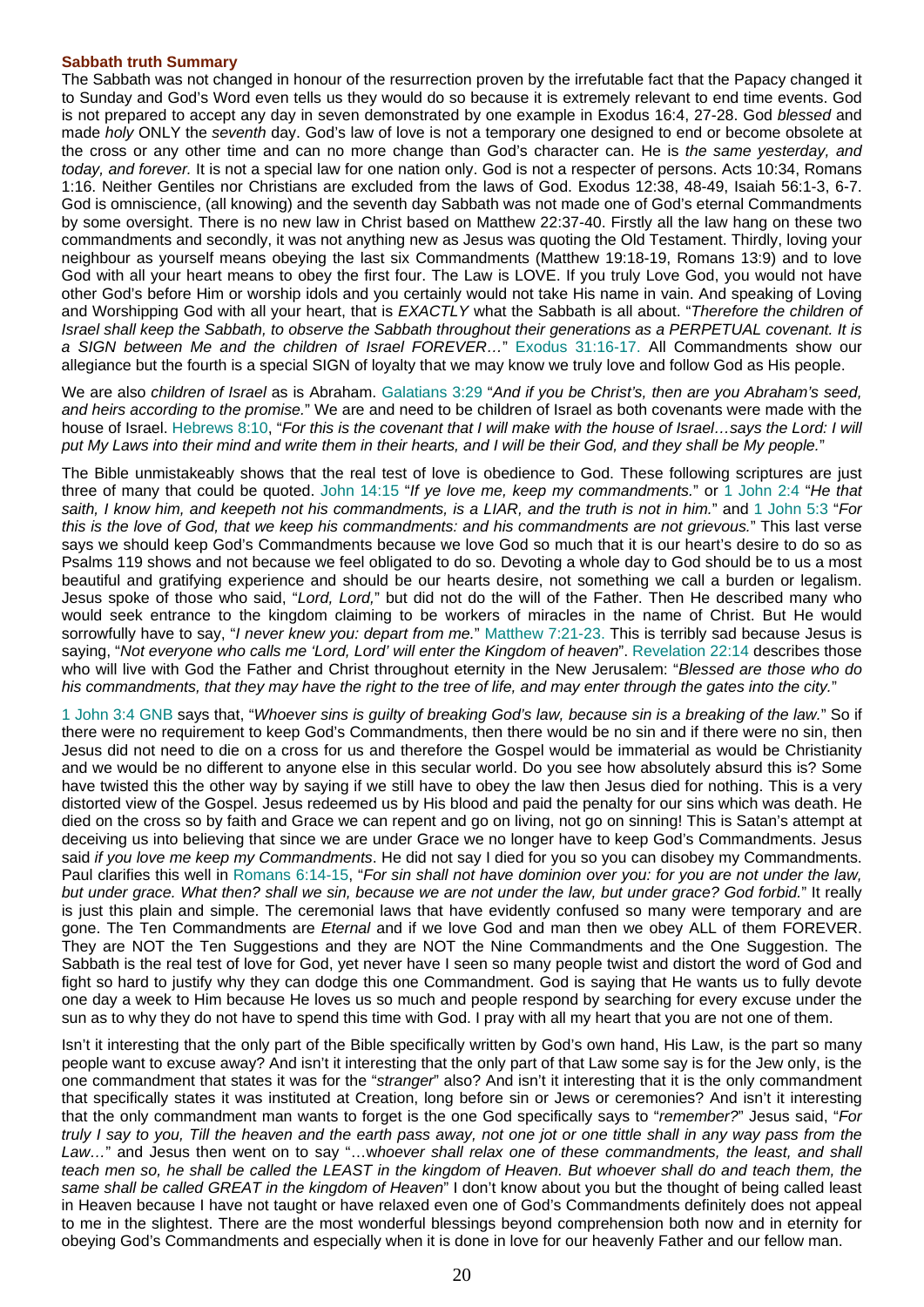# Additional reading and information

The following pages contain more detail on the seal of God and the mark of the beast as well as prophecy time charts and scriptures pertinent to the Sabbath and loving God and keeping His commandments. Also below is the Great Catholic diversion that briefly explains how the Catholic Church changed the historical truth (Historicism) of prophecy to what is called Futurism and or Preterism, which is changing history to move events away from their true time periods to prevent people from seeing the truth. This is recommended reading. If you still doubt the Catholic Church changed the Sabbath, then read Statements made by the Catholic Church about the Sabbath. They say that their authority stands above scripture, and so they believe they can change anything in God's word including His Commandments, which they did. Protestants correctly say that their authority is of course the Word of God. The article from Wikipedia on Sabbath keeping in the New Testament is also very good reading and very accurate.

# Sabbath - From Wikipedia, the free encyclopedia

**New Testament basis for Christian Sabbatarianism** (Material is totally unedited on its inclusion on 03-05-2006.) Some Christians continue to keep the seventh day as the Sabbath day of rest. Some of the New Testament reasons for this are as follows. From Mark 2:28 and Matthew 12:8, the statement made by Jesus, "the Son of Man is lord even of the Sabbath," indicates for some, that Sabbath keeping is central to following Christ. In other words, since He kept the seventh day Sabbath, this is the true Lord's Day according to seventh day Christians. Further, in reference to the future destruction of Jerusalem, Christ states in Matthew 24:20, "And pray that your flight may not be in winter or on the Sabbath." Sabbatarians maintain that this indicates Christ expected the Sabbath to be kept subsequent His death. Also, on the weight of Hebrews 4:8-11, the Sabbath remains a Christian Holy Day, and Sabbath-keeping is an abiding duty as prescribed in the fourth commandment. The gospel of Luke states in Luke 23:56 that when the body of Christ was being prepared by His followers, they rested on the Sabbath before finishing their work.

While a clear mandate is given for the Sabbath in Exodus 20:8-11 and Deuteronomy 5:12-15, the closest passage to a command for Sabbath-keeping in the New Testament is found in Hebrews 4:9. In that passage is found the word "sabbatismos". The Authorized Version (King James Version of 1611) and New King James Version and several others render that word as "rest". The American Standard Version of 1901, New American Standard Bible 1995 Updated Edition and several other translations somewhat more correctly render that word as "Sabbath rest". A few, such as the Darby translation, transliterate the word as "Sabbatism". However, its literal translation is "Sabbath observance", and The Scriptures, translated by The Institute For Scripture Research, render it as such, while The Bible in Basic English gives the equally literal "Sabbath keeping". In regard to taking Sabbatismos literally, Professor Andrew T. Lincoln, on page 213 in his symposium From Sabbath To The Lord's Day, states "The use of sabbatismos elsewhere in extant Greek literature gives an indication of its more exact shade of meaning. It is used in Plutarch, De Superstitione 3 (Moralia166A) of Sabbath observance. There are also four occurrences in post canonical literature that are independent of Hebrews 4:9. They are Justin, Dialogue with Trypho 23:3; Epiphanius, Adversus Haereses 30:2:2; Martyrium Petri et Pauli 1; Apostolic Constitutions 2:36:2. In each of these places the term denotes the observance or celebration of the Sabbath. This usage corresponds to the Septuagint usage of the cognate verb sabbatizo (cf. Ex. 16:30; Lev. 23:32; 26:34; 2 Chron. 36:21). Thus the writer to the Hebrews is saying that since the time of Joshua an observance of the Sabbath rest has been outstanding." The literal translation then of Hebrews 4:9 is "Therefore a Sabbath observance has been left behind for the people of God." Further, the internal evidence of the preceding verses would indicate that the Sabbath observance mentioned in this verse is indeed the seventh day Sabbath and not the Lord's Day Sabbath. In verse 8, the Hebrew writer states, "For if Joshua had given them rest, he would not have afterward spoken of another day." On first glance in our English translations, that word "another" would give the appearance of a different day. However, in the Greek, there are two words that mean "another". "Heteros" means "another of a different kind", while "allos" means "another of the same kind". The word used in Hebrews 4:8 is "allos", indicating a Sabbath day of the same kind as referred to in Hebrews 4:8-5, that is, the seventh-day Sabbath. In verse 7, the Hebrews writer uses the term "certain day". The Greek word for "certain" is "tis". It is clearly referrencing a specific day, and not the general thought of an eternal rest. The force of Hebrews 3:11-4:11 then seems to be saying that because Christians look toward the eternal rest of heaven, the type or shadow of the earthly Sabbath rest still remains, or is "left behind", literally, for Christians to observe. This is significant, in light of the greater context of the book of Hebrews, which deals with the entire Aaronic priesthood and its methods of worship as found in the Old Covenant being supplanted by the Melchizedek priesthood of Jesus Christ. As the Hebrews writer states in Hebrews 12:27, "And this word, Yet once more, signifies the removing of those things that are shaken, as of things which have been made, that those things which are not shaken may remain." *This next paragraph is also from Wikipedia on keeping the Sabbath and is well worthy of inclusion here.*

## **Primary Sabbath (Friday sunset to Saturday sunset) Sabbatarianism**

For many sabbatarians, keeping the Seventh-day is about worshipping God as Creator. It is the ultimate positive worship of God given in His commandments, and is in recognition of His authority. Just as tithes and offerings are an honor to give to the cause of worship, so also it is an honor to give time to God to meet with Him on the appointed day. It is a reminder that since God created in six days, by the same power He can also resurrect from the dead. It is a reminder that after resurrection, when the earth is recreated, we will worship in His immediate presence on the Sabbath, Isaiah 66:22-23. It is the time to rest, indicating we should be productive all other days. For without work, what is the point of rest? As with the symbol of baptism, there is new life in work and action on the first day after rest and dying to self. And naturally, it is an expression of love to God, John 14:15, 14:21.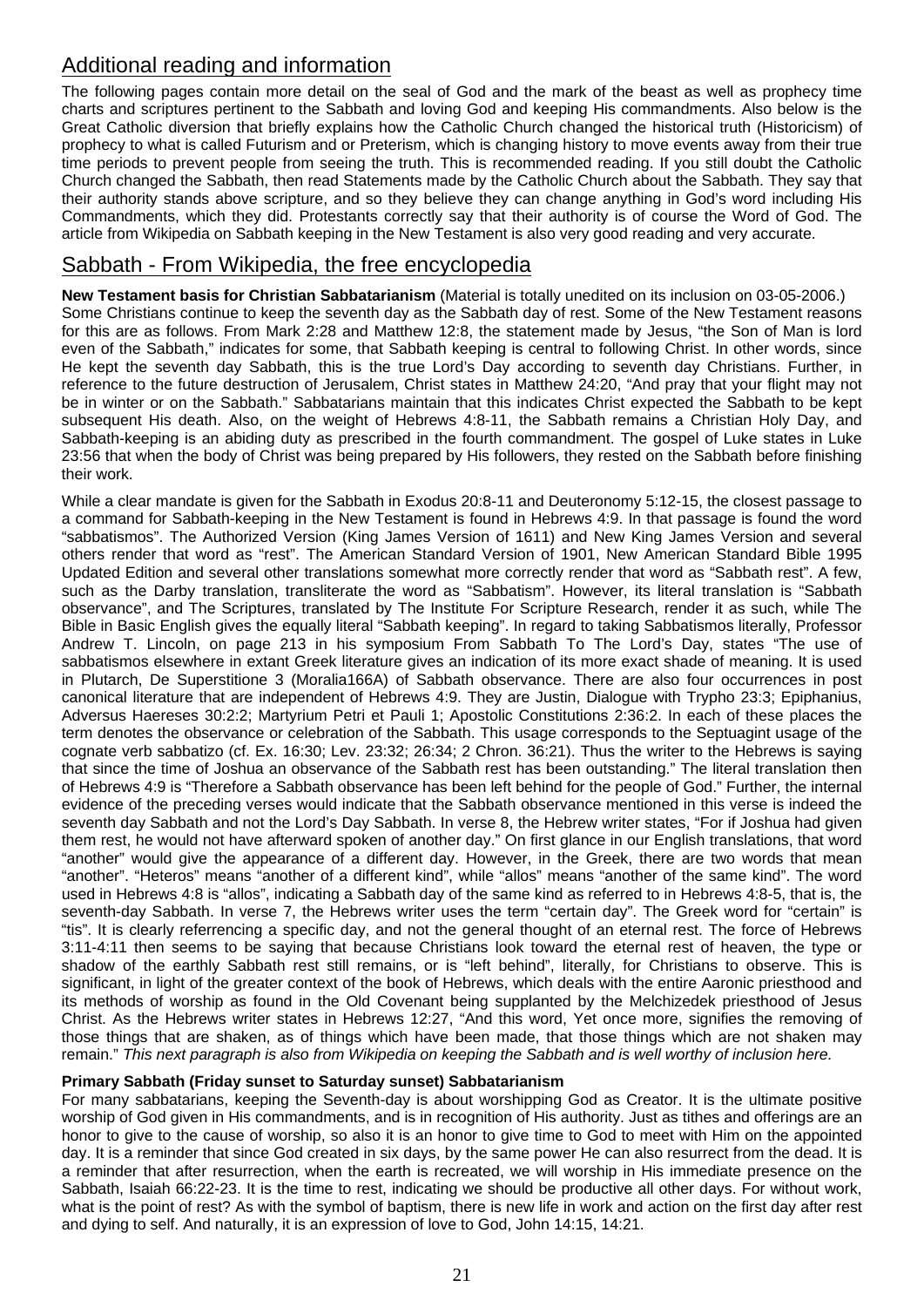# **The Seal of God and the Mark of the Beast**

## **THE SEAL OF GOD**

This is only a brief overview of this topic and it would be advisable to read the full article from [666mark-of-the-Beast.](http://www.666mark-of-the-beast.org/) When I ask people what is their understanding of the Mark of the Beast, they almost always respond that the Mark is the number 666. Is this actually true or have we already been deceived at this point in our understanding? In actual fact. Revelation 13:17 shows quite clearly that the Mark of the Beast is different to the number, which is the number of a man. It says, "*And that no man might buy or sell, save he that had the mark, or the name of the beast, or the number of his name.*" It is true that Satan counterfeits many things of God, such as healing, tongues and other miracles. Is it possible that Satan is also going to counterfeit God's mark, which is called the Seal of God? Was the mark the Lord set upon Cain a physical mark or a spiritual mark? Genesis 4:15 reads, "*…And the LORD set a mark upon Cain, lest any finding him should kill him.*" Did Cain spend the rest of his life with writing on His forehead? And assuming this would others that existed then known about or bothered to take notice of any such mark on his head?

Some interpret the mark of the beast as a tattoo of some sort or perhaps a microchip injected into the hand or the forehead. Others think it might be connected to a credit card, national health card or bar code. From a practical standpoint this is a monumental task that would be difficult to accomplish on a worldwide basis. I would like to present an alternate interpretation that you may not have heard before. I will present a logical interpretation of both the seal of God and the mark of the beast that complement each other. The following verses refer to a seal of God.

- John 6:27 "*Do not labor for the food which perishes, but for the food which endures to everlasting life, which the Son of Man will give you, because God the Father has set His seal on Him.*"
- 2 Corinthians 1:21-22 "*Now He who establishes us with you in Christ and has anointed us is God, 22 who also has sealed us and given us the Spirit in our hearts as a guarantee.*"
- Ephesians 1:13 "*In Him you also trusted, after you heard the word of truth, the gospel of your salvation; in whom also, having believed, you were sealed with the Holy Spirit of promise.*"
- Ephesians 4:30 "*And do not grieve the Holy Spirit of God, by whom you were sealed for the day of redemption.*"
- 2 Timothy 2:19 "*Nevertheless the solid foundation of God stands, having this seal: "The Lord knows those who are His," and, "Let everyone who names the name of Christ depart from iniquity.*"

The previous verses seem to indicate a figurative or symbolic seal rather than a physical seal. Some show being sealed with the Holy Spirit. The following verses would seem to be a physical seal of some kind on the forehead.

- Revelation 7:2-3 "*Then I saw another angel ascending from the east, having the seal of the living God. And he cried with a loud voice to the four angels to whom it was granted to harm the earth and the sea, 3 saying, "Do not harm the earth, the sea, or the trees till we have sealed the servants of our God on their foreheads.*"
- Revelation 9:4 "*They were commanded not to harm the grass of the earth, or any green thing, or any tree, but only those men who do not have the seal of God on their foreheads.*"

At this point, let's define a seal. The seal of a king contains three things, first the name, second his title or claim to authority, and thirdly, the region of his rule. Henry VIII, King of Britain, Wales and Scotland for example. What is the purpose of a King's seal? The Bible tells us clearly:

 Daniel 6:15-17 "*Then these men approached the king, and said to the king, "Know, O king, that it is the law of the Medes and Persians that no decree or statute which the king establishes may be changed." 16 So the king gave the command, and they brought Daniel and cast him into the den of lions. But the king spoke, saying to Daniel, "Your God, whom you serve continually, He will deliver you." 17 Then a stone was brought and laid on the mouth of the den, and the king sealed it with his own signet ring and with the signets of his lords, that the purpose concerning Daniel might not be changed.*"

So the seal of the King is a statement that his decree is not to be changed, not to be changed by anyone.

 Romans 4:11 "*And he received the sign of circumcision, a seal of the righteousness of the faith which he had while still uncircumcised, that he might be the father of all those who believe, though they are uncircumcised, that righteousness might be imputed to them also,*"

Note that the *sign* of circumcision is also a *seal* of righteousness and that a sign and a seal can be synonymous.

Isaiah 8:16 "*Bind up the testimony, Seal the law among my disciples.*"

Another very important point not to miss here is that the disciples of God are *sealed with His law.* The seal of God is in His law, so clearly this is a symbolic seal and not a literal one.

- Exodus 31:13 "*Speak also to the children of Israel, saying: 'Surely My Sabbaths you shall keep, for it is a sign between Me and you throughout your generations, that you may know that I am the Lord who sanctifies you.*"
- Exodus 31:16-17 "*Therefore the children of Israel shall keep the Sabbath, to observe the Sabbath throughout their generations as a perpetual covenant. 17 It is a sign between Me and the children of Israel forever; for in six days the Lord made the heavens and the earth, and on the seventh day He rested and was refreshed.*"

So the Sabbath is a sign of God, or His seal, representing His authority as Creator.

 Exodus 32:15-16 "*And Moses turned and went down from the mountain, and the two tablets of the Testimony were in his hand. The tablets were written on both sides; on the one side and on the other they were written. 16 Now the tablets were the work of God, and the writing was the writing of God engraved on the tablets.*"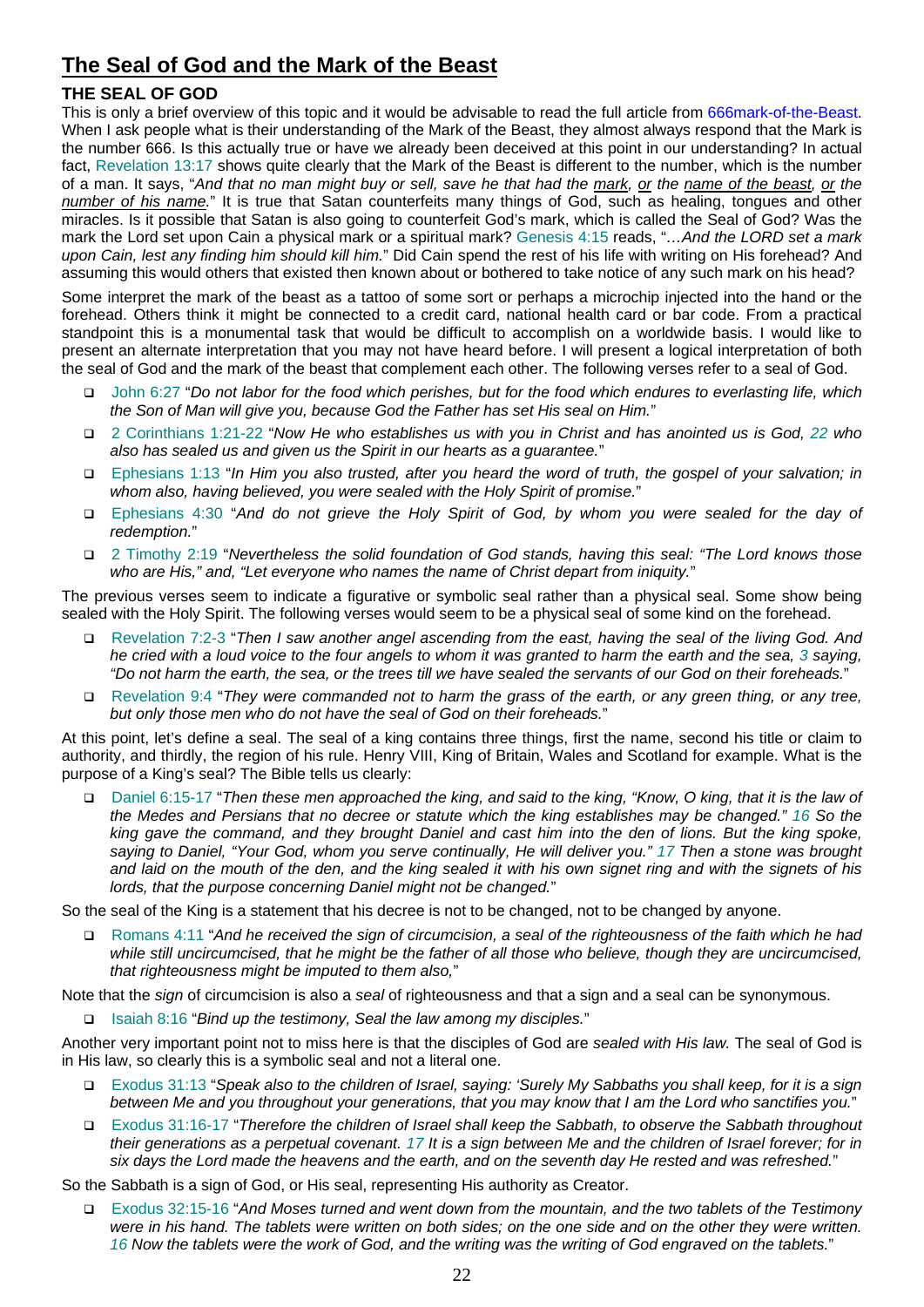Note the Commandments are written on both sides of the stone tablets. In Old Testament times, covenants were stamped with the kings seal right in the middle of the text which made them unreadable were the seal was. To solve this problem, covenants were written on both sides. The fourth Commandment, the Sabbath is exactly in the middle of God's Commandments. If you count the Hebrew syllables on each side of the fourth Commandment you will get precisely the same count, it is exactly in the middle and not by coincidence. This being the case you would expect to find the seal of God in the fourth Commandment which it indeed is. A seal is typically made up of three things; the kings Name, his Title and his Domain. Notice that we can find the seal of God in the fourth Commandment below. His name is the Lord and His title is Creator and His domain is the Heaven and Earth, the Sea, and all that in them.

 Exodus 20:8-11 "*Remember the Sabbath day, to keep it holy. 9 Six days you shall labor and do all your work, 10 but the seventh day is the Sabbath of the Lord your God. In it you shall do no work: you, nor your son, nor your daughter, nor your male servant, nor your female servant, nor your cattle, nor your stranger who is within your gates. 11 For in six days the Lord made the heavens and the earth, the sea, and all that is in them, and rested the seventh day. Therefore the Lord blessed the Sabbath day and hallowed it.*"

So the fourth commandment (3rd by Catholic count) declares the seventh day (Saturday) to be the Sabbath. To attest to the validity of this declaration, the seal of God has been affixed to this commandment. The intention of this seal is to establish the authority of God and that no man can change His Law. The seal of God is not a literal seal. It is affixed to, and obtained by, those who worship the one true God on the day He specified in His Law. Those who worship on the Saturday Sabbath and believe it to be a continuing testament to the Creator, have the seal of God on the forehead (they know the truth and follow the Law of God).

## **THE MARK OF THE BEAST**

Now here are verses that refer to the mark of the beast: (*Note the mark and the number are not the same.*)

- Revelation 13:16-18 "*He causes all, both small and great, rich and poor, free and slave, to receive a mark on their right hand or on their foreheads, 17 and that no one may buy or sell except one who has the mark or the name of the beast, or the number of his name. 18 Here is wisdom. Let him who has understanding calculate the number of the beast, for it is the number of a man: His number is 666.*"
- Revelation 14:9-12 "*Then a third angel followed them, saying with a loud voice, "If anyone worships the beast and his image, and receives his mark on his forehead or on his hand, 10 he himself shall also drink of the*  wine of the wrath of God, which is poured out full strength into the cup of His indignation. He shall be *tormented with fire and brimstone in the presence of the holy angels and in the presence of the Lamb. 11 And the smoke of their torment ascends forever and ever; and they have no rest day or night, who worship the beast and his image, and whoever receives the mark of his name." 12 Here is the patience of the saints; here are those who keep the commandments of God and the faith of Jesus.*"
- Revelation 15:2 "*And I saw something like a sea of glass mingled with fire, and those who have the victory over the beast, over his image and over his mark and over the number of his name, standing on the sea of glass, having harps of God.*"
- Revelation 16:2 "*So the first went and poured out his bowl upon the earth, and a foul and loathsome sore came upon the men who had the mark of the beast and those who worshiped his image.*"
- Revelation 19:20 "*Then the beast was captured, and with him the false prophet who worked signs in his presence, by which he deceived those who received the mark of the beast and those who worshiped his image. These two were cast alive into the lake of fire burning with brimstone.*"
- Revelation 20:4 "*And I saw thrones, and they sat on them, and judgment was committed to them. Then I saw the souls of those who had been beheaded for their witness to Jesus and for the word of God, who had not worshiped the beast or his image, and had not received his mark on their foreheads or on their hands. And they lived and reigned with Christ for a thousand years.*"

Notice how many times worship is mentioned in connection with the mark of the beast. Since the seal of God has been shown not to be a literal seal, why should the mark of the beast be a literal mark? If the mark on Cain was a literal mark, how would others have known to acknowledge it? Since those who worship on the Saturday Sabbath have the seal of God, what is a likely mark for the beast? It looks like worship is a factor. Notice in Revelation 13:17 that the mark of the beast is not the number of his name which is 666. Many people think this number is the mark of the beast. The mark of the beast and the name of the beast and the number of his name are separate things, all which must be avoided. Obviously, it is important we know who the beast is. As shown previously in this document titled, "Sabbath and Antichrist truth revealed" the beast is the Papacy and Catholic Church identified in one instance by the number 666, which equates to the papal title of VICARIUS FILII DEI, when you add up the Roman numeral values for the letters. It means the Vicar of the Son of God or Vicar of Christ. A Vicar General is defined in the 1994 Catholic Almanac on page 330 as "*a priest or bishop appointed by the bishop of a diocese to serve as his deputy, with ordinary executive power, in the administration of the diocese.*" So a vicar serves in the place of (substituting for) the bishop, and assumes his power of office for certain duties. The Papal title of VICAR OF CHRIST which in Latin is VICARIUS CHRISTI, means a Substitute For Christ, which is synonymous with Antichrist, i.e., assuming the power of God on earth. This blasphemous claim is made repeatedly by various Popes and is the very foundation of Roman Catholicism and its Papacy. The reformation was based on the identification of Roman Catholicism as the beast, and the Pope as the Antichrist, but this is something that has been forgotten or overlooked by Protestantism today. Now look at Revelation 14:9-12 again. Note how the saints of God are described in contrast to those with the mark of the beast. The saints *keep* the commandments of God, and so they do not receive the mark of the beast!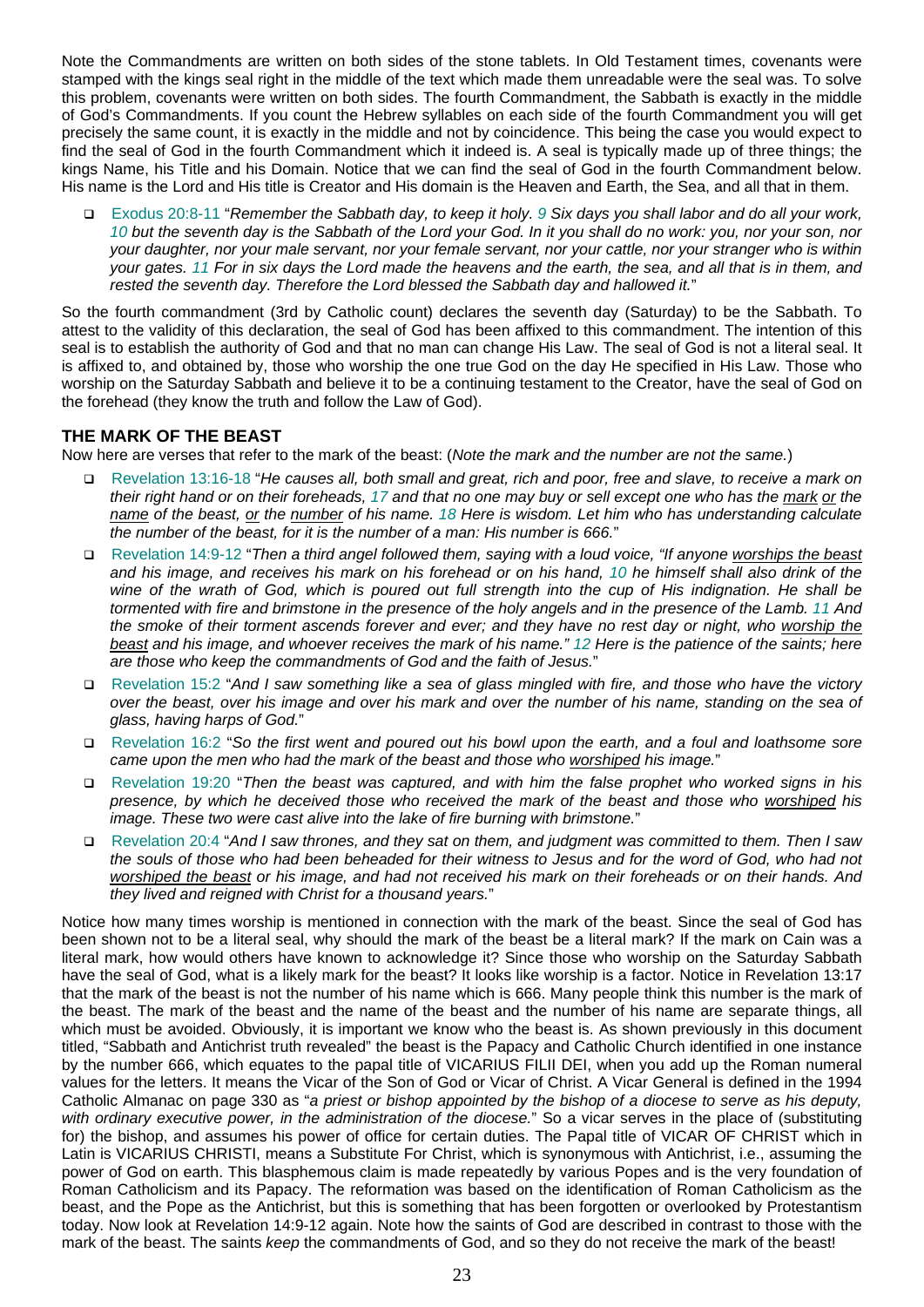## **Statements made by the Roman Catholic Church about the Sabbath**

 "Most Christians assume that Sunday is the biblically approved day of worship. The Catholic Church protests that it transferred Christian worship from the biblical Sabbath (Saturday) to Sunday, and that to try to argue that the change was made in the Bible is both dishonest and a denial of Catholic authority. If Protestantism wants to base its teachings only on the Bible, it should worship on Saturday." Rome's Challenge www.immaculateheart.com/maryonline Dec 2003

 "Is not every Christian obliged to sanctify Sunday and to abstain on that day from unnecessary servile work? Is not the observance of this law among the most prominent of our sacred duties? But you may read the Bible from Genesis to Revelation, and you will not find a single line authorizing the sanctification of Sunday. The Scriptures enforce the religious observance of Saturday, a day which we never sanctify." James Cardinal Gibbons, *The Faith of Our Fathers* (1917 edition), p. 72-73 (16th Edition, p 111; 88th Edition, p. 89).

 "For example, nowhere in the Bible do we find that Christ or the Apostles ordered that the Sabbath be changed from Saturday to Sunday. We have the commandment of God given to Moses to keep holy the Sabbath day, that is the 7th day of the week, Saturday. Today most Christians keep Sunday because it has been revealed to us by the [Roman Catholic] church outside the Bible." *Catholic Virginian*, October 3, 1947, p. 9, article "To Tell You the Truth."

#### **Who Made Sunday Holy?**

 "Written by the finger of God on two tables of stone, this Divine code (ten commandments) was received from the Almighty by Moses amid the thunders of Mount Sinai...Christ resumed these Commandments in the double precept of charity--love of God and of the neighbour; He proclaimed them as binding under the New Law in Matthew 19 and in the Sermon on the Mount (Matthew 5)...The (Catholic) Church, on the other hand, after changing the day of rest from the Jewish Sabbath, or seventh day of the week, to the first, made the Third Commandment refer to Sunday as the day to be kept holy as the Lord's Day...He (God) claims one day out of the seven as a memorial to Himself, and this must be kept holy..." *The Catholic Encyclopaedia*, vol. 4, "The Ten Commandments", 1908 edition by Robert Appleton Company; and 1999 Online edition by Kevin Knight, Imprimatur, John M. Farley, Archbishop of New York.

"Question: How prove you that the church had power to command feasts and holydays?

 "Answer: By the very act of changing the Sabbath into Sunday, which Protestants allow of and therefore they fondly contradict themselves by keeping Sunday strictly, and breaking most other feasts commanded by the same church. "Question: Have you any other way of proving that the church has power to institute festivals of precept?

 "Answer: Had she not such power, she could not a done that in which all modern religionists agree with her; -she could not have substituted the observance of Sunday the first day of the week, for the observance of Saturday the seventh day of the week, a change for which there is no Scriptural authority." Stephen Keenan, *A Doctrinal Catechism On the Obedience Due to the Church*, 3rd edition, Chapter 2, p. 174 (Imprimatur, John Cardinal McCloskey, Archbishop of New York).

 "Perhaps the boldest thing, the most revolutionary change the Church ever did, happened in the first century. The holy day, the Sabbath, was changed from Saturday to Sunday. 'The day of the Lord' was chosen, not from any direction noted in the Scriptures, but from the (Catholic) Church's sense of its own power...People who think that the Scriptures should be the sole authority, should logically become 7th Day Adventists, and keep Saturday holy." *St. Catherine Church Sentinel*, Algonac, Michigan, May 21, 1995.

 "Nowhere in the Bible is it stated that worship should be changed from Saturday to Sunday...Now the Church...instituted, by God's authority, Sunday as the day of worship. This same Church, by the same divine authority, taught the doctrine of Purgatory long before the Bible was made. We have, therefore, the same authority for Purgatory as we have for Sunday." Martin J. Scott, *Things Catholics Are Asked About*, 1927 edition, p. 136.

"Question - Which is the Sabbath day?

"Answer - Saturday is the Sabbath day.

"Question - Why do we observe Sunday instead of Saturday?

 "Answer - We observe Sunday instead of Saturday because the Catholic Church, in the Council of Laodicea (A.D. 364), transferred the solemnity from Saturday to Sunday." Peter Geiermann, C.S.S.R., *The Convert's Catechism of Catholic Doctrine*, p. 50, 3rd edition, 1957.

 "Is Saturday the seventh day according to the Bible and the Ten Commandments? I answer yes. Is Sunday the first day of the week and did the Church change the seventh day - Saturday - for Sunday, the first day? I answer *yes*. Did Christ change the day'? I answer *no!*"

"Faithfully yours, J. Card. Gibbons." James Cardinal Gibbons, Archbishop of Baltimore, Md. (1877-1921), in a signed letter.

"Question. - How prove you that the Church hath power to command feasts and holy days?

 "Answer. - By the very act of changing Sabbath into Sunday which Protestants allow of; and therefore they fondly contradict themselves, by keeping Sunday strictly, and breaking most other feasts commanded by the same Church. "Question. - How prove you that?

 "Answer. - Because by keeping Sunday, they acknowledge the Church's power to ordain feasts, and to command them under sin: and by not keeping the rest by her commanded, they again deny, in fact, the same power." An Abridgment of the Christian Doctrine, composed by Henry Tuberville, p. 58.

 "Some theologians have held that God likewise directly determined the Sunday as the day of worship in the New Law, that He Himself has explicitly substituted the Sunday for the Sabbath. But this theory is now entirely abandoned. It is now commonly held that God simply gave His Church the power to set aside whatever day or days she would deem suitable as Holy Days. The (Roman Catholic) Church chose Sunday, the first day of the week, and in the course of time added other days as holy days." John Laux, *A Course in Religion for Catholic High Schools and Academies*, 1936 edition, vol. 1, p. 51.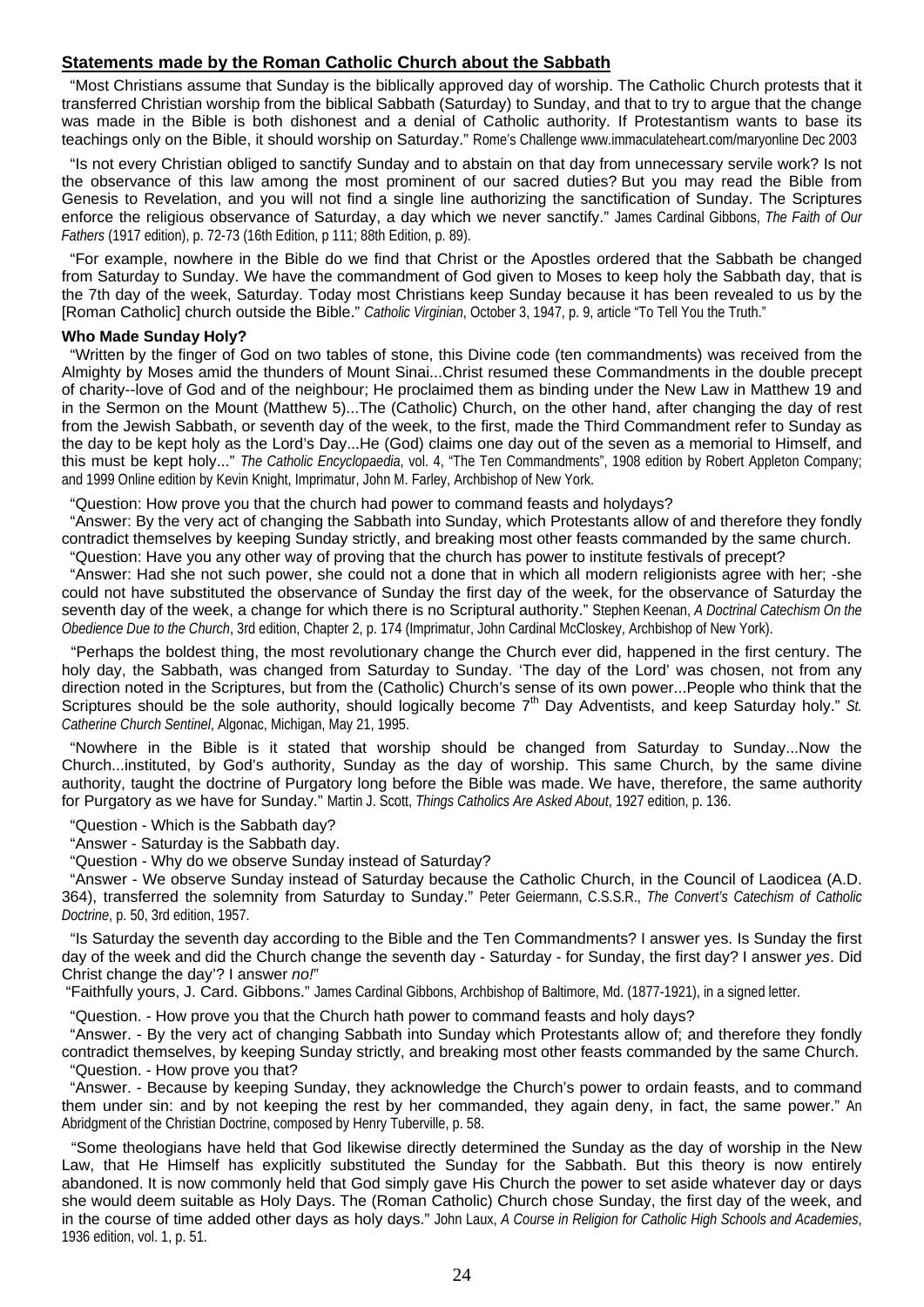"Question. What warrant have you for keeping Sunday preferably to the ancient sabbath which was Saturday? "Answer. We have for it the authority of the Catholic church and apostolic tradition.

"Question. Does the Scripture anywhere command the Sunday to be kept for the Sabbath?

 "Answer. The Scripture commands us to hear the church (St.Matt.18:17; St. Luke 10:16), and to hold fast the traditions of the apostles. 2 Thess 2:15. But the Scripture does not in particular mention this change of the Sabbath.

 "St John speaks of the Lord's day (Rev 1:10) but he does not tell us what day of the week that was, much less does he tell us what day was to take the place of the Sabbath ordained in the commandments. St.Luke speaks of the disciples meeting together to break bread on the first day of the week. Acts 20:7. And St. Paul (1 Cor.16:2) orders that on the first day of the week the Corinthians should lay in store what they designated to bestow in charity on the faithful in Judea: but neither the one or the other tells us that this first day of the week was to be henceforth a day of worship, and the Christian Sabbath; so that truly the best authority we have for this ancient custom is the testimony of the church. And therefore those who pretend to be such religious observers of Sunday, whilst they take no notice of other festivals ordained by the same church authority, show that they act more by humor, than by religion; since Sundays and holidays all stand upon the same foundation, namely the ordinance of the (Roman Catholic) church." Catholic Christian Instructed, 17th edition, p. 272-273.

 "Protestantism, in discarding the authority of the (Roman Catholic) Church, has no good reasons for its Sunday theory, and ought logically to keep Saturday as the Sabbath." John Gilmary Shea, American Catholic Quarterly Review, January 1883.

 "The Catholic church for over one thousand years before the existence of a Protestant, by virtue of her divine mission, changed the day from Saturday to Sunday...The Protestant World at its birth found the Christian Sabbath too strongly entrenched to run counter to its existence; it was therefore placed under the necessity of acquiescing in the arrangement, thus implying the (Catholic) Church's right to change the day, for over three hundred years. The Christian Sabbath is therefore *to this day*, the acknowledged offspring of the Catholic Church as spouse of the Holy Ghost, without a word of remonstrance from the Protestant World." James Cardinal Gibbons in the *Catholic Mirror*, September 23, 1983.

## **Whose Day of Worship is Sunday?**

 "They [the Protestants] deem it their duty to keep the Sunday holy. Why? Because the Catholic Church tells them to do so. They have no other reason...The observance of Sunday thus comes to be an ecclesiastical law entirely distinct from the divine law of Sabbath observance...The author of the Sunday law...is the Catholic Church." Ecclesiastical Review, February 1914.

"The Sunday...is purely a creation of the Catholic Church." *American Catholic Quarterly Review*, January 1883.

"Sunday...is the law of the Catholic Church alone..." *American Sentinel (Catholic)*, June 1893.

 "Sunday is a Catholic institution and its claim to observance can be defended only on Catholic principles...From beginning to end of Scripture there is not a single passage that warrants the transfer of weekly public worship from the last day of the week to the first." *Catholic Press*, Sydney, Australia, August 1900.

 "It is well to remind the Presbyterians, Baptists, Methodists, and all other Christians, that the Bible does not support them anywhere in their observance of Sunday. Sunday is an institution of the Roman Catholic Church, and those who observe the day observe a commandment of the Catholic Church." Priest Brady, in an address reported in *The News*, Elizabeth, New Jersey, March 18, 1903.

## **Who Do We Reverence and Pay Homage to by Keeping Sunday Holy?**

 "From this we may understand how great is the authority of the church in interpreting or explaining to us the commandments of God - an authority which is acknowledged by the universal practice of the whole Christian world, even of those sects which profess to take the holy Scriptures as their sole rule of faith, since they observe as the day of rest not the seventh day of the week demanded by the Bible, but the first day. Which we know is to be kept holy, only from the tradition and teaching of the Catholic church." Henry Gibson, *Catechism Made Easy*, #2, 9th edition, vol. 1, p. 341- 342.

 "It was the Catholic church which...has transferred this rest to Sunday in remembrance of the resurrection of our Lord. Therefore the observance of Sunday by the Protestants is an homage they pay, in spite of themselves, to the authority of the (Catholic) church." Monsignor Louis Segur, *Plain Talk About the Protestantism of Today*, p. 213.

 "Sunday is our mark or authority...the church is above the Bible, and this transference of Sabbath observance is proof of that fact." *Catholic Record of London*, Ontario, September 1, 1923.

 "Of course the Catholic Church claims that the change (Saturday Sabbath to Sunday) was her act...And the act is a mark of her ecclesiastical authority in religious things." H.F. Thomas, Chancellor of Cardinal Gibbons.

 "I have repeatedly offered \$1,000 to anyone who can prove to me from the Bible alone that I am bound to keep Sunday holy. There is no such law in the Bible. It is a law of the holy Catholic Church alone. The Bible says, 'Remember the Sabbath day to keep it holy.' The Catholic Church says: 'No. By my divine power I abolish the Sabbath day and command you to keep holy the first day of the week.' And lo! The entire civilized world bows down in a reverent obedience to the command of the holy Catholic Church." father T. Enright, C.S.S.R. of the Redemptoral College, Kansas City, in a lecture at Hartford, Kansas, February 18, 1884, printed in *History of the Sabbath*, p. 802.

 "Protestants...accept Sunday rather than Saturday as the day for public worship after the Catholic Church made the change...But the Protestant mind does not seem to realize that...In observing the Sunday, they are accepting the authority of the spokesman for the church, the Pope." *Our Sunday Visitor*, February 15, 1950.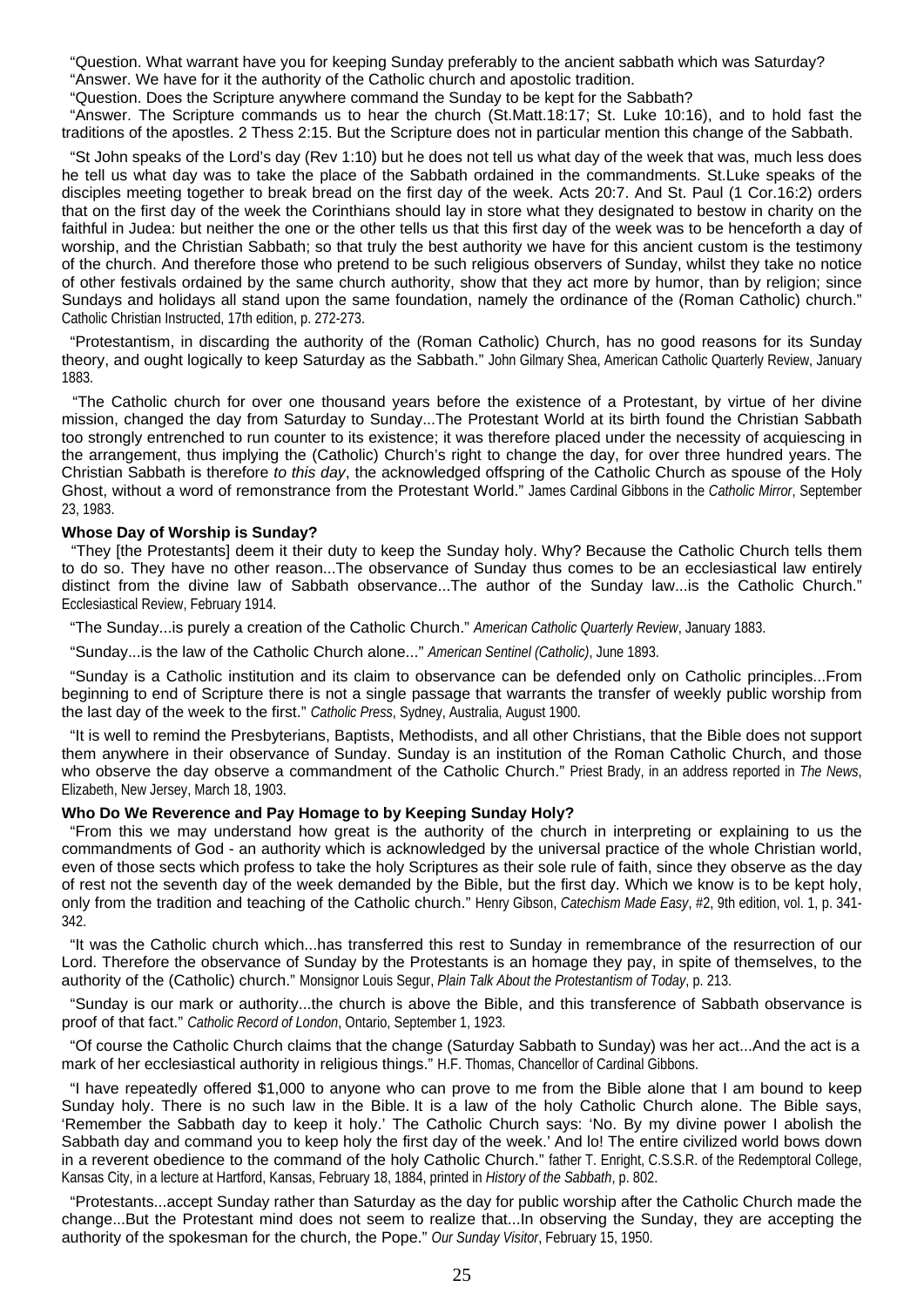#### **Conclusion and the Challenge.**

 "The (Roman Catholic) Church changed the observance of the Sabbath to Sunday by right of the divine, infallible authority given to her by her founder, Jesus Christ. The Protestant claiming the Bible to be the only guide of faith, has no warrant for observing Sunday." *The Catholic Universe Bulletin*, August 14, 1942, p. 4.

 "Sunday is founded, not of scripture, but on tradition, and is distinctly a Catholic institution. As there is no scripture for the transfer of the day of rest from the last to the first day of the week, Protestants ought to keep their Sabbath on Saturday and thus leave Catholics in full possession of Sunday." *Catholic Record*, September 17, 1893.

 "Regarding the change from the observance of the Jewish Sabbath to the Christian Sunday, I wish to draw your attention to the facts:

 "1) That Protestants, who accept the Bible as the only rule of faith and religion, should by all means go back to the observance of the Sabbath. The fact that they do not, but on the contrary observe the Sunday, stultifies them in the eyes of every thinking man.

 "2) We Catholics do not accept the Bible as the only rule of faith. Besides the Bible we have the living Church, the authority of the Church, as a rule to guide us. We say, this Church, instituted by Christ to teach and guide man through life, has the right to change the ceremonial laws of the Old Testament and hence, we accept her change of the Sabbath to Sunday. We frankly say, yes, the Church made this change, made this law, as she made many other laws, for instance, the Friday abstinence, the unmarried priesthood, the laws concerning mixed marriages, the regulation of Catholic marriages and a thousand other laws...

 "It is always somewhat laughable, to see the Protestant churches, in pulpit and legislation, demand the observance of Sunday, of which there is nothing in their Bible." Peter R. Kraemer, *Catholic Church Extension Magazine, USA* (1975), Chicago, Illinois, "Under the blessing of the Pope Pius XI"

 "I am going to propose a very plain and serious question to those who follow 'the Bible and the Bible only' to give their most earnest attention. It is this: Why don't you keep holy the Sabbath day?...

 "The command of the Almighty God stands clearly written in the Bible in these words: 'Remember the Sabbath day, to keep it holy. Six days shalt thou labor, and do all thy work; but the seventh day is the Sabbath of the Lord thy God; in it thou shalt not do any work.' Exodus 20:8-10...

 "You will answer me, perhaps, that you do keep the Sabbath; for that you abstain from all worldly business and diligently go to church, and say your prayers, and read your Bible at home every Sunday of your lives...

 "But Sunday is not the Sabbath day. Sunday is the first day of the week: the Sabbath day is the seventh day of the week. Almighty God did not give a commandment that men should keep holy one day in seven; but He named His own day, and said distinctly: 'Thou shalt keep holy the seventh day'; and He assigned a reason for choosing this day rather than any other - a reason which belongs only to the seventh day of the week, and cannot be applied to the rest. He says, 'For in six days the Lord made heaven and earth, the sea and all that in them is, and rested on the seventh day: wherefore the Lord blessed the Sabbath day and hallowed it', Exodus 20:11, Genesis 2:1-3. Almighty God ordered that all men should rest from their labor on the seventh day, because He too had rested on that day: He did not rest on Sunday, but on Saturday. On Sunday, which is the first day of the week, He began the work of creation; He did not finish it. It was on Saturday that He 'ended His work which he had made: and God blessed the seventh day, and sanctified it: because that in it He had rested from all His work which God created and made.' Genesis 2:2-3...

 "Nothing can be more plain and easy to understand than all this; there is nobody who attempts to deny it. It is acknowledged by everybody that the day which Almighty God appointed to be kept holy was Saturday, not Sunday. Why do you then keep holy the Sunday and not Saturday?

 "You will tell me that Saturday was the Jewish Sabbath, but that the Christian Sabbath has been changed to Sunday. Changed! But by whom? Who has the authority to change an express commandment of Almighty God? When God has spoken and said, 'Thou shalt keep holy the seventh day', who shall dare to say, 'Nay, thou mayest work and do all manner of worldly business on the seventh day: but thou shalt keep holy the first day in its stead?' This is a most important question, which I know not how you answer...

 "You are a Protestant, and you profess to go by the Bible and the Bible only; and yet, in so important a manner as the observance of one day in seven as the holy day, you go against the plain letter of the Bible, and put another day in the place of that day which the Bible has commanded. The command to keep holy the seventh day is one of the Ten Commandments; you believe that the other nine are still binding. Who gave you authority to tamper with the fourth? If you are consistent with your own principles, if you really follow the Bible, and the Bible only you ought to be able to produce some portion of the New Testament in which this fourth commandment is expressly altered." Excerpts from "Why Don't You Keep Holy the Sabbath Day?", pages 3-15 in *The Clifton Tract*, vol. 4, published by the Roman Catholic Church 1869.

 "The arguments...are firmly grounded on the word of God, and having been closely studied with the Bible in hand, leave no escape for the conscientious Protestant except the abandonment of Sunday worship and the return to Saturday, commanded by their teacher, the Bible, or, unwilling to abandon the tradition of the Catholic Church, which enjoins the keeping of Sunday, and which they have accepted in direct opposition to their teacher, the Bible, consistently accept her (the Catholic Church) in all her teachings. Reason and common sense demand the acceptance of one or the other of these alternatives: either Protestantism and the keeping holy of Saturday, or Catholicism and the keeping holy of Sunday. Compromise is impossible." James Cardinal Gibbons, in *Catholic Mirror*, December 23, 1893.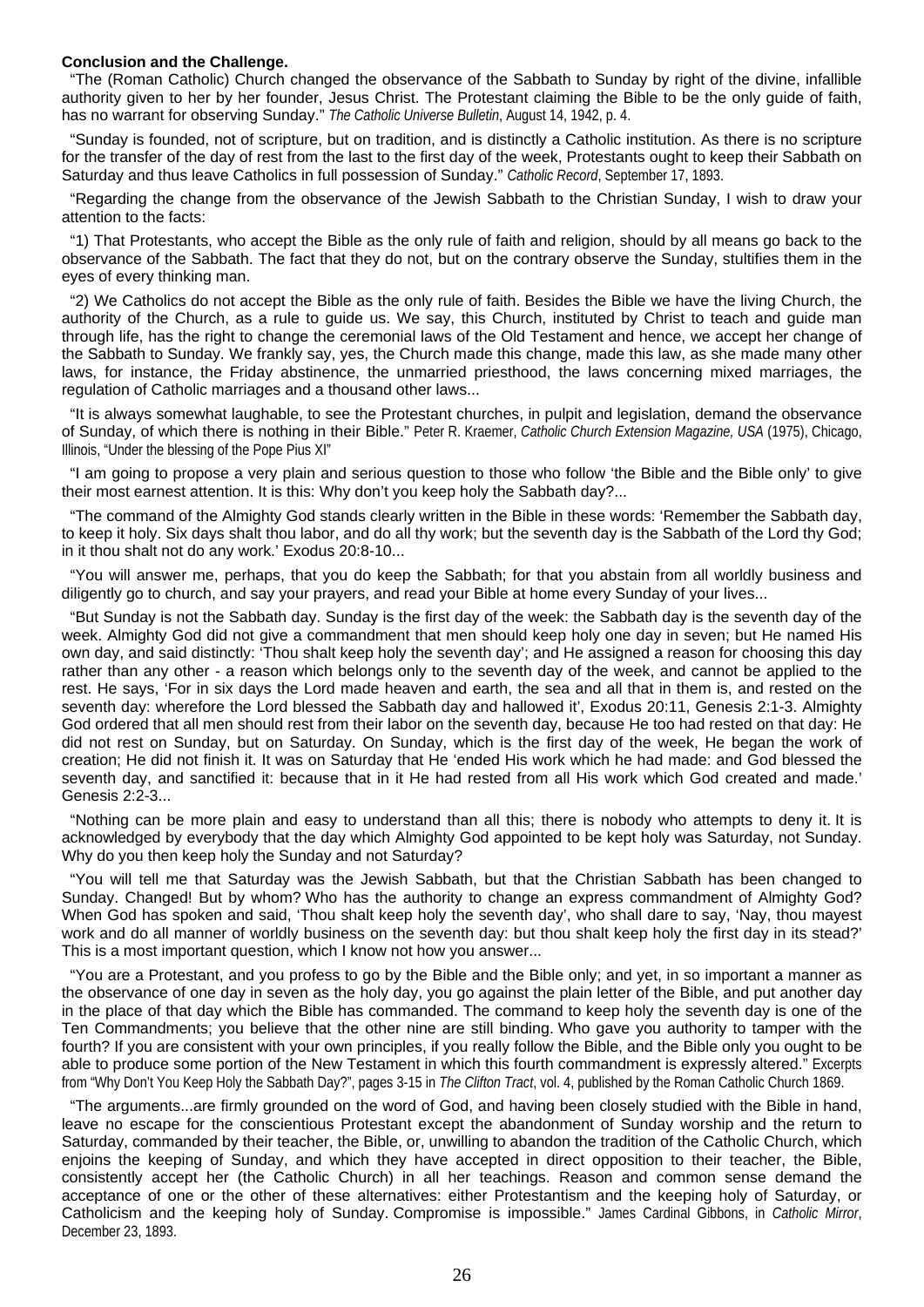# **The Great Catholic Diversion Revealed**

With the arrival of the printing press in the 15th century and the resulting explosion of Bibles accessible in the common language from Protestant sources, it became readily apparent to those who could now study the prophecies of Daniel and Revelation in particular, that Bible prophecy identified by symbols a persecuting apostate entity generally known as antichrist. If we list characteristics of antichrist, the following becomes readily apparent.

1. It will rise to be a great power after the fall of the pagan Roman Empire (after 476 A.D.). See table next page.

- 2. It will be a geographically small nation (a little horn).
- 3. It will rule over many people, nations, and tongues (it will be universal).
- 4. It will be headquartered in the city of seven hills, Rome.
- 5. It will be a religio-political entity a political city-state ruled by a priest-king.
- 6. Its priest-king will make great and blasphemous claims.
- 7. It will claim authority over all kings.
- 8. It will claim its power to change the holy times and laws of God as its mark of authority.
- 9. It will be an apostate church that makes the nations drink her cup of apostate doctrine.
- 10. It will be a "mother" church, with apostate daughters coming from her.
- 11. It will be a persecuting power, killing the faithful saints of Jesus Christ as heretics.
- 12. It will hold power and authority for 1260 years following the fall of pagan Rome.
- 13. It will suffer a deadly wound that will end 1260 years of dominance and persecution.
- 14. It will be revived after the deadly wound, and all the world would wonder at its revival.

In this the "Historical" interpretation, the antichrist was clearly not merely a single individual, it was a system of apostasy and persecution that would hold control for over twelve centuries. The inevitable conclusion of those who studied these prophecies in scripture, before and during the Protestant Reformation, was that there was only one entity that fit all the above characteristics: the papal dynasty of the Roman Catholic Church. Is it any wonder that the Catholic Church was so violently opposed to the scriptures being available for everyone to read for themselves? There was such a stir created during the reformation that the Fifth Lateran Council (1512-17 A.D.) resorted to strictly forbidding anyone to publish a book without prior censorship, and also prohibited anyone from preaching on the subject of antichrist. The intent of both Futurism and Preterism was to be diversionary, to counter or offset the Protestant Historical interpretation, and present alternatives, no matter how implausible they might be.

The result is evident from the following chart, which illustrates the three schools of interpretation regarding antichrist. Ribera's futurism puts the antichrist into a future three and one-half literal years. Alcazar's preterism identifies the



antichrist as Nero. Both of them put antichrist outside the Middle Ages and the reformation period, identified by Protestant Historicists as antichrist's reign of 1260 prophetic years.

Now the truly amazing part of all this is that the Futurist theory dominates Protestant teaching today. About all you hear or read about today is the yet to appear antichrist, who will be unveiled in the last 3 1/2 years of Daniel's 70th week, when he declares himself to be God in a rebuilt temple in Jerusalem. That scenario, as you can now see, is directly traceable back to the pen of the Jesuit Francisco Ribera who manufactured this theory for the sole purpose of diverting attention from the papacy. Note what one Protestant writer had to say over one hundred years ago:

"*Accordingly, towards the close of the century of the Reformation, two of her most learned doctors set themselves to the task, each endeavouring by different means to accomplish the same end, namely, that of diverting men's minds from perceiving the fulfilment of the prophecies of the Antichrist in the Papal system. The Jesuit Alcasar devoted himself to bring into prominence the Preterist method of interpretation, which we have already briefly noticed, and thus endeavouring to show that the prophecies of Antichrist were fulfilled before the Popes ever ruled in Rome, and therefore could not apply to the Papacy. On the other hand the Jesuit Ribera tried to set aside the application of these prophecies to the Papal Power by bringing out the Futurist system, which asserts that these prophecies refer properly not to the career of the Papacy, but to that of some future supernatural individual, who is yet to appear, and to continue in power for three and a half years. Thus, as Alford says, the Jesuit Ribera, about A.D. 1580, may be regarded as the Founder of the Futurist system in modern times.*"

"*It is a matter for deep regret that those who hold and advocate the Futurist system at the present day, Protestants*  as they are for the most part, are thus really playing into the hands of Rome, and helping to screen the Papacy from *detection as the Antichrist. It has been well said that 'Futurism tends to obliterate the brand put by the Holy Spirit upon Popery.' More especially is this to be deplored at a time when the Papal Antichrist seems to be making an expiring effort to regain his former hold on men's minds.*" From Daniel and the Revelation: The Chart of Prophecy and Our Place In It, A Study of the Historical and Futurist Interpretation, by Joseph Tanner, published in London by Hodder and Stoughton, 1898, pages 16,17.

In what could only be described as a stunning reversal, Protestants have over time actually become the papacy's greatest ally by spreading its Jesuit spawned propaganda. What irony that Protestants, who originally broke away from what they clearly recognized to be the harlot antichrist led church of prophecy, now champion the Futurist interpretation from high profile ministries. Futurism has without doubt, been successful beyond the wildest dreams of its Jesuit authors. The same applies to the Preterist interpretation of Luis De Alcazar, although to a lesser degree.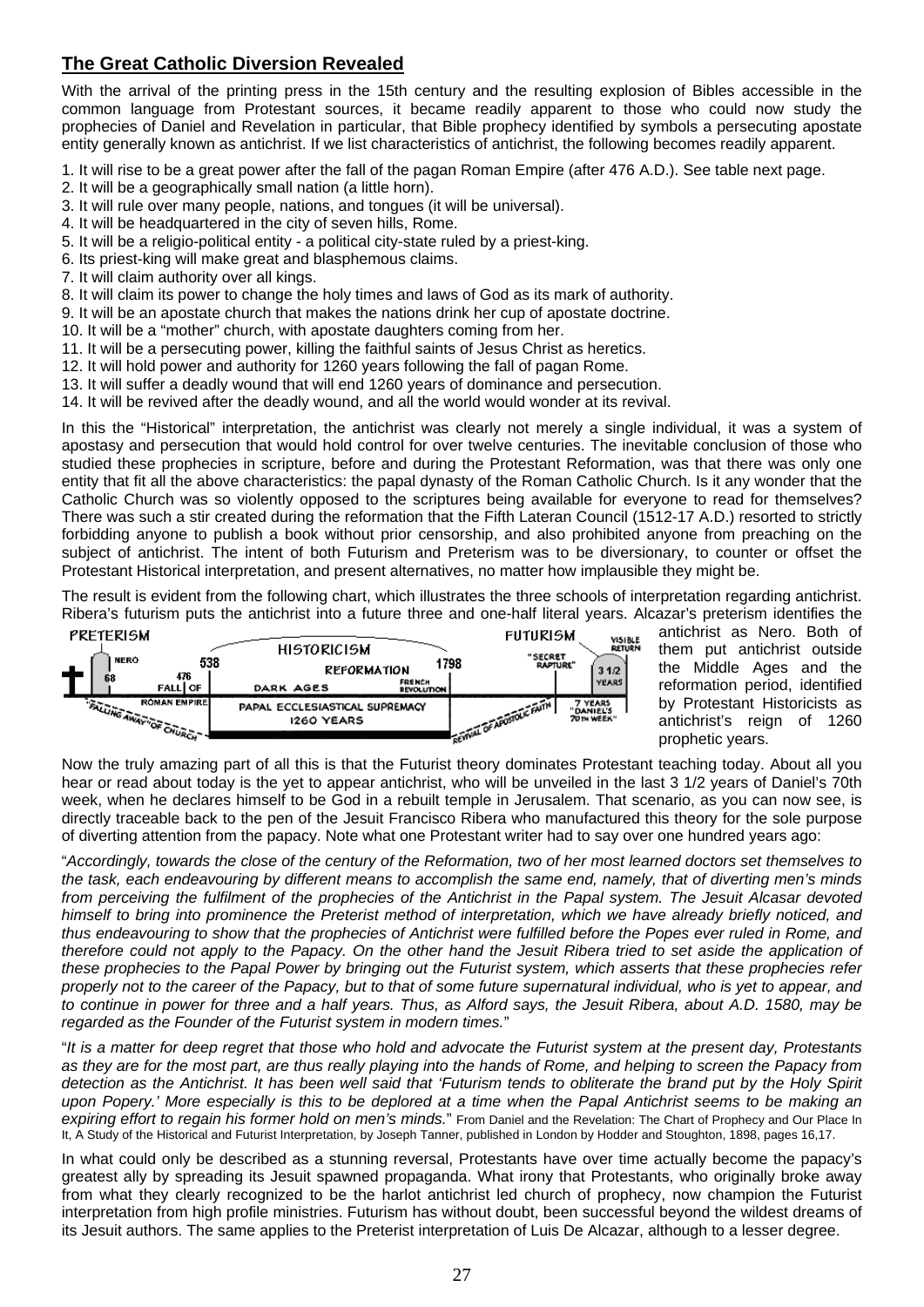## **Prophecy Time Charts and further Evidence**

Due to the importance of the identity of the antichrist beast power and to see how this truth could not be quite so easily established without using the book of Daniel, we are going to cover this topic with some more detail and charts. Understanding how Daniel and Revelation work together is an important part of understanding 666 and the mark of the beast, the identity of mystery Babylon and the battle of Armageddon. If you still want further evidence that the antichrist beast power is an Apostate Church, I would recommend reading the web site [Mystery Babylon](http://www.mystery-babylon.net/).

## **1) What does the Bible have to say about "Antichrist"?**

Some are surprised to know that the word antichrist appears nowhere in the book of Revelation. The word antichrist occurs only five times and only in the Books of  $1<sup>st</sup>$  and  $2<sup>nd</sup>$  John.

- 1 John 2:18-22 He is antichrist that denies Jesus is Christ. In John's time there were many antichrists.
- 1 John 4:1-3 Test the Spirits. Every spirit that denies Jesus came in the flesh is the spirit of antichrist.
- 2 John 1-11 Those that deny Jesus came in the flesh are a deceiver and antichrist.
- Antichrist = "against Christ", attacking Christ's character (Gnosticism), specifically with regard to love expressed in obedience to God's Ten Commandments.

## **2) What is one method Satan uses to "deny" Christ?**

2 Corinthians 11:3-4, 13-15 – Appear as "*apostles of Christ*" but preach a "*different Jesus*"

## **3) Does the Bible give us a way to identify the Antichrist power?**

Review Daniel 2 to get a prophetic blueprint of history: Babylon --> Medo-Persia --> Greece --> Rome --> 10 Divisions of Rome --> Kingdom of the Stone.

Now apply the principle of repetition and enlargement to Daniel's next vision.

## **Prophecy Symbols:**

- Beasts Kings/kingdoms (political powers). Daniel 7:17, 23
- Horns/heads Subdivisions of political powers. Daniel 7:24, 8:22
- Wings Speed or swiftness.
- Winds War/Strife. Jeremiah 49:35-37
- Sea Multitudes of people. Revelation 17:1, 15

## **Daniel 7:1-8 – Daniel's vision of four beasts**

• The Lion - Babylon. Wings represent conquering speed. King Nebuchadnezzar.



- The Bear Medo Persia. One shoulder raised above the other represents the dominance of the Medes over the Persians. The three ribs represent the three kingdoms overthrown by this kingdom - Egypt, Lydia, and Babylon. (Daniel 8:20)
- The Leopard Greece. Four wings representing great conquering speed. The four heads represent Alexander the Great's four generals who ruled Greece after his death – Seleucus, Ptolemy, Lysimachus and Cassander. (Daniel 8:21-22)
- The different beast Rome. The ten horns the divisions of Rome

(Same as the toes of Chapter 2) The ten horns are the 10 divisions of the Roman Empire as it fell apart. These were the Anglo Saxons (England), Alemanni (Germany), Heruli (x493AD), Vandals (x534AD), Ostrogoths (x538AD), Visigoths (Spain), Suevi (Portugal), Lombard's (Italy), Burgundians (Swiss) and the Franks (France).

## **4) What 9 characteristics help us to identify the little horn power?**

- **1)** Location: out of 4th beast and among the ten horns (v.8) The Papacy arose out of Rome among the ten tribal divisions of Rome
- **2)** Timing: after the ten were established (v.8) the Papacy became a political power by decree of the Roman emperor Justinian in AD 538 which was after the emergence of the ten tribal divisions that emerged as the Roman Empire fell apart in AD 476.
- **3)** Uprooted three of the ten horns (v.8) As the Papacy came to prominence, it influenced Pagan Roman armies to destroy three of the tribes which opposed its Christian doctrines. These three were the Vandals, Ostrogoths, and Heruli. The last of these was destroyed in AD 538 when Justinian's decree went into effect.
- **4)** Eyes and mouth of a man (v.8) the Papacy has a man as its visible head.
- **5)** Persecutes the saints (v.21, 25) Ever hear of the Papal persecution during the dark ages Inquisition, etc. More than 50 million Protestant Christians tortured and killed by the Catholic Church.
- **6)** Different than the other ten horns (v.24) the Papacy was a religio-political entity different from the kingdoms before it.
- **7)** Speak out against the God (v.8, 11, 20, 25) Verse 8 says it will utter boastful or blasphemous things. One quote of many like it from Prompta Bibliothea Canonica Juridicia Moralis Theologica appearing in the Catholic Encyclopedia Volume VI, pp. 25-29, "*The Pope is of so great dignity, and so exalted, that he is not a mere man, but as it were, God and the Vicar of God. The Pope is, as it were, God on earth, chief king of kings, having plentitude of power.*"
- **8)** Little Horn attempts to change God's times and laws (v.25) The Papacy deleted the second commandment

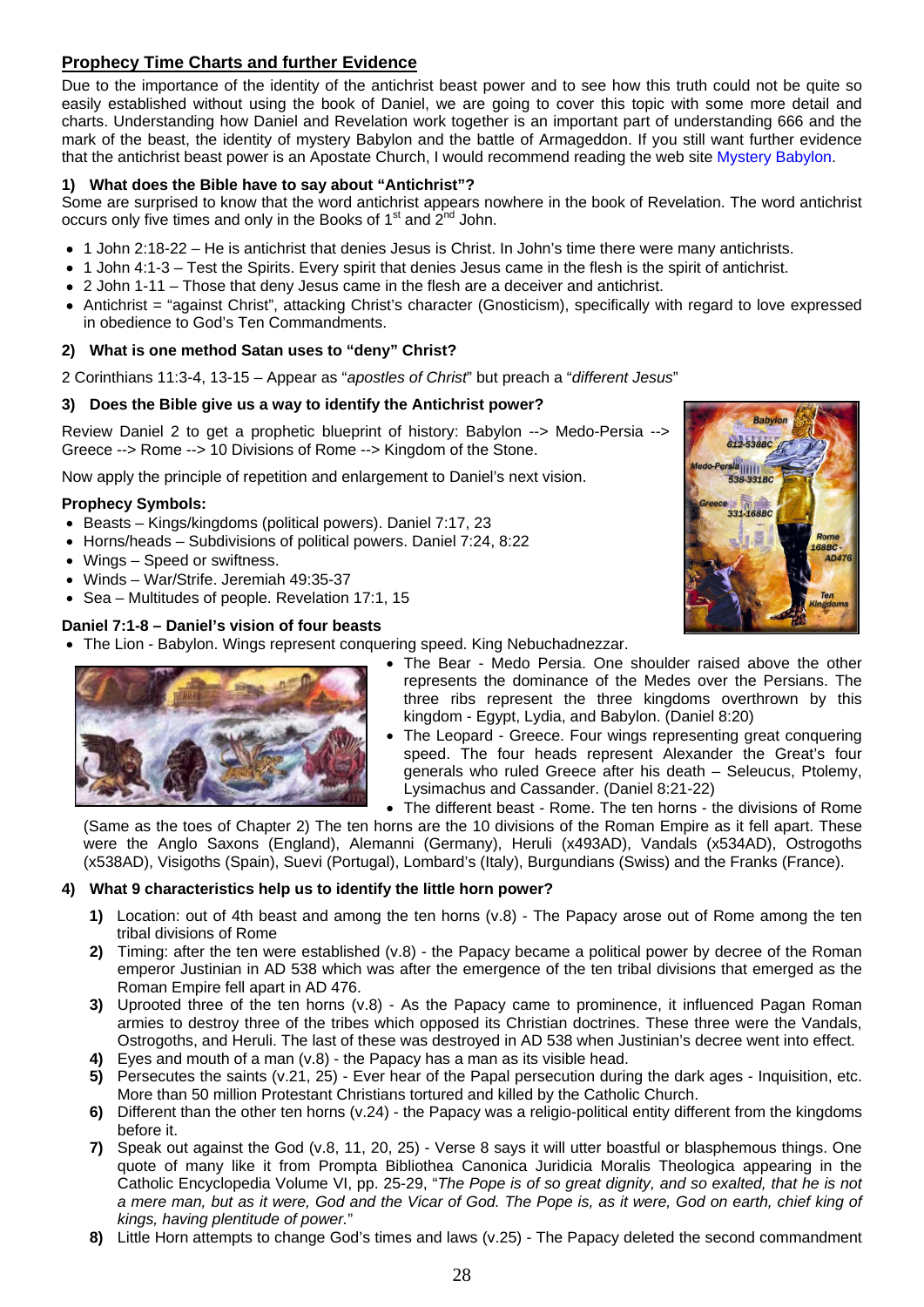of the Decalogue on idolatry, changed the Sabbath to Sunday in favour of sun worship and divided the tenth commandment on coveting into two parts to get back to Ten Commandments.

**9)** Have power for a time, times, and half a time (or three and a half years, forty two months, or 1260 days see Rev 12:6, 14) (v.25) - Applying the prophetic day for year principle established in Numbers 14:34 and Ezekiel 4:6 that equals 1260 years. The Papacy lasted in primary power from AD 538 to 1798 in which year Napoleon's general Berthier marched into Rome, deposed the Pope, and carried him into exile where he died.

## **5) How does Daniel's vision compare with John's vision in Revelation 13?**

The table below also demonstrates how a lot of Bible prophecy can be understood by comparing Revelation with the Old Testament and the book of Daniel in particular. Again this is very important to understanding the Battle of Armageddon as the beast is Mystery Babylon who is the major player in this prophecy.

| <b>Antichrist Power - Daniel 7</b>       | <b>Antichrist Power - Revelation 13</b> |
|------------------------------------------|-----------------------------------------|
| Four beasts from the Sea. vs.3           | Four Beasts in one from sea. vs.1       |
| Lion. vs.4                               | Lion vs.2                               |
| Bear. vs.5                               | Bear, vs.2                              |
| Leopard. vs.6                            | Leopard. vs.2                           |
| Ten horned beast vs.7                    | Ten horned beast. vs.1                  |
| Mouth Speaking great things. vs.8        | Mouth Speaking great things. vs.5       |
| Make war with the Saints. vs.21          | Make war with the Saints. vs.7          |
| Power for 3.5 years = 42 Months. $vs.25$ | Power for 42 Months, vs.5               |

The above similarities are not a coincidence. God deliberately concealed many things like this so that they would not be seen until the time of the end. This applies to most prophecies involving the book of Daniel.

Daniel 12:4 "*But you, O Daniel, shut up the words, and seal the book, even to the time of the end: many shall run to and fro, and knowledge shall be increased.*"

There has only been one power that has persecuted Christians for 1260 years and only one power had the privilege of taking out three of the ten kingdoms from the collapse of the Roman Empire. It can be no other than the Papacy on these two points alone, and as we have seen there are far more identifying points.

## **Table showing common elements that help identify the antichrist power just described:**

| <b>Characteristics</b>                                | The Little Horn<br>(Daniel 7)                                                                                                                              | The Man of Sin<br>(2 Thessalonians 2:3)                                                                            | The Sea Beast<br>(Revelation 13)                                                                              | <b>Woman on Beast</b><br>(Revelation 17-18)                                                                                                                                     |
|-------------------------------------------------------|------------------------------------------------------------------------------------------------------------------------------------------------------------|--------------------------------------------------------------------------------------------------------------------|---------------------------------------------------------------------------------------------------------------|---------------------------------------------------------------------------------------------------------------------------------------------------------------------------------|
| Source                                                | Comes out of the head of the 10<br>horned fourth beast (Rome)                                                                                              | Owes his rise to removal<br>of a hindering power                                                                   | Comes from the "sea"<br>meaning many people<br>(densely populated Europe)                                     | Arises in a city with seven hills (Rome) and<br>rules over many waters (peoples, and<br>multitudes, and nations, and tongues)                                                   |
| Time of Origin                                        | Revealed only after the<br>Comes up among 10 horns<br>(the divided successors of the<br>fall of the hindering<br>Pagan Roman Empire<br>Pagan Roman Empire) |                                                                                                                    | Receives power, seat and<br>authority from the Dragon (Satan<br>working through Pagan Rome)                   | Arises among the ten horns<br>(divisions of Rome) that will hate her                                                                                                            |
| Religio-<br>political<br><b>Church-State</b><br>Power | Diverse power, blasphemes<br>God, exercises authority over<br>the saints, changes times and<br>laws of the most high                                       | Political characteristics not<br>mentioned, but demands and<br>receives worship                                    | Composite of Daniel's beasts,<br>which are kingdoms, and wear<br>crowns, that demands and<br>receives worship | The woman is an apostate church<br>the beast is the power of the state<br>hence this is a religio-political power<br>having a priest-king ruler                                 |
| <b>Blasphemous</b><br>Presumption                     | In this horn were eyes like the<br>eyes of man, and a mouth<br>speaking great things and<br>words against the most high                                    | Exalts himself above God.                                                                                          | Has a mouth speaking great<br>things and blasphemies                                                          | Full of names of blasphemy                                                                                                                                                      |
| Time of<br>Dominance                                  | Given power over the saints for<br>a time, times and a dividing of<br>time. (1260 years)                                                                   |                                                                                                                    | Given power forty and two<br>months (1260 years)                                                              |                                                                                                                                                                                 |
| Warring<br>against<br>God's people                    | Made war with the saints and<br>prevailed against them                                                                                                     |                                                                                                                    | Makes war with the saints<br>and overcomes them                                                               | This woman (apostate church) is drunk with<br>the blood of the saints - in her was found<br>the blood of prophets, and of saints, and of<br>all that were slain upon the earth. |
| <b>Great Power</b>                                    | Looks more stout than<br>his fellows                                                                                                                       | Has all power, signs and<br>lying wonders                                                                          | Who is able to make<br>war with him?                                                                          | The woman which thou sawest is that<br>great city, which reigneth over the<br>kings of the earth.                                                                               |
| <b>Demands</b><br><b>Divine</b><br>Homage             | Sets himself over the saints.<br>times, and laws of the most high                                                                                          | Sets himself up as God,<br>above all that is worshipped                                                            | Causes multitudes to<br>worship him                                                                           | This woman is the apostate "mother"<br>of harlot churches                                                                                                                       |
| End                                                   | They shall take away his<br>dominion, to consume and to<br>destroy it unto the end (the<br>second coming)                                                  | The Lord shall consume with<br>the spirit of his mouth, and<br>shall destroy with the<br>brightness of his coming: | Cast into the lake of fire                                                                                    | Utterly burned with fire                                                                                                                                                        |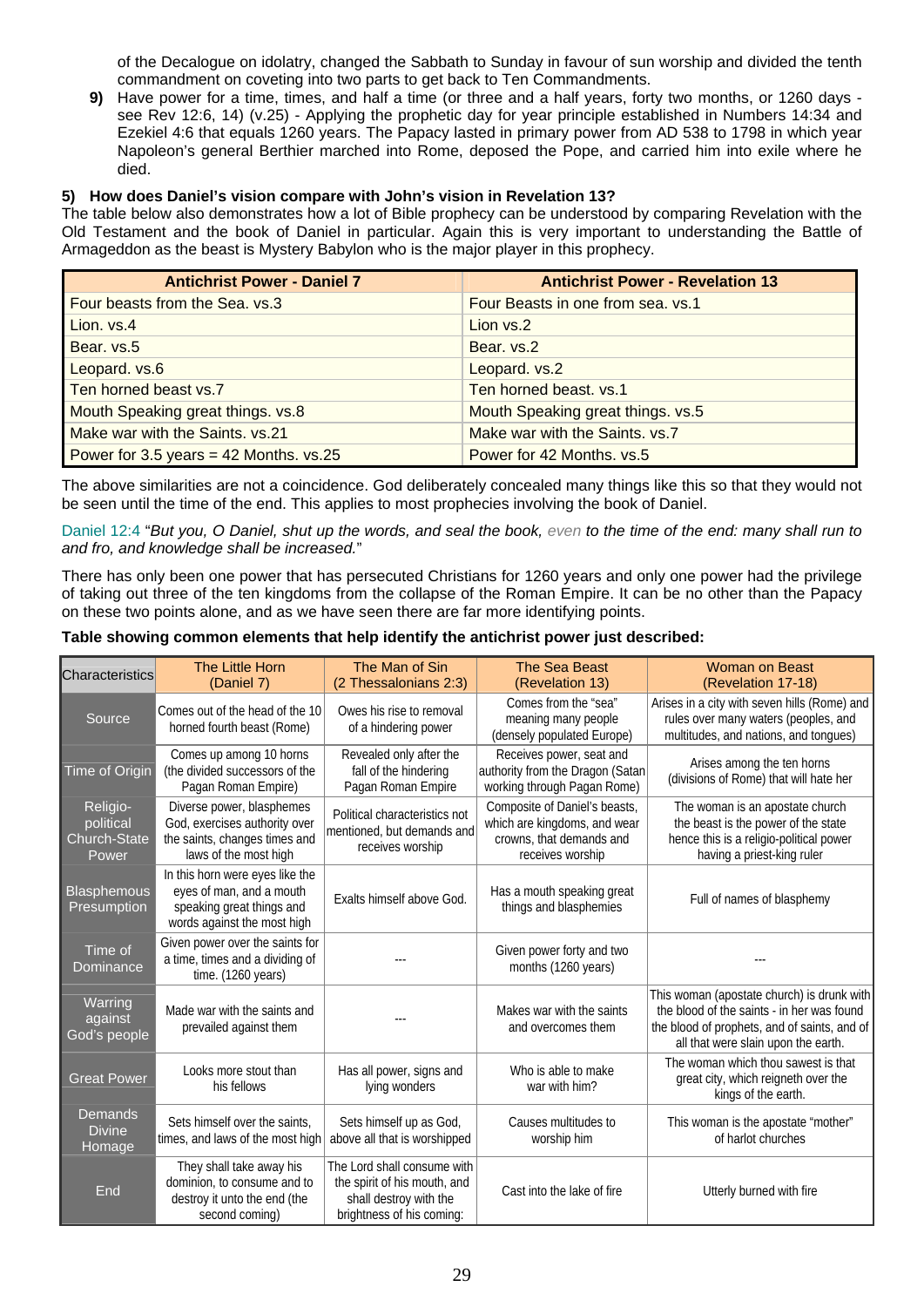## **The Empires of Daniel and Revelation**

As already demonstrated, Bible prophecy quite often uses the principle of repetition and enlargement to allow you to see and understand the full picture. This is a very simple principle that so many do not understand which is why Satan succeeds in having so many interpretations of Bible prophecy in the world. As you can see from below, interpretations are not required. Besides the fact that history shows that Medo-Persia conquered Babylon, we are also told directly in Daniel 8 that Medo-Persia follows Babylon and Greece follows them.

| <b>Empire</b>                                                   | Daniel 2                                     | Daniel 7                                                        | <b>Daniel 8</b>                | <b>Revelation 13</b>                                                            |  |
|-----------------------------------------------------------------|----------------------------------------------|-----------------------------------------------------------------|--------------------------------|---------------------------------------------------------------------------------|--|
| <b>BABYLON</b><br>Until 538 B.C.                                | Head of Gold<br>vs. 32, 38                   | Lion from Sea<br>vs. 4, 17                                      | ---                            | Mouth of a Lion v. 2                                                            |  |
| <b>MEDO - PERSIA</b><br>Until 331 B.C.                          | <b>Chest of Silver</b><br>vs. 32, 39         | Bear from Sea<br>Ram vs. 3, 20<br>vs. 5, 17                     |                                | Feet of a Bear v. 2                                                             |  |
| <b>GREECE</b><br><b>Until 168 B.C.</b>                          | Belly of Brass<br>vs. 32, 39                 | Leopard from Sea<br>vs. 6, 17                                   | He-Goat<br>vs. 5, 21           |                                                                                 |  |
| <b>PAGAN ROME</b><br>Until 476 A.D.                             | Legs of Iron vs. 33, 40                      | 4 <sup>th</sup> Diverse Beast from<br>Sea, Iron Teeth vs. 7, 17 | ---                            | World power of John's time<br>Rome / Dragon v.2                                 |  |
| <b>Europe Divided</b><br>(Ten Kingdoms)                         | 10 Toes (kingdoms)<br>Iron & Clay vs. 33, 41 | 10 Horns (kingdoms)<br>vs. 20, 24                               | ---                            | 10 Horns (kingdoms)<br>Beast from the Sea v. 1                                  |  |
| <b>PAPAL ROME</b><br>Begins 538 A.D.<br>Head Wound 1798 A.D.    | Clay & Iron<br>Church & State<br>Jer. 18:1-6 | Diverse Little Horn<br>vs. 8, 11, 24-25                         | Little Horn<br>vs. 9-12, 23-25 | Composite of previous<br>Empires headed 10 horned<br>Beast from the Sea vs. 1-3 |  |
| <b>JUDGMENT BEGINS</b><br>1844 A.D.                             |                                              | Judgment scene<br>vs. 9-10, 22, 26                              | Sanctuary<br>Cleansed v. 14    |                                                                                 |  |
| UNITED STATES                                                   |                                              |                                                                 |                                | Lamb-like<br>2 Horned Land Beast v. 11                                          |  |
| <b>PAPAL</b><br><b>Head Wound Healed</b><br>Lateran Treaty 1929 |                                              |                                                                 |                                | Head Wound<br>to Sea Beast Healed vs. 3,12                                      |  |
| <b>GOD'S KINGDOM</b>                                            | Stone - Mountain<br>vs. 35, 44               | God's Kingdom<br>vs. 13-14, 27                                  | ---                            |                                                                                 |  |

## **Daniels Prophecy proves the Day for a Year Rule.**

The following is just some of the evidence that shows the day for a year rule is correct when prophecy is symbolic. The Book of Daniel was written while the Jews were in Babylon in exile because of their sins. Daniel 9:24-27 contains a prophecy from the angel Gabriel to encourage the Jewish people that they would be given a "second chance" to return to Jerusalem, rebuild their temple and ultimately receive Jesus Christ as their Messiah. Thus we have a prophecy of "seventy weeks." Gabriel subdivides the period into three smaller periods of seven weeks (verse 25), sixty-two weeks (verse 25), and one week (verse 27). 7+62+1=70. Seventy weeks = 490 days and on the day for a year rule is actually 490 years. The prophecy starts with a "*commandment to restore and to build Jerusalem*" (verse 25) after the Babylonian captivity and reaches down to the first coming of Jesus Christ. After 69 weeks (483 years), "*shall Messiah be cut off*" (verse 26), i.e. the Messiah would die. So after the 69 weeks and in this final week it says "*And he shall confirm the covenant with many for one week: and in the midst of the week he shall cause the sacrifice and the oblation to cease*" (verse 27.) The sacrifices and offerings ceased of course when Jesus became the final perfect sacrifice for us. Here we see the day for a year rule fits history absolutely 100% perfectly.

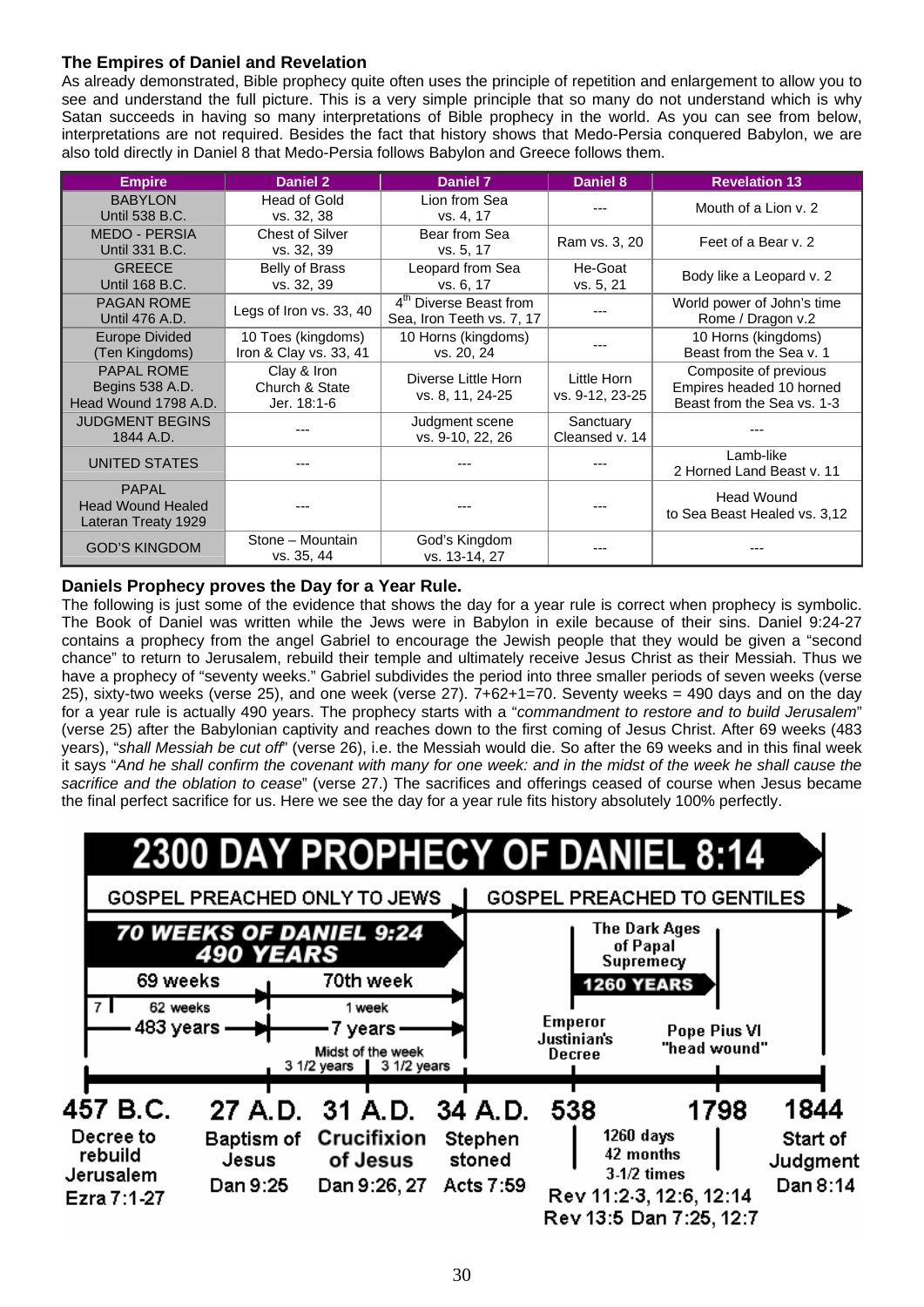## **Scriptures Related to Loving God and Keeping the Sabbath**

Genesis 2:2-3 And on the seventh day God ended his work which he had made; and he rested on the seventh day from all his work which he had made. 3 And God blessed the seventh day, and sanctified it: because that in it he had rested from all his work which God created and made.

Exodus 16:27-28 And it came to pass, *that* there went out *some* of the people on the seventh day for to gather, and they found none. 28 And the LORD said unto Moses, How long refuse you to keep my commandments and my laws? (*God's children thought they could keep any day as the Sabbath and God was very angry and had only one response.*)

Exodus 20:8-11 Remember the sabbath day, to keep it holy. 9 Six days shalt thou labour, and do all thy work: 10 But the seventh day *is* the sabbath of the LORD thy God: *in it* thou shalt not do any work, thou, nor thy son, nor thy daughter, thy manservant, nor thy maidservant, nor thy cattle, nor thy stranger that *is* within thy gates: 11 For *in* six days the LORD made heaven and earth, the sea, and all that in them *is*, and rested the seventh day: wherefore the LORD blessed the sabbath day, and hallowed it. (*The Sabbath was made Holy. Remember to keep it that way.*)

Exodus 31:12-18 GNB The LORD commanded Moses 13 to tell the people of Israel, "Keep the Sabbath, my day of rest, because it is a sign between you and me for all time to come, to show that I, the LORD, have made you my own people. 14 You must keep the day of rest, because it is sacred. Whoever does not keep it, but works on that day, is to be put to death. 15 KJV Six days may work be done; but in the seventh *is* the sabbath of rest, holy to the LORD: whosoever doeth *any* work in the sabbath day, he shall surely be put to death. 16 Wherefore the children of Israel shall keep the sabbath, to observe the sabbath throughout their generations, *for* a perpetual covenant. 17 It *is* a sign between me and the children of Israel for ever: for *in* six days the LORD made heaven and earth, and on the seventh day he rested, and was refreshed. 18 And he gave unto Moses, when he had made an end of communing with him upon mount Sinai, two tables of testimony, tables of stone, written with the finger of God. (*All Christians are children of Israel and spiritual Jews. See Galatians 3:29 below and see also Romans 2:28-29.*)

Exodus 35:2 Six days shall work be done, but on the seventh day there shall be to you an holy day, a sabbath of rest to the LORD: whosoever doeth work therein shall be put to death. (*Another reminder of the day to keep.*)

Deuteronomy 6:5 And you shall love the LORD your God with all thine heart, and with all your soul, and with all your might. (*Loving God with all your heart was not a new law. See also Leviticus 19:18 and Romans 13:9.*)

Deuteronomy 31:24-26 And it came to pass, when Moses had made an end of writing the words of this law in a book, until they were finished, 25 That Moses commanded the Levites, which bare the ark of the covenant of the LORD, saying, 26 Take this book of the law, and put it in the side of the ark of the covenant of the LORD your God, that it may be there for a witness against thee. (*This book contained the ordinances and was stored on the side of the Ark. The Ten Commandments went inside the Ark.*)

Leviticus 19:18 You shall not avenge, nor bear any grudge against the children of your people, but you shall love your neighbour as thyself: I *am* the LORD. (*Loving your neighbour as your self was not a new law. See also Deuteronomy 6:5 and Romans 13:9.*)

Leviticus 23:3 Six days shall work be done: but the seventh day *is* the sabbath of rest, an holy convocation; you shall do no work *therein*: it *is* the sabbath of the LORD in all your dwellings. (*Note how it is a holy convocation, that is, the Sabbath day is ideal for fellowshipping with other Christians. When we fellowship with other people in whom God dwells, we are in fact also fellowshipping with Him. See also Exodus 20:10 and 1John 1:3, 7.*)

Leviticus 23:32 It *shall be* unto you a sabbath of rest, and you shall afflict your souls: in the ninth *day* of the month at even, from even unto even, shall you celebrate your sabbath. (*The Sabbath is kept from evening to evening.*)

2 Chronicles 8:13 Even after a certain rate every day, offering according to the commandment of Moses, on the sabbaths, and on the new moons, and on the solemn feasts, three times in the year, *even* in the feast of unleavened bread, and in the feast of weeks, and in the feast of tabernacles. (*This and some of the next verse refer to the Ceremonial law written in Moses handwriting. They are also called the ordinances.*)

2 Chronicles 33:8 Neither will I any more remove the foot of Israel from out of the land which I have appointed for your fathers; so that they will take heed to do all that I have commanded them, according to the whole law and the statutes and the ordinances by the hand of Moses. (*The Commandments and the ordinances are two distinct laws.*)

Isaiah 58:13-14 If you turn away your foot from the sabbath, *from* doing your pleasure on my holy day; and call the sabbath a delight, the holy of the LORD, honourable; and shall honour him, not doing thine own ways, nor finding thine own pleasure, nor speaking *thine own* words: 14 Then shall you delight thyself in the LORD; and I will cause you to ride upon the high places of the earth, and feed you with the heritage of Jacob your father: for the mouth of the LORD has spoken *it*. (*Note how God says that we are to find it a DELIGHT, not a BURDEN as many offend God by calling it so. When you spend quality time with someone you love the love relationship grows and this is what happens when we keep God's Sabbath. See also 1John 1:3, 7*)

Isaiah 66:22-23 For as the new heavens and the new earth, which I will make, shall remain before me, saith the LORD, so shall your seed and your name remain. 23 And it shall come to pass, *that* from one new moon to another, and from one sabbath to another, shall all flesh come to worship before me, saith the LORD. (*The Ten Commandment Sabbath was made at creation and will be kept for all eternity. This includes now! See also Exodus 31:16-17.*)

Daniel 7:25 And he shall speak *great* words against the most High, and shall wear out the saints of the most High, and think to change times and laws: and they shall be given into his hand until a time and times and the dividing of time. (*The Roman Catholic Church did do all these things.*)

Hosea 4:6 My people are destroyed for lack of knowledge: because you have rejected knowledge, I will also reject you, that you shall be no priest to me: seeing you have forgotten the law of your God, I will also forget your children. (*Many Christians will perish because they reject truth and don't keep God's Commandments.*)

Matthew 5:17-19 Think not that I am come to destroy the law, or the prophets: I am not come to destroy, but to fulfil. 18 For verily I say unto you, Till heaven and earth pass, one jot or one tittle shall in no wise pass from the law, till all be fulfilled. 19 Whosoever therefore shall break one of these least commandments, and shall teach men so, he shall be called the least in the kingdom of heaven: but whosoever shall do and teach *them*, the same shall be called great in the kingdom of heaven. (*Forget all the excuses! Here are concrete words from Jesus. No change to the Law.*)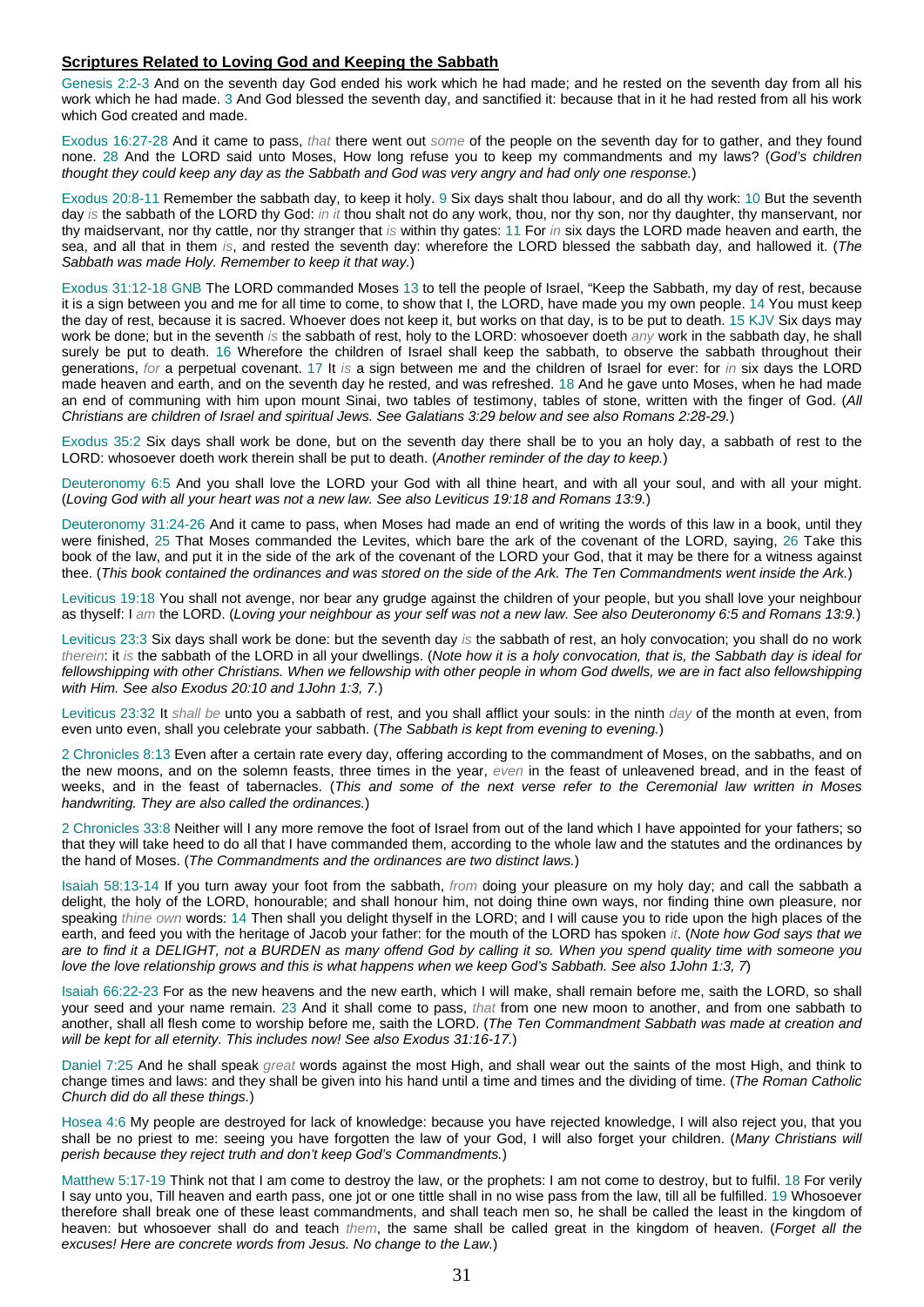Matthew 7:13-14 Enter you in at the strait gate: for wide *is* the gate, and broad *is* the way, that leadeth to destruction, and many there be which go in thereat: 14 Because strait *is* the gate, and narrow *is* the way, which leadeth unto life, and few there be that find it. (*Not many love God enough to take the strait and narrow way.*)

Matthew 7:21-23 Not every one that saith unto me, Lord, Lord, shall enter into the kingdom of heaven; but he that doeth the will of my Father which is in heaven. 22 Many will say to me in that day, Lord, Lord, have we not prophesied in your name? and in your name have cast out devils? and in your name done many wonderful works? 23 And then will I profess unto them, I never knew you: depart from me, you that work iniquity. (*Jesus will sadly have say too many Christians that He did not know them because they practised lawlessness.*)

Matthew 12:8 For the Son of man is Lord even of the sabbath day.

Matthew 12:12 Of how much more value then is a man than a sheep? Therefore it is lawful to do good on the Sabbath."

Matthew 19:16-17 And, behold, one came and said unto him, Good Master, what good thing shall I do, that I may have eternal life? 17 And he said unto him, Why callest you me good? *there is* none good but one, *that is*, God: but if you will enter into life, keep the commandments.

Matthew 22:35-40 Then one of them, *which was* a lawyer, asked *him a question*, tempting him, and saying, 36 Master, which *is* the great commandment in the law? 37 Jesus said unto him, You shall love the Lord your God with all your heart, and with all your soul, and with all your mind. 38 This is the first and great commandment. 39 And the second *is* like unto it, You shall love your neighbour as thyself. 40 *On these two commandments hang all the law* and the prophets. (*ALL God's law of love hangs on these two Commandments. ALL includes the Sabbath. See also Romans 13:9, Deuteronomy 6:5 and Leviticus 19:18.*)

Matthew 24:20-21 But pray ye that your flight be not in the winter, neither on the sabbath day: 21 For then shall be great tribulation, such as was not since the beginning of the world to this time, no, nor ever shall be. (*More evidence the Sabbath was kept 40 years after Jesus was crucified.*)

Mark 2:27-28 And he said unto them, The sabbath was made for man, and not man for the sabbath: 28 Therefore the Son of man is Lord also of the sabbath.

Mark 7:6-9 GNB Jesus answered them, "How right Isaiah was when he prophesied about you! You are hypocrites, just as he wrote: 'These people, says God, honor me with their words, but their heart is really far away from me. 7 It is no use for them to worship me, because they teach human rules as though they were my laws!' 8 "You put aside God's command and obey human teachings." 9 And Jesus continued, "You have a clever way of rejecting God's law in order to uphold your own teaching. (*Man cannot change God's law such as changing the Sabbath to Sunday.*)

Mark 10:17-19 And when he was gone forth into the way, there came one running, and kneeled to him, and asked him, Good Master, what shall I do that I may inherit eternal life? 18 And Jesus said unto him, Why callest you me good? *there is* none good but one, *that is*, God. 19 You knowest the commandments, Do not commit adultery, Do not kill, Do not steal, Do not bear false witness, Defraud not, Honour your father and mother.

Mark 12:28-32 A teacher of the Law was there who heard the discussion. He saw that Jesus had given the Sadducees a good answer, so he came to him with a question: "Which commandment is the most important of all?" 29 Jesus replied, "The most important one is this: 'Listen, Israel! The Lord our God is the only Lord. 30 Love the Lord your God with all your heart, with all your soul, with all your mind, and with all your strength.' 31 The second most important commandment is this: 'Love your neighbor as you love yourself.' There is no other commandment more important than these two." 32 The teacher of the Law said to Jesus, "Well done, Teacher! It is true, as you say, that only the Lord is God and that there is no other god but he. (*See also Matthew 22:35-40. All the law hang on these two Commandments.*)

Luke 1:6 And they were both righteous before God, walking in all the commandments and ordinances of the Lord blameless. (*The Commandments and the ordinances of the ceremonial law are two distinct laws.*)

Luke 6:5 And he said unto them, That the Son of man is Lord also of the sabbath.

Luke 23:52-56 He went to Pilate and asked for the body of Jesus. 53 Then he took it down, wrapped it in a linen cloth, and laid it in a tomb cut in the rock, in which no one had yet been laid. 54 It was the Preparation Day, and the Sabbath was just beginning. 55 So the women who had come with Jesus from Galilee, following close behind, saw the tomb and how his body was laid. 56 Then they went back and prepared spices and perfumes, and on the Sabbath they rested according to the commandment. Luke24:1 Now upon the first *day* of the week, very early in the morning, they came unto the sepulchre, bringing the spices which they had prepared, and certain *others* with them.

John 14:15 If ye love me, keep my commandments. (*Pretty simple verse. Jesus saying that if we really love Him then keep the Commandments.*)

John 14:21 He that hath my commandments, and keepeth them, he it is that loveth me: and he that loveth me shall be loved of my Father, and I will love him, and will manifest myself to him.

John 15:10 If ye keep my commandments, ye shall abide in my love; even as I have kept my Father's commandments, and abide in his love.

Acts 17:1-2 When they had passed through Amphipolis and Apollonia, they came to Thessalonica, where there was a Jewish synagogue. 2 As his custom was, Paul went into the synagogue, and on three Sabbath days he reasoned with them from the Scriptures. (*Paul was a Jew and Pharisee since childhood and his custom therefore was to keep Saturday as Jews always have.*)

Acts 18:4 And he reasoned in the synagogue every sabbath, and persuaded the Jews and the Greeks. (*Jews and Gentiles kept the Sabbath and there was no conflict between them on which day to keep.*)

Romans 3:31 Do we then make void the law through faith? God forbid: yea, we establish the law.

Romans 5:19-21 For as by one man's disobedience many were made sinners, so by the obedience of one shall many be made righteous. 20 Moreover the law entered, that the offence might abound. But where sin abounded, grace did much more abound: 21 That as sin hath reigned unto death, even so might grace reign through righteousness unto eternal life by Jesus Christ our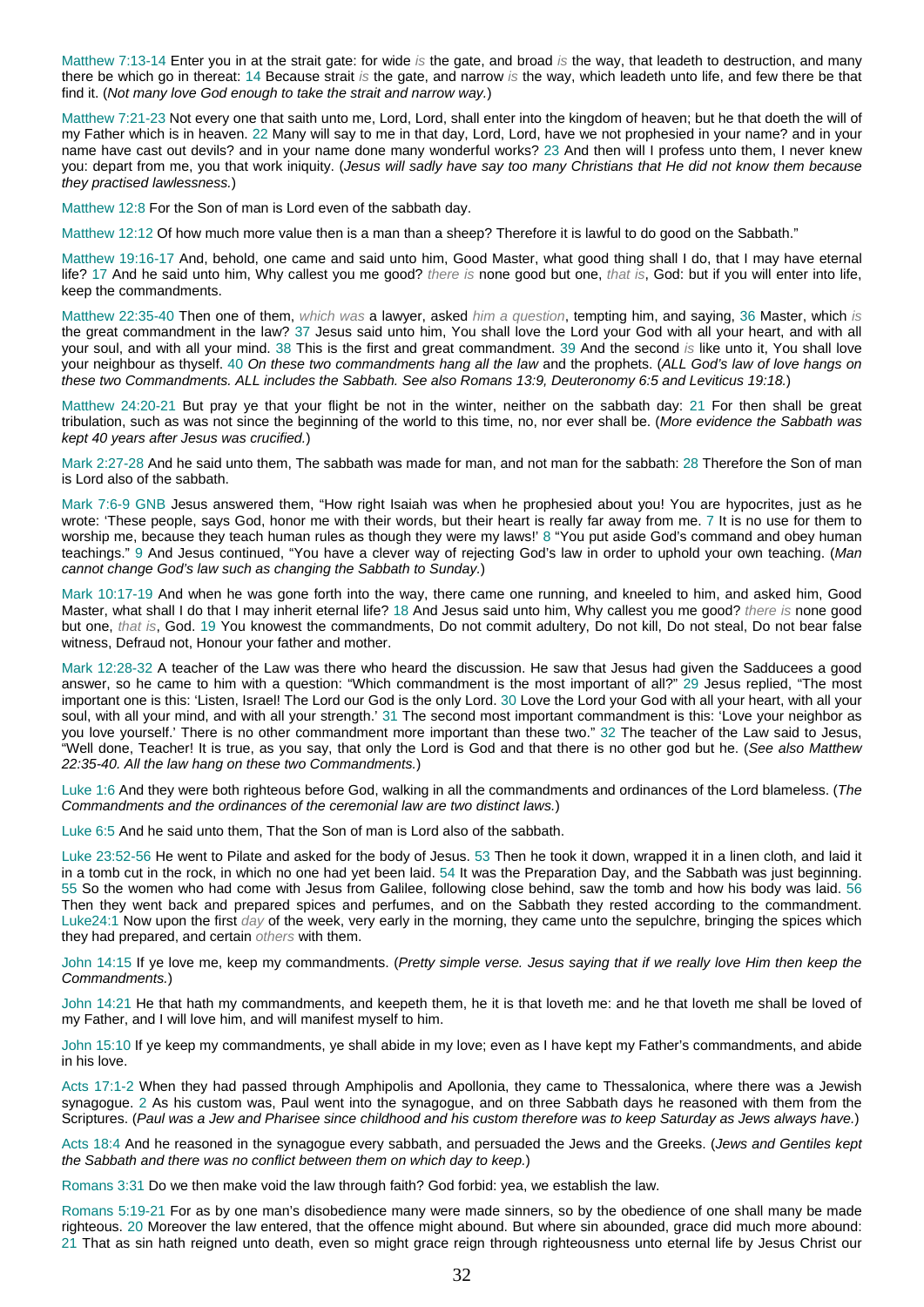Lord. Romans 6:1-2 What shall we say then? Shall we continue in sin, that grace may abound? 2 God forbid. How shall we, that are dead to sin, live any longer therein?

Romans 6:14-15 For sin shall not have dominion over you: for ye are not under the law, but under grace. 15 What then? shall we sin, because we are not under the law, but under grace? God forbid. (*God's grace is not a license to continue sinning. Paul explains this well in the next verses.*)

Romans 7:7-25 What shall we say then? *Is* the law sin? God forbid. Nay, I had not known sin, but by the law: for I had not known lust, except the law had said, Thou shalt not covet. 8 But sin, taking occasion by the commandment, wrought in me all manner of concupiscence. For without the law sin *was* dead. 9 For I was alive without the law once: but when the commandment came, sin revived, and I died. 10 And the commandment, which *was ordained* to life, I found *to be* unto death. 11 For sin, taking occasion by the commandment, deceived me, and by it slew *me*. 12 Wherefore the law *is* holy, and the commandment holy, and just, and good. 13 Was then that which is good made death unto me? God forbid. But sin, that it might appear sin, working death in me by that which is good; that sin by the commandment might become exceeding sinful. 14 For we know that the law is spiritual: but I am carnal, sold under sin. 15 For that which I do I allow not: for what I would, that do I not; but what I hate, that do I. 16 If then I do that which I would not, I consent unto the law that *it is* good. 17 Now then it is no more I that do it, but sin that dwelleth in me. 18 For I know that in me (that is, in my flesh,) dwelleth no good thing: for to will is present with me; but *how* to perform that which is good I find not. 19 For the good that I would I do not: but the evil which I would not, that I do. 20 Now if I do that I would not, it is no more I that do it, but sin that dwelleth in me. 21 I find then a law, that, when I would do good, evil is present with me. 22 For I delight in the law of God after the inward man: 23 But I see another law in my members, warring against the law of my mind, and bringing me into captivity to the law of sin which is in my members. 24 O wretched man that I am! who shall deliver me from the body of this death? 25 I thank God through Jesus Christ our Lord. So then with the mind I myself serve the law of God; but with the flesh the law of sin. (*Love the law, agree it's good, try to keep it and when we fail, repent.*)

Romans 13:9 For this, Thou shalt not commit adultery, Thou shalt not kill, Thou shalt not steal, Thou shalt not bear false witness, Thou shalt not covet; and if *there be* any other commandment, it is briefly comprehended in this saying, namely, Thou shalt love thy neighbour as thyself. (*See also Deuteronomy 6:5 and Leviticus 19:18.*)

1 Corinthians 7:19 ISV Circumcision is nothing, and uncircumcision is nothing, but obeying God's commandments is everything.

Galatians 3:29 And if ye *be* Christ's, then are ye Abraham's seed, and heirs according to the promise. (*We are spiritual Jews.*)

Colossians 2:14, 16-17 Blotting out the handwriting of ordinances that was against us, which was contrary to us, and took it out of the way, nailing it to his cross; 16 Let no man therefore judge you in meat, or in drink, or in respect of an holyday, or of the new moon, or of the sabbath *days*: 17 Which are a shadow of things to come; but the body *is* of Christ. (*Speaks of the ordinances.*)

Ephesians 2:8-9 For by grace are you saved through faith; and that not of yourselves: *it is* the gift of God: 9 Not of works, lest any man should boast. (*You cannot earn your salvation but when you have it you allow Christ to change your heart to love more perfectly.*)

2 Timothy 4:3-4 For the time will come when they will not endure sound doctrine; but after their own lusts shall they heap to themselves teachers, having itching ears; 4 And they shall turn away *their* ears from the truth, and shall be turned unto fables.

Hebrews 4:9-11 NIRV So there is still a Sabbath rest for God's people. 10 God rested from his work. Those who enjoy God's rest also rest from their work. 11 So let us make every effort to enjoy that rest. Then no one will fall into sin by following the example of those who didn't obey God.

Hebrews 8:10 For this *is* the covenant that I will make with the house of Israel after those days, saith the Lord; I will put my laws into their mind, and write them in their hearts: and I will be to them a God, and they shall be to me a people:

James 2:10-11 For whosoever shall keep the whole law, and yet offend in one *point*, he is guilty of all. 11 For he that said, Do not commit adultery, said also, Do not kill. Now if thou commit no adultery, yet if thou kill, thou art become a transgressor of the law.

James 2:19-20 NLT Do you still think it's enough just to believe that there is one God? Well, even the demons believe this, and they tremble in terror! 20 Fool! When will you ever learn that faith that does not result in good deeds is useless? (*Faith alone is not enough for salvation.*)

1 John 2:3-4 And hereby we do know that we know him, if we keep his commandments. 4 He that saith, I know him, and keepeth not his commandments, is a liar, and the truth is not in him. (*Jesus is the TRUTH. If you have not truth you have no access to the Father.*)

1 John 5:3 For this is the love of God, that we keep his commandments: and his commandments are not grievous. (*We should desire to love.*)

1 John 3:4 GNB Whoever sins is guilty of breaking God's law, because sin is a breaking of the law. (*Sin is breaking God's Commandments.*)

1 John 3:22 And whatsoever we ask, we receive of him, because we keep his commandments, and do those things that are pleasing in his sight.

1 John 3:24 And he that keepeth his commandments dwelleth in him, and he in him. And hereby we know that he abideth in us, by the Spirit which he hath given us.

Revelation 12:17 And the dragon was wroth with the woman, and went to make war with the remnant of her seed, which keep the commandments of God, and have the testimony of Jesus Christ. (*Satan especially hates this Church that keeps all God's Commandments.*)

Revelation 14:12 Here is the patience of the saints: here *are* they that keep the commandments of God, and the faith of Jesus.

Revelation 22:14 Blessed *are* they that do his commandments, that they may have right to the tree of life, and may enter in through the gates into the city. (*A very clear verse! The ones that get though the straight and narrow gate into heaven are those that keep God's Commandments.*)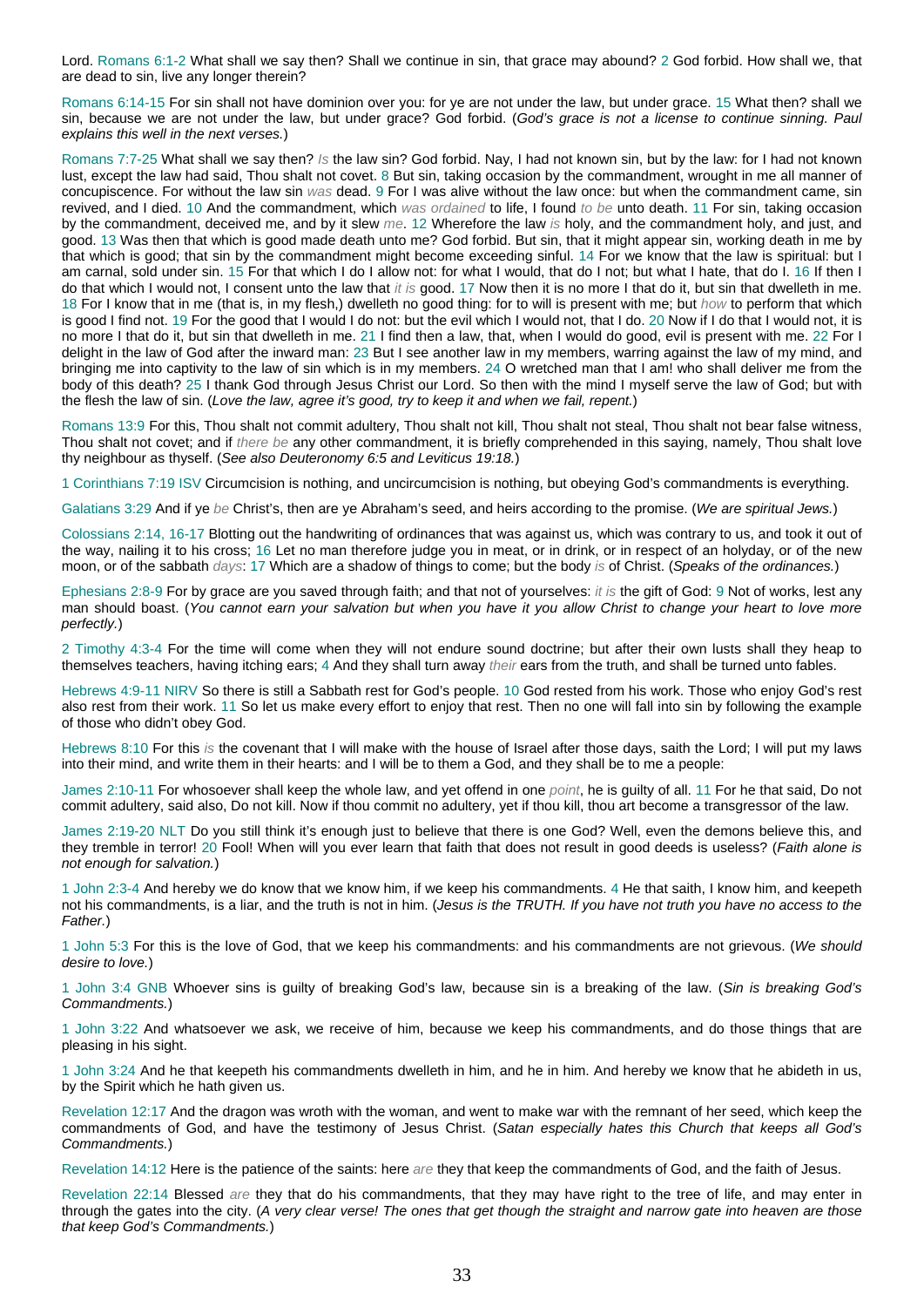## **100 Bible Facts Concerning the Sabbath**

WHY keep the Sabbath day? What is the object of the Sabbath? Who made it? When was it made, and for whom? Which day is the true Sabbath? Many keep the first day of the week, or Sunday. What Bible authority have they for this? There is now a growing count of over [500 denominations](http://www.the-ten-commandments.org/sabbathkeepingchurches.html) in the world that keep the seventh day, or Saturday. What Scripture have they for that? Here are the facts about both days, as plainly stated in the Word of God.

1. After working the first six days of the week in creating this earth, the great God rested on the seventh day. (Genesis 2:1.3.)

2. This stamped that day as God's rest day, or Sabbath day, as Sabbath day means rest day. To illustrate: When a person is born on a certain day, that day thus becomes his birthday. So when God rested upon the seventh day, that day became His rest, or Sabbath, day.

3. Therefore the seventh day must always be God's Sabbath day. Can you change your birthday from the day on which you were born to one on which you were not born? No. Neither can you change God's rest day to a day on which He did not rest. Hence the seventh day is still God's Sabbath day.

4. The Creator blessed the seventh day. (Genesis 2:3.)

5. He sanctified the seventh day. (Exodus 20:11.)

6. He made it the Sabbath day in the Garden of Eden. (Genesis 2:1-3.)

7. It was made before the fall; hence it is not a type; for types were not introduced till after the fall.

8. Jesus says it was made for man (Mark 2:27), that is, for the race, as the word man is here unlimited; hence, for the Gentile as well as for the Jew.

9. It is a memorial of creation. (Exodus 20:11; 31:17.) Every time we rest upon the seventh day, as God did at creation, we commemorate that grand event.

10. It was given to Adam, the head of the human race. (Mark 2:27; Genesis 2:1-3.)

11. Hence through him, as our representative, to all nations. (Acts 17:26.)

12. It is' not a Jewish institution, for it was made 2,300 years before ever there was a Jew.

13. The Bible never calls it the Jewish Sabbath, but always "the Sabbath of the Lord thy God." Men should be cautious how they stigmatize God's holy rest day.

14. Evident reference is made to the Sabbath and the seven-day week all, through the patriarchal age. (Genesis 2:1-3; 8:10-12; 29:27-28.etc.)

15. It was a part of God's law before Sinai. (Exodus 16:4, 27-29.)

16. Then God placed it in the heart of His moral law. (Exodus 20:1-17.) Why did He place it there if it was not like the other nine precepts, which all admit to be immutable?

17. The seventh-day Sabbath was commanded by the voice of the living God. (Deuteronomy 4:12-13.)

18. Then He wrote the commandment with His own finger. (Exodus 31:18.)

19. He engraved it in the enduring stone, indicating its imperishable nature. (Deuteronomy 5:22.)

- 20. It was sacredly preserved in the ark in the holy of holies. (Deuteronomy 10:1-5.)
- 21. God forbade work upon the Sabbath, even in the most hurrying times. (Exodus 34:21.)
- 22. God destroyed the Israelites in the wilderness because they profaned the Sabbath. (Ezekiel 20:12-13.)
- 23. It is the sign of the true God, by which we are to know Him from false gods. (Ezekiel 20:20.)
- 24. God promised that Jerusalem should stand forever if the Jews would keep the Sabbath (Jeremiah 17:24-25.)
- 25. He sent them into the Babylonish captivity for breaking it. (Nehemiah 13:18.)

26. He destroyed Jerusalem for its violation. (Jeremiah 17:27.)

27. God has pronounced a special blessing on all the Gentiles who will keep it. (Isaiah 56:6-7.)

28. This is in the prophecy, which refers wholly to the Christian dispensation. (See Isaiah 56.)

29. God has promised to bless all who keep the Sabbath. (Isaiah 56:2.)

30. The Lord requires us to call it "honourable". (Isaiah 58:13.) Beware, ye who take delight in calling it the. "old Jewish Sabbath," "a yoke of bondage," etc.

31. After the holy Sabbath has been trodden down "many generations," it is to be restored in the last days. (Isaiah 58:12-13.)

32. All the holy prophets kept the seventh day.

33. When the Son of God came, He kept the seventh day all His life. (Luke 4:16; John 15:10.) Thus He followed His Father's example at creation. Shall we not be safe in following the example of both the Father and the Son?

34. The seventh day is the Lord's Day. (See Revelation 1:10; Mark 2:28; Isaiah 58:13; Exodus 20:10.)

35. Jesus was Lord of the Sabbath (Mark 2:28), that is, to love and protect it, as the husband is the lord of the wife, to love and cherish her (1 Peter 3:6.)

36. He vindicated the Sabbath as a merciful institution designed for man's good. (Mark 2:23-28.)

37. Instead of abolishing the Sabbath, He carefully taught how it should be observed. (Matthew 13:1-13.)

38. He taught His disciples that they should do nothing upon the Sabbath day but what was "lawful" (Matthew 12:12.)

39. He instructed His apostles that the Sabbath should be prayerfully regarded forty years after His resurrection. (Matthew 24:20.) 40. The pious women who had been with Jesus carefully kept the seventh day after His death. (Luke 23:56.)

41. Thirty years after Christ's resurrection, the Holy Spirit' expressly calls it "the Sabbath day," (Acts 13:14.)

42. Paul, the apostle to the Gentiles, called it the "Sabbath day" in A.D. 45. (Acts 13:27.) Did not Paul know? Or shall we believe

modern teachers, who affirm that it ceased to be the Sabbath at the resurrection of Christ?

43. Luke, the inspired Christian historian, writing as late as A.D. 62, calls it the "Sabbath day." (Acts 13:44.)

44. The Gentile converts called it the Sabbath. (Acts 13:42.)

45. In the great Christian council, A.D. 49. In the presence of the apostles and thousands of disciples, James calls it the "Sabbath day." (Acts 15:21.)

46. It was customary to hold prayer meetings upon that day. (Acts 16:13.)

47. Paul read the Scriptures in public meetings on that day. (Acts 17:2-3.)

48. It was his custom to preach upon that day. (Acts 17:2-3.)

49. The Book of Acts alone gives a record of his holding eighty-four meetings upon that day. (See Acts 13:14, 44; 16:13; 17:2; 18:4. 11.)

50. There was never any dispute between the Christians and the Jews about the Sabbath day. This is proof that the Christians still observed the same day that the Jews did.

51. In all their accusations against Paul, they never charged him with disregarding the Sabbath day. Why did they not, if he did not keep it?